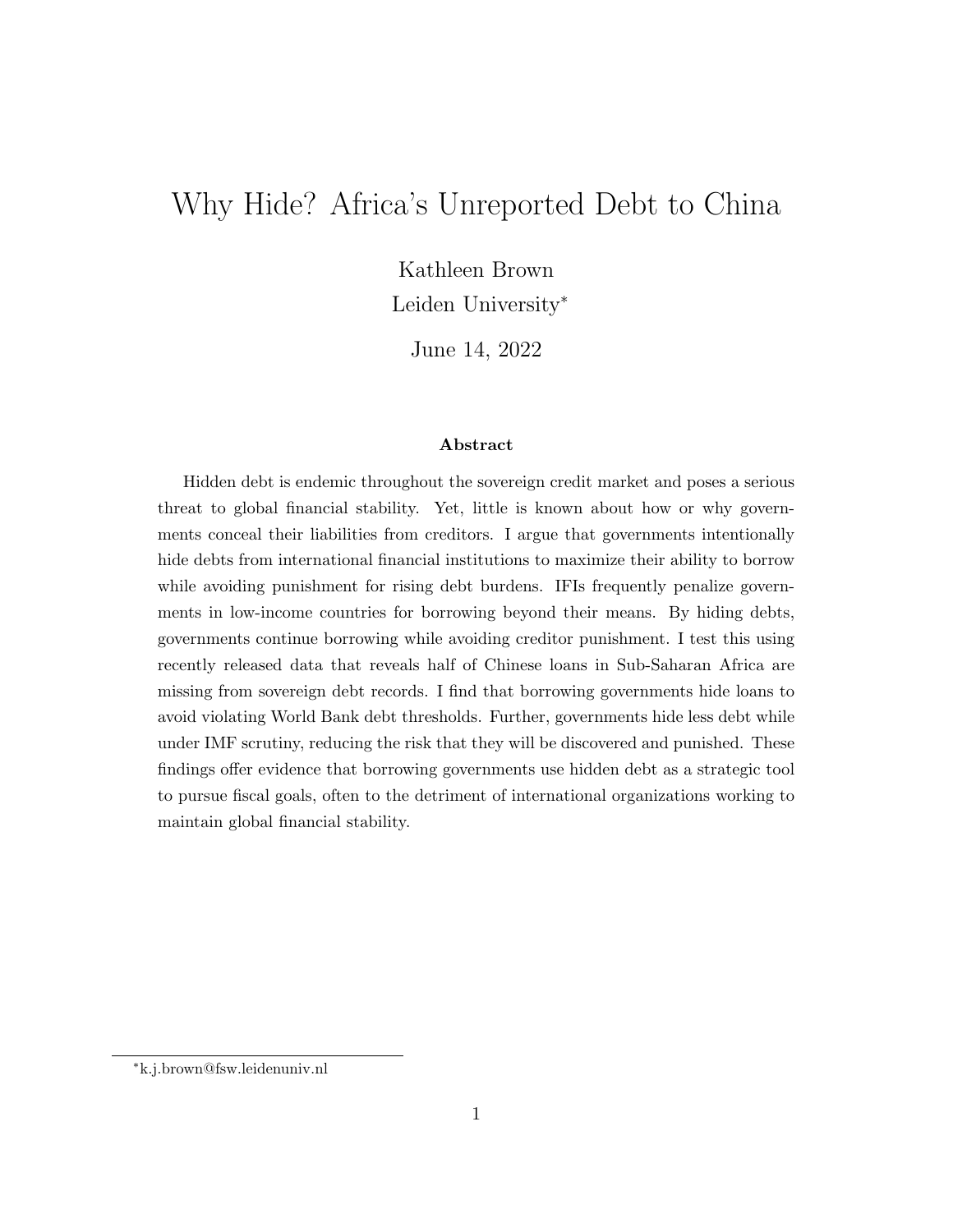Each financial crisis reveals that many governments owe far more debt than previously thought. So-called "gold-standard" records of sovereign debt burdens often contradict one another (Abbas and Rogoff, 2019), making it difficult to measure just how much states owe their creditors. Greece and Italy famously hid billions of euros of debt to ease accession to the Eurozone (Alesina et al., 2019; Dinmore, 2013), and more recently, Mozambique concealed \$2.2 billion in private bank loans to avoid hitting its own public debt limits (Connelly, 2021). Gelpern (2018) writes that "governments in every national income group on every continent have been caught fudging debt-related statistics," and recent history is littered with examples of governments jumping through impressive hoops to downplay debt burdens.1

Hidden debt is a severe threat to the credit market that prevents creditors from accurately pricing risk or predicting (and preventing) debt crises. Countries caught hiding debt jeopardize their standing on the credit market and often face severe penalties. Bond prices and credit ratings plummeted in Greece and Italy when their financial maneuverings were revealed, while Mozambique was cut off from concessional credit.

In short, there is extensive evidence that countries hide liabilities from various creditors, and hidden debt poses costly risks for borrowers and creditors alike. Why, then, is so much sovereign debt hidden? Very little empirical work examines the problem of hidden sovereign debt, and none has investigated the reasons why debt is hidden in the first place.

I build on the political economy literature on government fiscal transparency to argue that governments intentionally hide debt from global records to avoid punishment for their growing debt burdens. It can be costly for a government to report its true debt burden as creditors increase costs and restrict credit access when borrowing is deemed 'excessive.' Hiding debt allows governments to continue borrowing without triggering these consequences. However, governments are also aware of costly punishments if hidden debts are revealed. Even when their ability to borrow is constrained, hiding debt will not always be in the

<sup>1</sup>See Reinhart (2010) for some of the culprits.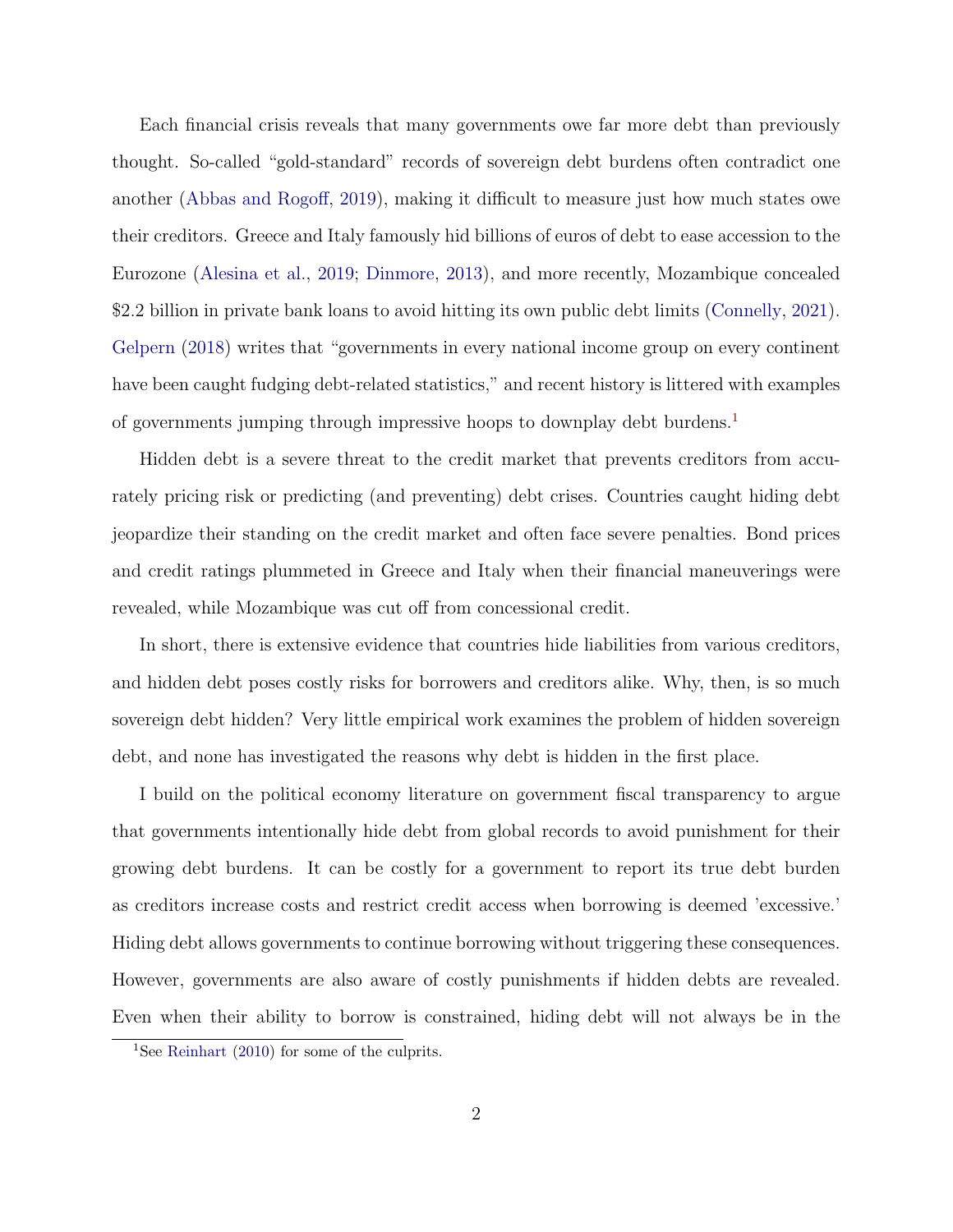government's interests. When the risk of discovery is high, for example when the IMF audits a country's national accounts, governments may report debts more accurately.

To test this argument, I investigate why African countries hide (or report) official loans from China. This context is an ideal testing ground for my theory for two reasons. First, African countries may be willing to hide debt. In the past twenty years, every country on the continent has experienced IMF and World Bank debt stability programs limiting external borrowing and sovereign debt burdens (Forster et al., 2019). These interventions often conflict with governments' growing appetites for credit (Lin and Wang, 2017; Kaplan, 2021) and desire for autonomy in domestic fiscal policy (Zeitz, 2021). Second, African countries have been able to hide a specific portion of their sovereign debt: Chinese loans. China has invested nearly \$150 billion in Africa since 2000, but recent data from Horn et al. (2021) revealed that over half of this debt was concealed from IFIs. As China refuses to report its credit activity to the World Bank and IMF, borrowers can hide Chinese loans by simply omitting them from annual reports to IFIs. By comparing the Horn et al. (2021) estimates of Chinese external lending to borrowing-country loan reports in the joint World Bank - IMF Debtor Reporting System (DRS), I measure how much Chinese credit countries report, and how much they hide.

I estimate the effect of IFI constraints on the share of Chinese loans that each government hides from the DRS. The results demonstrate that governments choose to hide loans to avoid crossing the external debt to GDP thresholds set by the World Bank. As the external debt burden moves closer to the threshold, governments hide a larger share of their Chinese loans. However, hiding debt is risky, as IFIs impose costs on governments caught under-reporting. When hidden debt is more likely to be discovered like during an IMF loan program when national accounts are heavily scrutinized, governments reduce their risk of punishment by more fully reporting loans. While a country participates in an IMF loan program, approaching the World Bank threshold does not effect hidden debt. Absent the IMF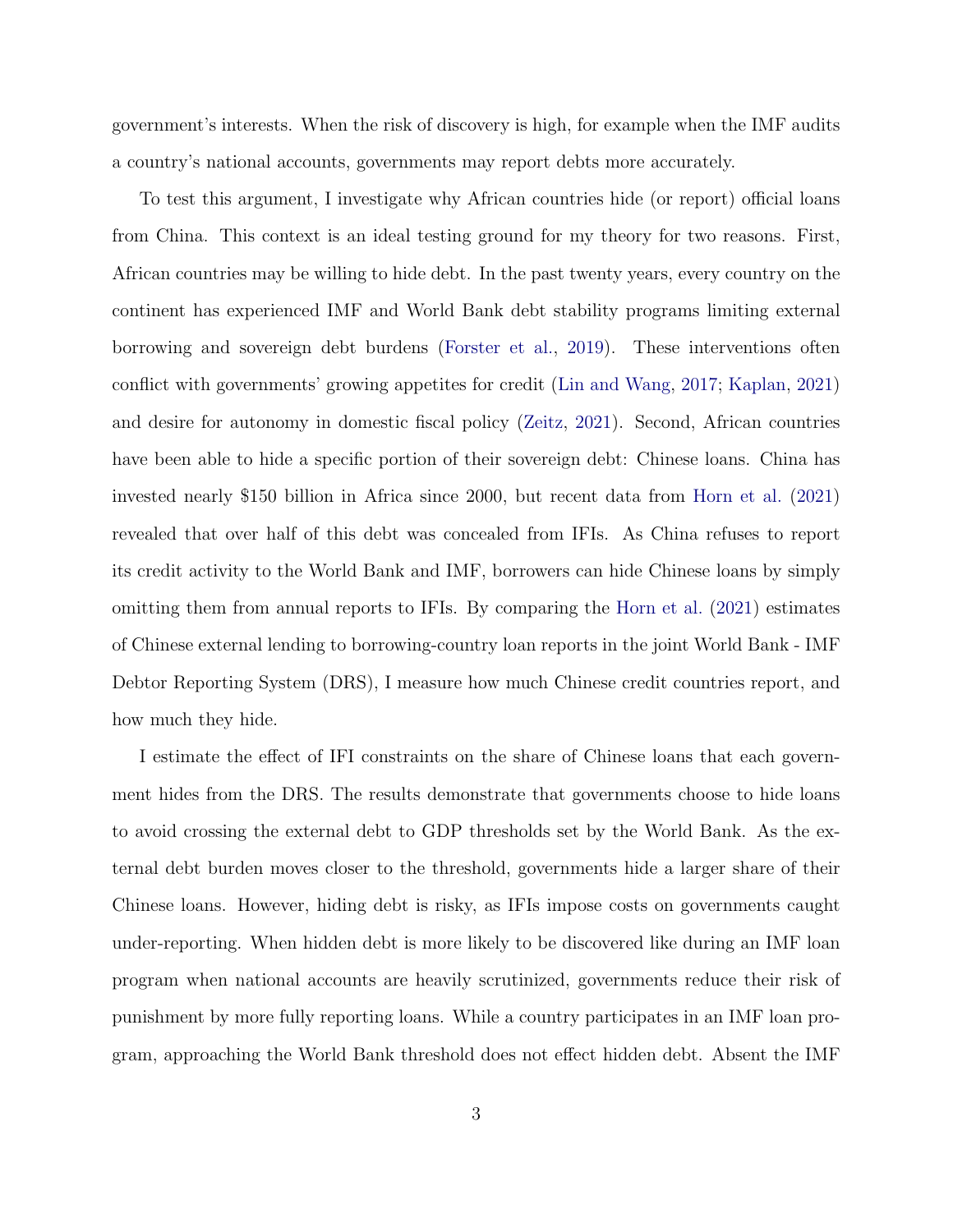however, when external debt to GDP moves 3.25 percentage points closer to the threshold, governments hide an additional 2 percentage points of Chinese loans. These results offer evidence that countries hide debt as a strategic choice, rather than by accident. Alternative explanations for the variation in hidden debt cannot account for this effect, including low bureaucratic capacity and geostrategic relationships with China and the United States. My results are robust to several alternative specifications as well as inverse probability weights and instrumental variable approaches to address selection into IMF loan programs.

This work makes two broader contributions. First, by examining a new dimension in how borrowing countries interact with international financial institutions, I demonstrate that less-developed countries have agency on the credit market and use hidden debt as a tool to avoid the constraints of international institutions. While research often considers borrowing governments in the Global South to be passive actors (Bunte, 2019), I show that they respond to external constraints by maximizing fiscal space and minimizing the risk of punishment. As such, these results have important implications for the growing literature on financial statecraft in the Global South that emphasizes the role of borrower interests in sovereign debt outcomes (Arias et al., 2021; Zeitz, 2021; Cormier, 2022).

My findings also speak to the literature on the role of international organizations in monitoring and regulating fiscal balances in the developing world (Nooruddin and Simmons, 2006; Lombardi and Woods, 2008; Dreher et al., 2015). In constraining domestic fiscal policy space, World Bank and IMF interventions give borrowers an incentive to hide debt, potentially undermining these organizations' own debt sustainability goals. This information asymmetry between borrowers and IFIs is a threat to global financial stability, particularly if hidden debt induces adverse selection where high-risk countries have the highest incentives to conceal their liabilities. Scholars and policymakers have long warned that hidden debt can trigger crisis (Reinhart and Rogoff, 2011a; Gelpern, 2018) and hamper global responses to crisis (Olivares-Caminal and Mustapha, 2020). As debt burdens rise across the Global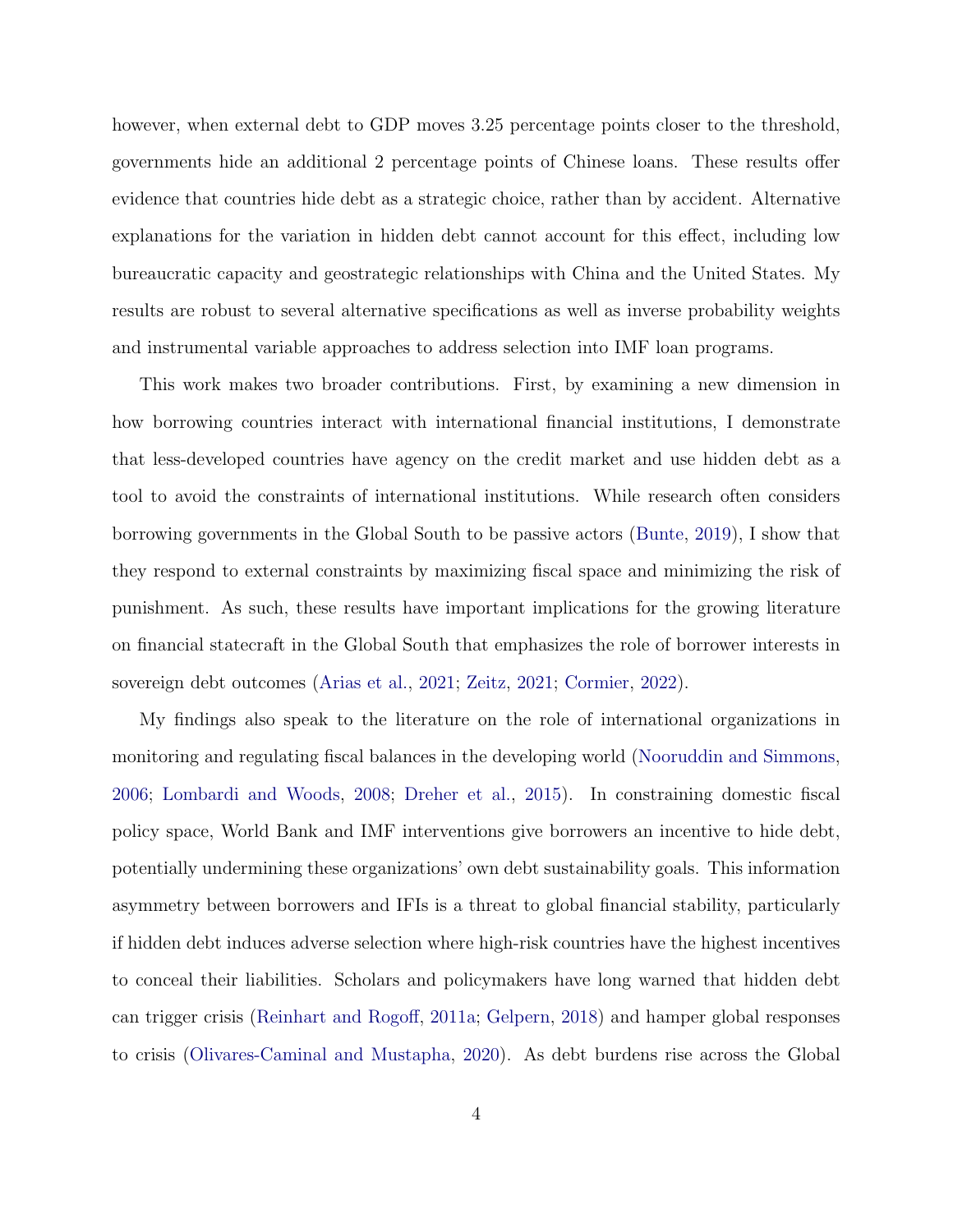South, understanding the incentives for hiding debt will be essential to addressing debt sustainability challenges.

### Hidden sovereign debt

Kletzer (1984) identified two central risks of hidden debt: borrowers are permitted to borrow too far beyond their capacity, and markets underestimate the risk of a debt crisis. With this asymmetry, borrowers are more capable than creditors of anticipating future risks and may demand more credit while holding less precautionary savings. As risky liabilities are hidden, countries are awarded higher ratings and the market readily supplies more credit (Croitorov, 2016), exacerbating over-indebtedness in vulnerable borrowers.

Detecting hidden debt is inherently difficult in low-income countries because of varying reporting standards, definitions of debt, and limited capacity to maintain accurate budget data. Institutional records frequently contradict one another (Abbas and Rogoff, 2019), and IFIs face collective action problems to establish one authoritative estimate of debt burdens (Strange et al., 2017). This patchwork of records leaves room for debts to slip through the cracks, either intentionally or by accident.

There are myriad examples of governments hiding domestic and external debt from creditors to lower their perceived exposure (Reinhart and Rogoff, 2011a; Aragao and Linsi, 2020). Reinhart (2010) documents several incidents of sovereign borrowers intentionally hiding external private loans from their national accounts, notably Thailand, Korea, Malaysia, and Indonesia just before the 1997 Asian financial crisis. Melecky (2021) argues that South Asian countries moved liabilities "off-book" and out of official debt statistics to "mobilize greater resources from the private sector." In other words, governments could continue borrowing without alerting private creditors to growing debt burdens. Further, Gelpern (2018) describes widespread efforts by governments to omit loans from reports to IFIs, disguise new loans behind other financial instruments, and "massage the accounts" to lower payments on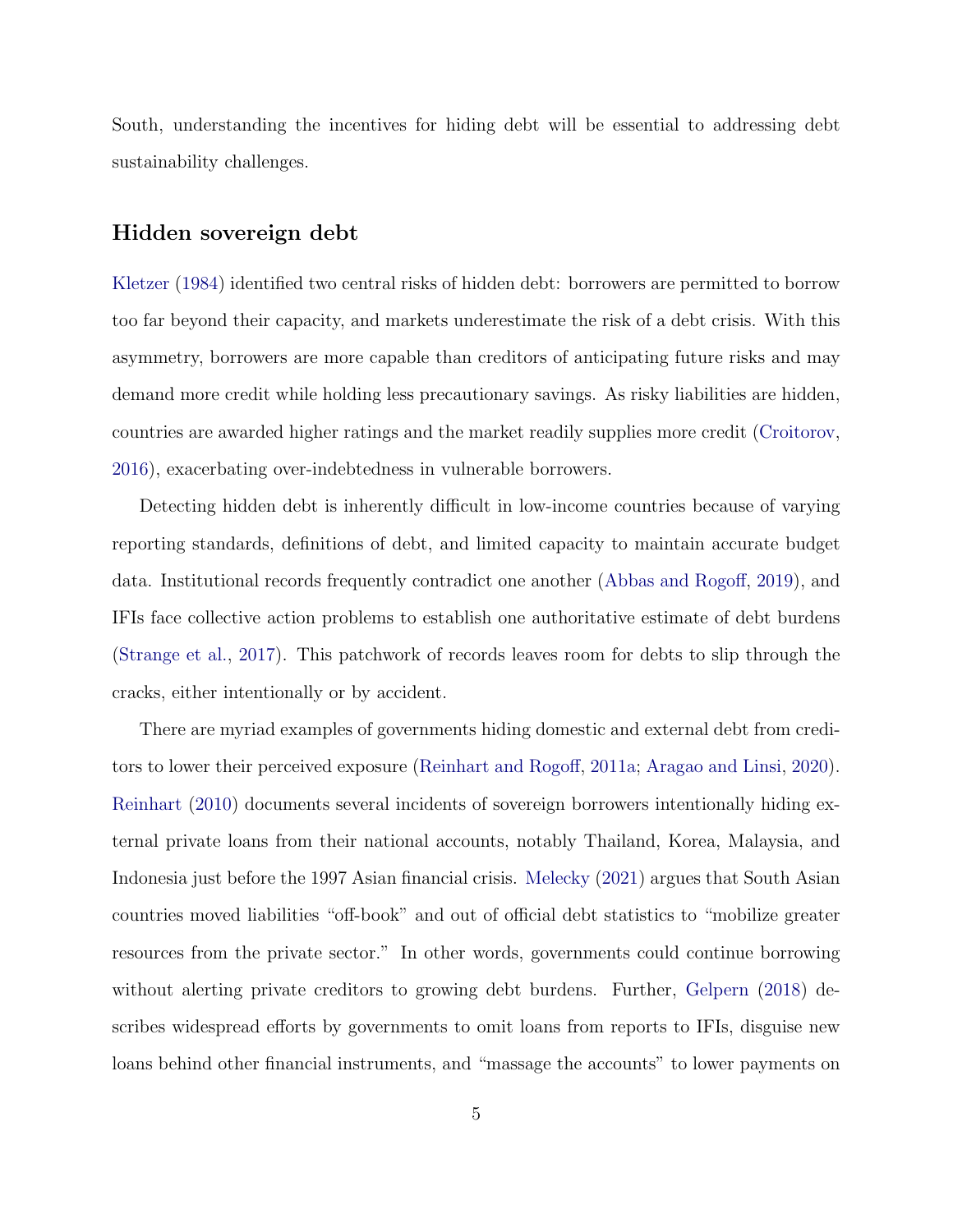inflation-indexed debt.

More specifically, countries have been known to hide debts to comply with debt sustainability rules. Milesi-Ferretti (2004) first modeled sovereign borrowers' incentives to circumvent fiscal rules by hiding external loans, and Bernoth and Wolff (2008) found evidence that European Union members employ "creative accounting" techniques to ensure budget balances comply with the Stability and Growth Pact. In two well-known examples, Italy and Greece hid debts from the EU to meet the 2.8% budget deficit threshold necessary for Eurozone accession. The Italian deficit miraculously dropped from 7.7% in 1995 to 2.7% in 1998 without a corresponding adjustment to tax revenue or public spending (Alesina et al., 2019), aided by  $\epsilon$ 31.7bn borrowed from J.P. Morgan and other foreign banks via derivatives contracts (Dinmore, 2013). Greece employed a similar strategy when borrowing  $\epsilon$ 5.1 billion from Goldman Sachs between 2002 and 2005 in the form of foreign exchange swaps (Oltheten et al., 2013). Neither transaction entered the national accounts as debt and thus remained hidden from Eurostat external debt estimates until the banks demanded repayment at the start of the Eurozone crisis. Italy and Greece did not break EU accounting rules<sup>2</sup>, but simply took advantage of gaps in reporting infrastructure to pass sustainability checks while continuing to borrow.

Credit markets, IFIs, and researchers are aware that hidden debt is a common and serious problem, and yet we do not understand why sovereign debt is hidden. This is partly due to the inherent difficulty in observing hidden debt, as anecdotal cases are not enough to test why governments embrace transparency or conceal their debts. Hidden debt is often only uncovered in the wake of financial crisis (Reinhart and Rogoff, 2011b), further complicating any effort to causally identify the reasons debt was hidden pre-crisis. However, recent research has shed new light on an ideal opportunity to study the dynamics of hidden debt:

<sup>2</sup>EU accounting rules changed in 2013 to define government purchases of derivatives contracts and foreign exchange swaps as public debt (Regulation 549/2013).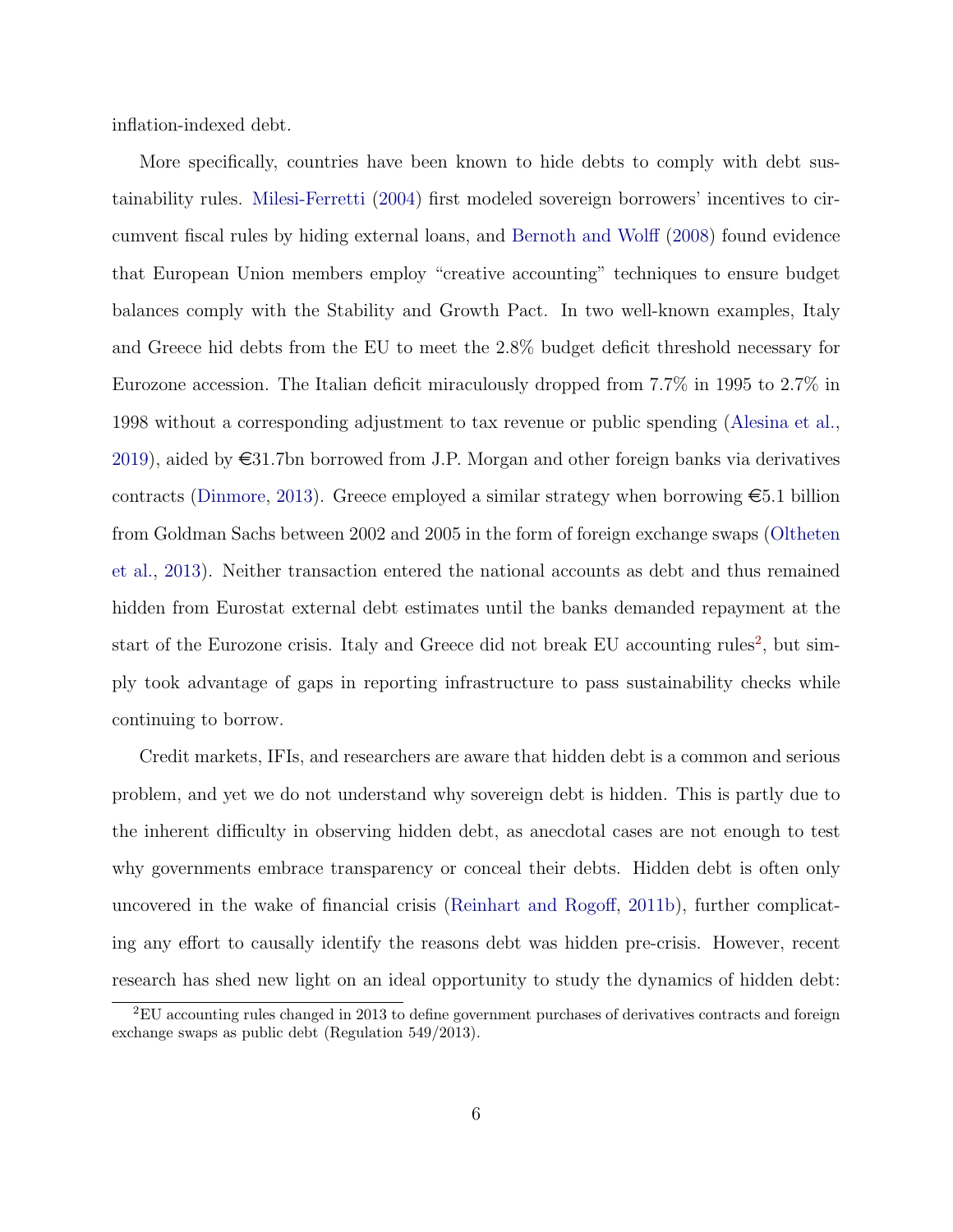Chinese bilateral loans.

China is a major bilateral creditor and has lent billions of dollars to less-developed countries over the past 20 years (Bandiera and Tsiropoulos, 2019). Sub-Saharan African states have borrowed significant sums and China has become a dominant force in development finance in the region (Bräutigam and Gallagher, 2014; Brautigam, 2020). However, as the Chinese government considers external finance information to be state secrets, measuring African debt to China has proved difficult (Wallace, 2016; Dreher et al., 2018). In 2019, Horn et al. (2021) presented new data on China's overseas lending demonstrating that measures of global debt to China were underestimated by as much as 50%. Crucially, half of the loans issued to less-developed countries between 2000 and 2017 were missing from the Debtor Reporting System (DRS), the official record of borrowing countries' external debt used by the World Bank and the IMF. Recent economics research has examined these Chinese loans in detail (Bon and Cheng, 2021; Horn et al., 2022; Malik et al., 2021), but mostly focused on the macroeconomic consequences of hidden risk rather than the political drivers of hidden debt.

This gap could have massive ramifications for global debt sustainability efforts as IFIs rely on DRS data when issuing bailouts, structuring conditionality, and providing debt relief (Alfaro and Kanczuk, 2019). How were these loans hidden? Most signatories to the IMF and World Bank charters agree to report their external borrowing and lending activities to the DRS on an annual basis.<sup>3</sup> China is one of few exceptions, and so Chinese loans are only visible to IFIs through the reports of borrowing countries. By comparing their borrowing data to loan records in the DRS, Horn et al. (2021) showed that while borrowing countries fully documented Chinese loans in some years, in other years, loans were simply missing from reports. This revelation sparked intense concern from policymakers and popular media (Spegele and Isaac, 2020; Hatton, 2021; Davidson, 2018), but it remains unclear why these

<sup>3</sup>See Appendix for DRS reporting requirements.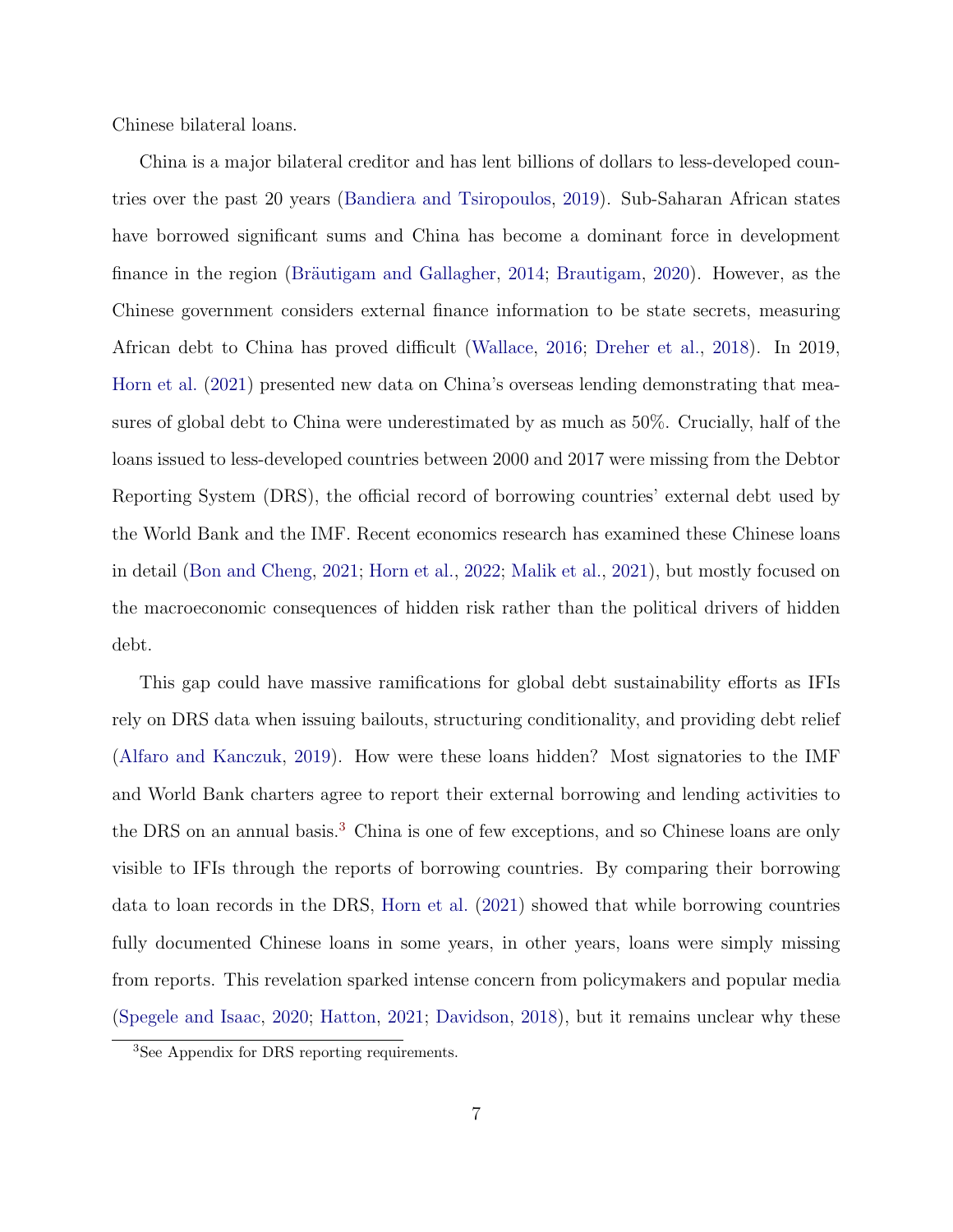loans were hidden from the IMF and World Bank. I take advantage of this development to investigate the hidden debt puzzle in a cross-country context.

### Why hide?

When do borrowers hide their loans, and why? I now focus on the case of Chinese official loans to African countries and discuss potential explanations for debt to be hidden from IFI records. I consider arguments proposed by the literature on Chinese external finance and by IFIs themselves: that creditors hide loans for geostrategic reasons, or that borrowers hide debts by accident. However, I discuss why these arguments are insufficient to explain all (or even most) of the variation in Africa's hidden debts, and propose a third explanation: borrowers intentionally hide debt to avoid punishment from IFIs.

#### Creditor pressure

First, debt may be hidden to satisfy creditors' interests. Given evidence of hidden Chinese loans, news media, politicians, and researchers have focused primarily on how China could gain from secretive lending (Hatton, 2021; Rajah et al., 2019; Horn et al., 2021). China uses external finance to compete with other creditor nations and to consolidate power in the Global South (Blair et al., 2021; Bandiera and Tsiropoulos, 2019), and so lending unobserved by Western nations and IFIs may offer some competitive advantage. In fact, the Chinese government does explicitly pressure borrowers to conceal loans from the credit market. Gelpern et al. (2021) presents a suite of recently uncovered Chinese bilateral loan contracts, many of which include confidentiality clauses<sup>4</sup> that restrict how borrowing governments disclose loan information to third parties. However, a closer look at these "confidential" loans demonstrates that borrowing countries have substantial influence over the process of hiding debt.

<sup>&</sup>lt;sup>4</sup> "The Borrower shall keep all the terms, conditions and the standard of fees hereunder or in connection with this Agreement strictly confidential. Without the prior written consent of the Lender, the Borrower shall not disclose any information hereunder or in connection with this agreement to any third party..."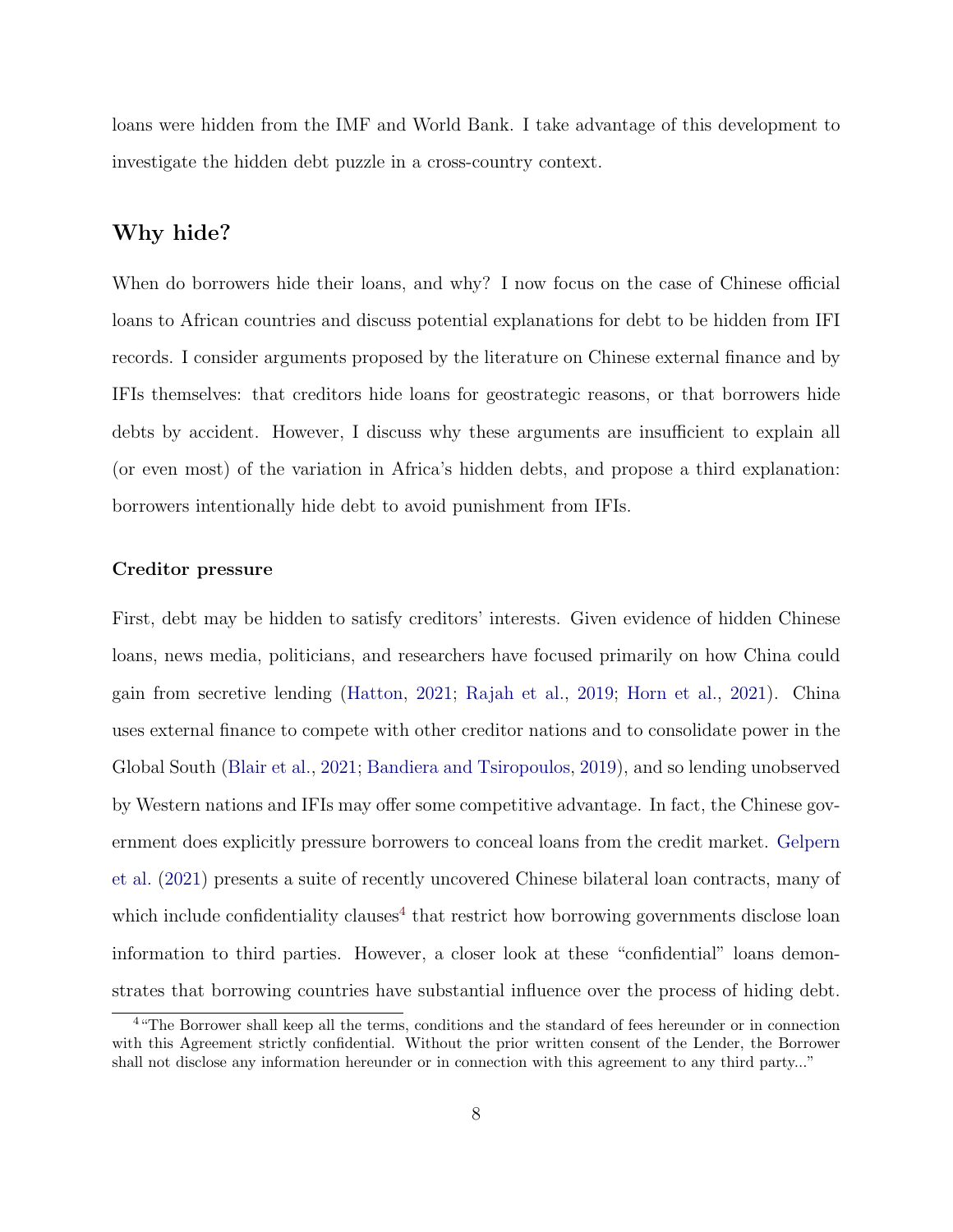Gelpern et al. (2021) identify 15 loan contracts between China and African countries that included confidentiality clauses. Eight of those loans were fully reported to the DRS, while seven are unreported. Even when the Chinese state explicitly attempts to limit disclosure, loans are reported to IFIs, suggesting that the creditor is not the final decision-maker in hiding debt.

#### Misreporting

Second, hidden debt could result from unintentionally omitting loans from official reports, as is often argued by IFIs. In a recent report on low-income debt vulnerabilities, the IMF suggested that loans were missing from the DRS because of "lack of capacity of countries to collect such information" and "limitations in their legal frameworks to require such reporting" (IMF, 2020). Hidden Chinese loans are most prevalent in low-income countries, which may be unable to accurately track and report external borrowing. These countries grapple with weaker institutions, challenges to state authority, and fewer resources to devote to monitoring, all of which produce poor quality government statistics (Mouyelo-Katoula, 2006; Jerven, 2013). Chinese loans may also be particularly difficult to report as official credit is often disbursed through Chinese state-owned enterprises (SOEs) and received by borrowers' SOEs, further complicating the reporting process (IMF, 2020; Malik et al., 2021). While low reporting capacity may contribute to the hidden debt problem, there is reason to doubt that is the primary reason why Chinese loans are missing from African countries' debt reports. Measures of fiscal transparency move slowly and rarely change dramatically, and the World Bank's assessment of budget reporting in Sub-Saharan Africa describes a general improvement in transparency over the past decade (World Bank Group; International Monetary Fund, 2018). Hidden debt to China has steadily increased over the same period and fluctuates dramatically from year to year, suggesting that other important factors explain why debt is hidden.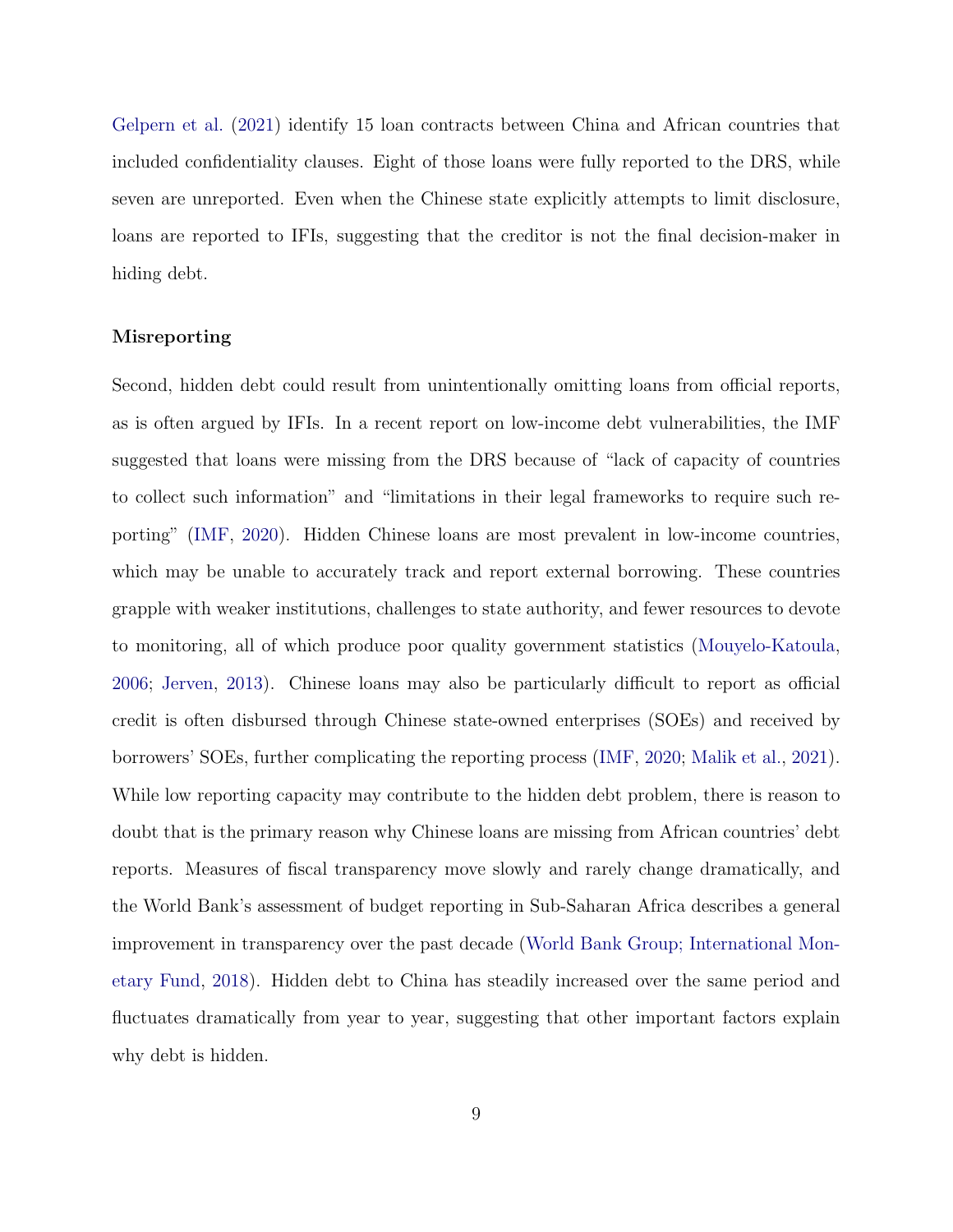#### Borrowers' interests

Finally, borrowers may intentionally hide debt from IFIs. Hiding loans from the DRS specifically conceals them from IFIs, which rely heavily on those records to monitor and limit debt accumulation in low-income countries (Horn et al., 2021; World Bank Group, 2018). Most Sub-Saharan African countries have been subject to the joint IMF-World Bank Debt Sustainability Frameworkx since 2005, an effort to prevent debt crises after the Multilateral Debt Relief Initiative (World Bank Group, 2018). Under the framework, countries are subject to biennial debt sustainability assessments (DSAs) that assign them low, medium, or high debt risk ratings and set a corresponding "safe" debt-to-GDP threshold. Low-risk countries are permitted to accumulate debt up to 50% of GDP, while medium-risk and high-risk countries are capped at 40% and 30% of GDP, respectively.

When debt crosses the threshold, the country is "downgraded" to a higher-risk rating. The World Bank and IMF accompany downgrades with "hardening terms" on future loans (World Bank Group, 2018, p. 21) and reduced access to both loans and debt relief until debt is lowered below the threshold once more (Lang and Presbitero, 2018). The IMF further strengthens debt constraints when countries come to the "lender of last resort" in crisis, and the policy conditions attached to emergency loans often mandate debt repayment and deficit limits. Violating this condition risks the next tranche of loans, which may be very costly for governments in a balance of payments crisis.

IFIs often want to limit debt in low-income countries, but this conflicts with the growing appetite for credit in Sub-Saharan Africa (Lin and Wang, 2017) and governments' desire to control their fiscal policy (Zeitz, 2021). Hiding debt would allow governments to neatly side-step this conflict by both meeting demand for loans and avoiding the costly punishments associated with violating IFI constraints. In hiding loans to circumvent external debt limits, African governments would join a litany of other states that have strategically manipulated sovereign debt records to maximize access to credit (Reinhart, 2010; Gelpern, 2018; Melecky,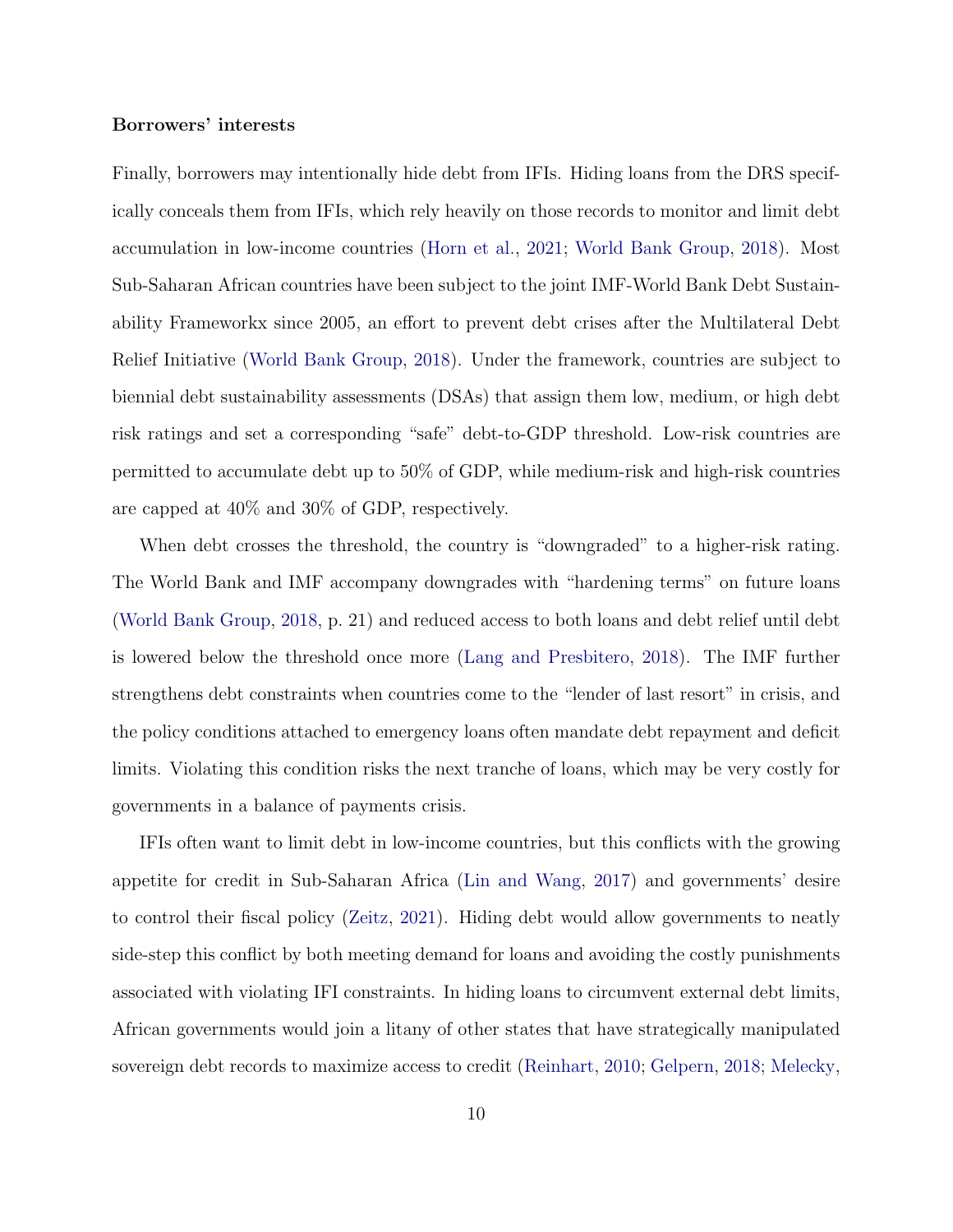2021). Given this tension, I investigate how IFI interventions influence government decisions to hide or report their debt.

## Testable hypotheses

Hidden debt is a perfectly placed tool to reconcile credit demand with credit restrictions, and Chinese loans offer borrowers the chance to make use of it. In this case, hidden debt is the product of an interaction between borrowing governments and IFIs with different preferences over the country's external debt. I theorize about this interaction with the prior that African governments prefer to borrow more, while the World Bank and IMF prefer that governments would borrow less. IFIs enforce their preferences by sanctioning "over-borrowing," which governments can avoid by hiding debt.

Why, then, would governments ever report debt? Duping international actors is risky, and IFIs also sanction deception. I expect that governments only engage in deception so long as they are confident that hidden debts will not be observed.

I examine the effect of IFI interventions on how countries report their external debt. I focus on external debt thresholds, which are set bi-annually for each Sub-Saharan African country using the debt statistics reported to the DRS. Crossing the debt threshold is costly as countries are subject to stricter policy conditions and limited access to future concessional lending. Violating the threshold is also a visible sign that the borrowing country is not following IMF and World Bank fiscal guidance, and may indicate to other creditors that fiscal risks are increasing. However, governments may prefer a higher level of debt than that set by IFIs (Lin and Wang, 2017) and may resist thresholds as an incursion on domestic fiscal sovereignty (Zeitz, 2021). By hiding new loans from the DRS, governments can move closer to their optimal level of borrowing without triggering the costs associated with crossing the IFI-imposed debt threshold.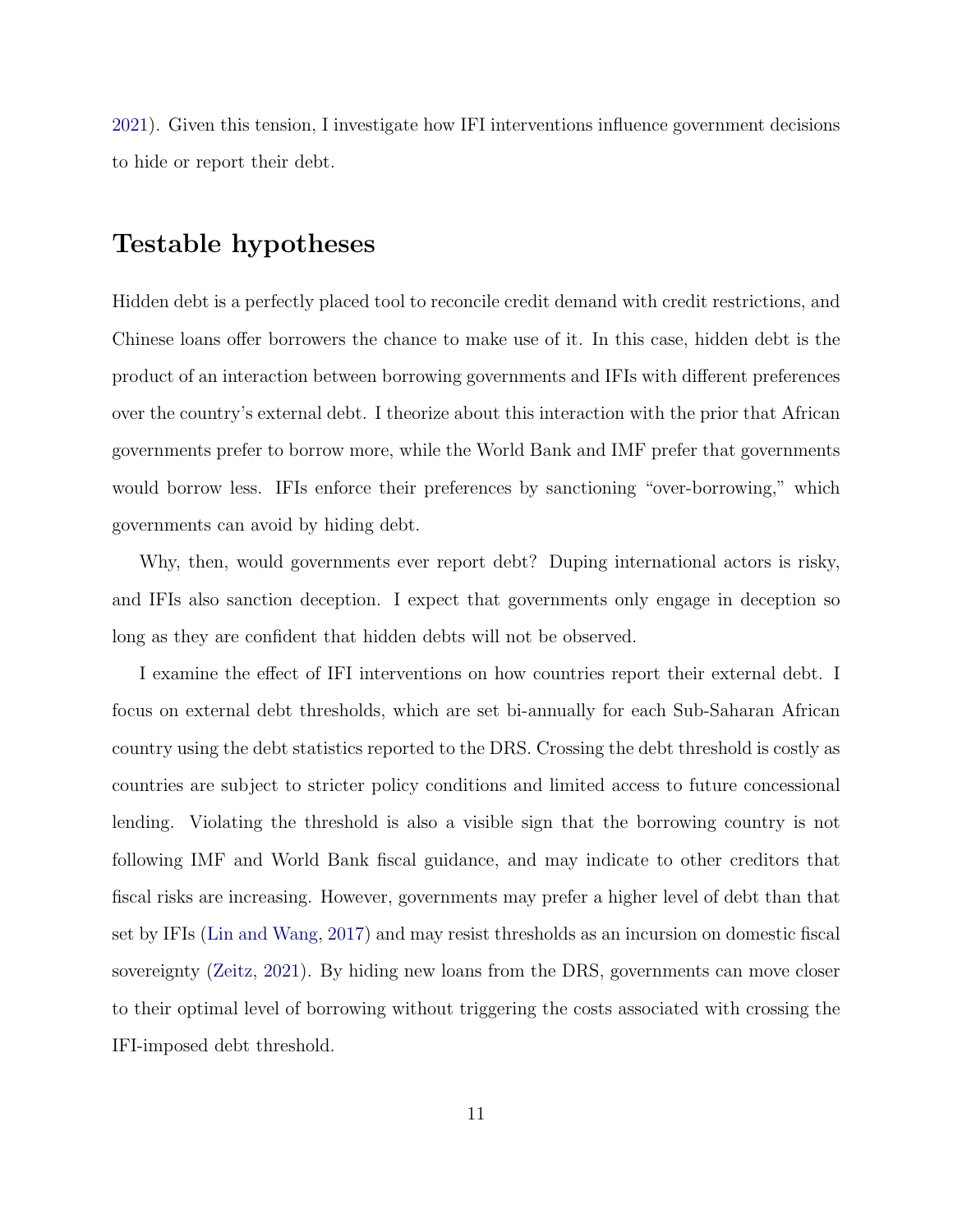# Hypothesis 1. Countries hide more debt when external borrowing is constrained by Debt Sustainability Framework thresholds.

If countries deploy hidden debt as a strategic tool, they should not only hide more debt to avoid constraints but also hide less debt to avoid detection. Hidden debt can avoid the costs of IFI punishment for rising debt burdens, but there are also high costs when hidden debt is uncovered. I hypothesize that countries will hide less debt when there is a higher chance that IFIs will observe hidden loans. IMF loan programs represent an increase in the chance of being observed. Loan programs require that the IMF be given extensive access to the borrower's national accounts for the duration of the program to verify compliance with policy conditions (Kentikelenis et al., 2016). External debt data is no longer borrowersupplied but is now verified by IMF staff, making it more difficult to hide debt. IMF loan recipients expect this increased scrutiny and frequently modify their behavior to prevent the disclosure of damaging information. Hyde and  $O'Mahony$  (2010) and Ebeke and Olcer (2013) show that leaders reduce fiscal manipulation when IMF programs begin because they expect additional scrutiny of public budgets, and Andone and Scheubel (2017) argue that secretive countries may avoid loan programs altogether to prevent the IMF from observing government economic interventions. If rational governments intentionally hide debt, they should reduce this behavior while IMF loan programs are underway to offset the heightened risk of exposing their true debt burden.

Hypothesis 2. Countries hide less debt when their fiscal policy is under additional scrutiny.

## Data

To test these hypotheses, I examine hidden debt to China in 34 Sub-Saharan African countries between 2000 and 2017.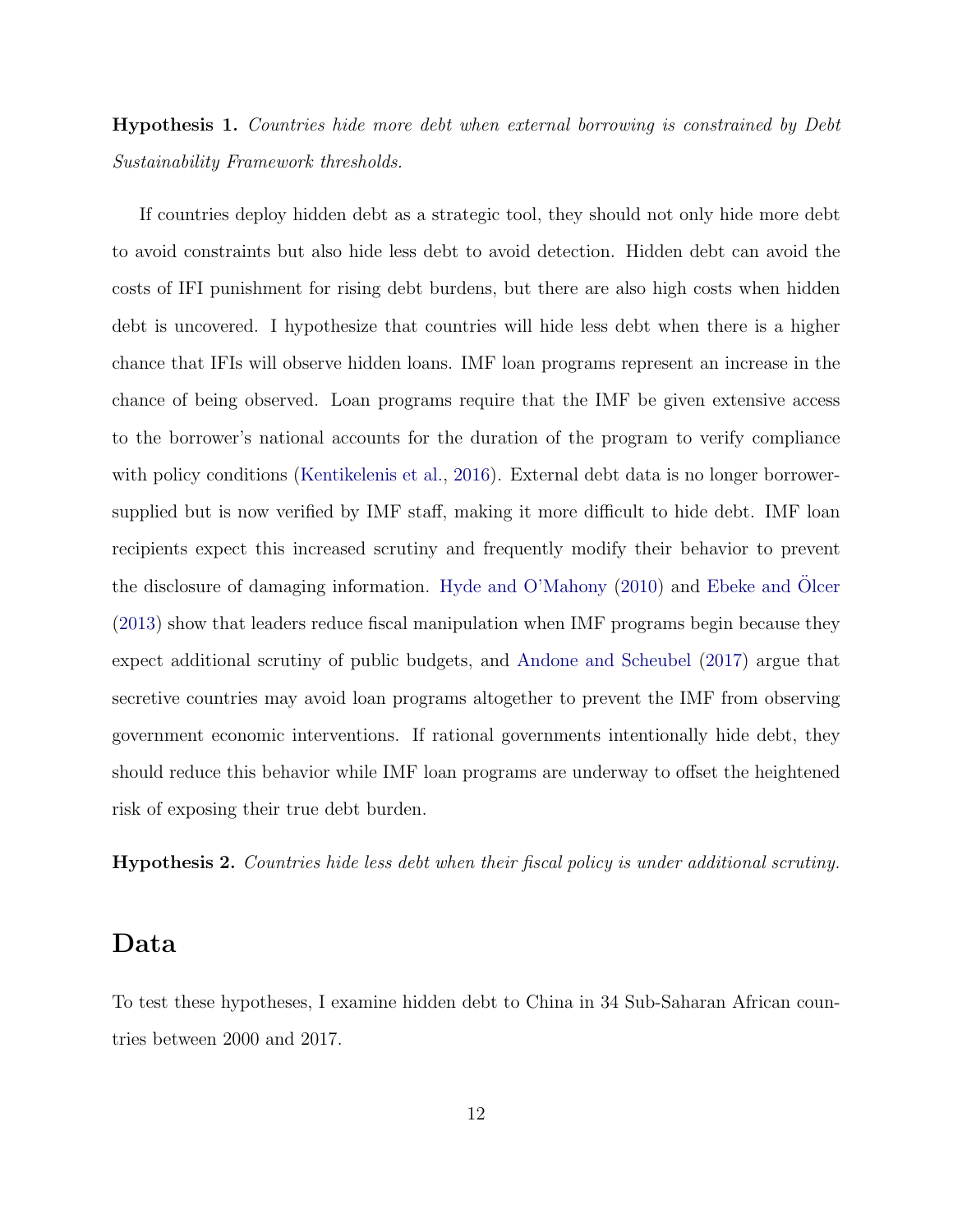#### Dependent variable

My outcome of interest, hidden debt  $(H)$ , is defined as the *hidden share* of a country's total debt to China. This is measured by the difference between Horn et al. (2021) (referred to as HRT) and World Bank DRS estimates of outstanding debt to China, divided by the HRT estimate.

$$
H = \frac{HRT \; debt \; to \; China \; - \; DRS \; debt \; to \; China}{HRT \; debt \; to \; China}
$$

Central to this approach is the assumption that HRT captures the same types of loans that fall under the scope of DRS reports. HRT found missing loans by compiling existing academic data and supplementing this with records from secondary sources like policy reports, treaties, and individual loan contracts. If HRT and the DRS define external debt differently, then H may represent debt that is irrelevant to IFIs, not "hidden." Careful reading of the DRS manual (World Bank Group, 2013) and the HRT data collection process, as well as correspondence with HRT authors and the World Bank Debt Statistics Team,<sup>5</sup> confirms that this is not the case. DRS reports are wide-ranging and require that borrowing countries disclose loans issued to the central and local governments, public and public-private corporations, the central bank, development banks, and private entities explicitly guaranteed by the state. Horn et al. (2021) base their hidden estimates on a direct comparison between their data and DRS reports, demonstrating that newfound Chinese loans should appear in DRS reports but are missing. Further discussion of the validity of this hidden debt measure can be found in the Appendix.

Figures 1 visualizes the outcome variable  $H$  across countries and years. This heat map demonstrates the heterogeneity in hidden debts. There is a general increase in  $H$  after 2005 when China began lending to most African countries (Dreher et al., 2018), but otherwise countries alternate between hiding and reporting Chinese loans with no obvious pattern.

<sup>&</sup>lt;sup>5</sup>Correspondence with the Debt Statistics Team on May 28th, 2021 to confirm the scope of DRS reporting requirements for borrowing governments.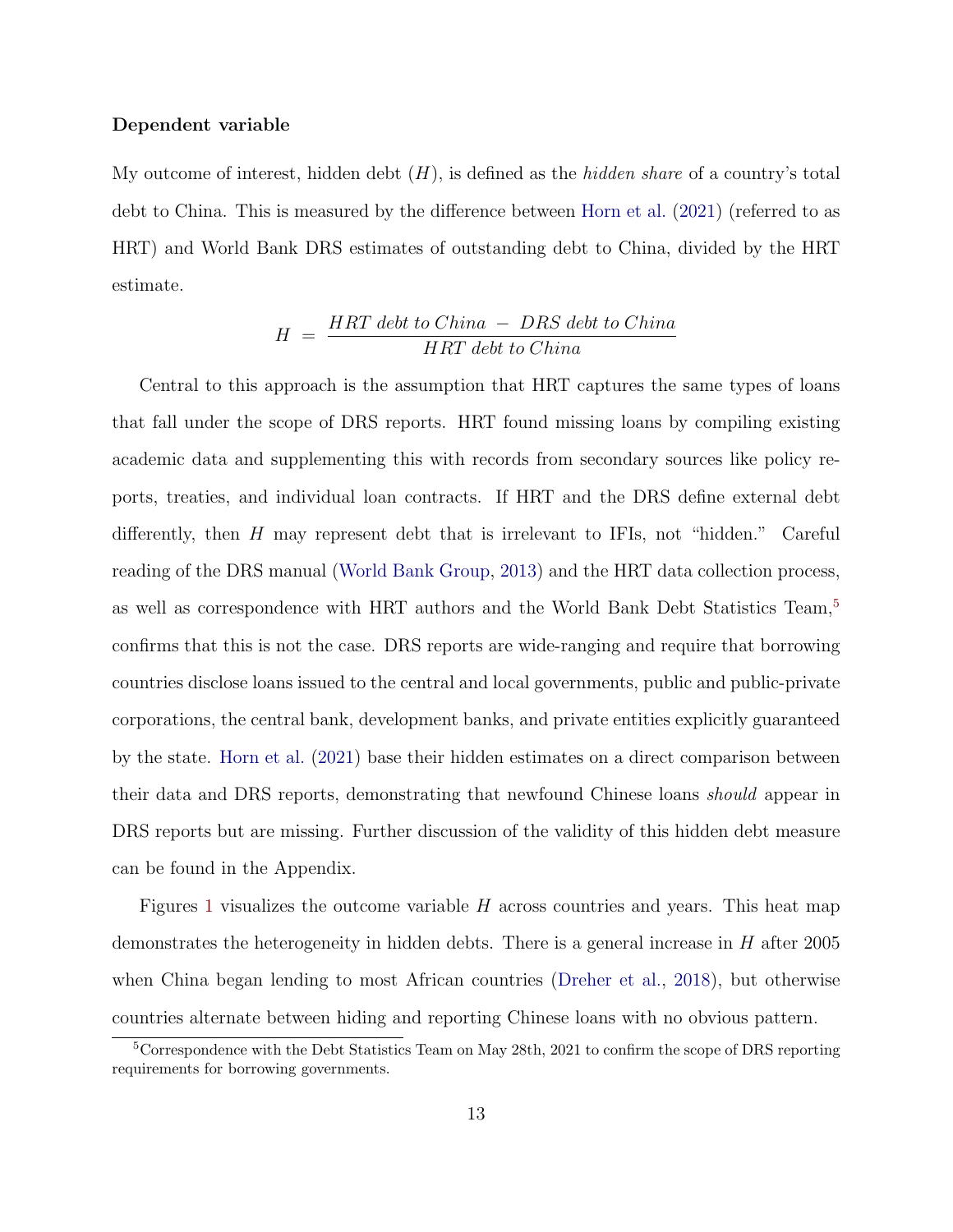

Figure 1: Proportion of country's outstanding debt to China that is hidden over time. White blocks indicate periods when countries did not borrow from China.

#### Independent variable

I propose that this variation in hidden debt is driven, at least in part, by IFI constraints on borrowing countries' external debt. I examine two types of constraints: debt sustainability thresholds and IMF loan programs. Under both programs, countries are subject to IFI rules that limit borrowing and debt burdens, but debt is much easier to hide under the former than the latter. Policy conditions on IMF loan programs are accompanied by increased scrutiny of national accounts to ensure compliance (Hyde and O'Mahony, 2010). Thresholds, however, are set based on fiscal data reported by countries to the DRS and involve no additional scrutiny (World Bank Group, 2018).

I estimate the effects of both interventions on hidden debts. Debt thresholds have been applied to Sub-Saharan African countries consistently since 2005 and only constrain a coun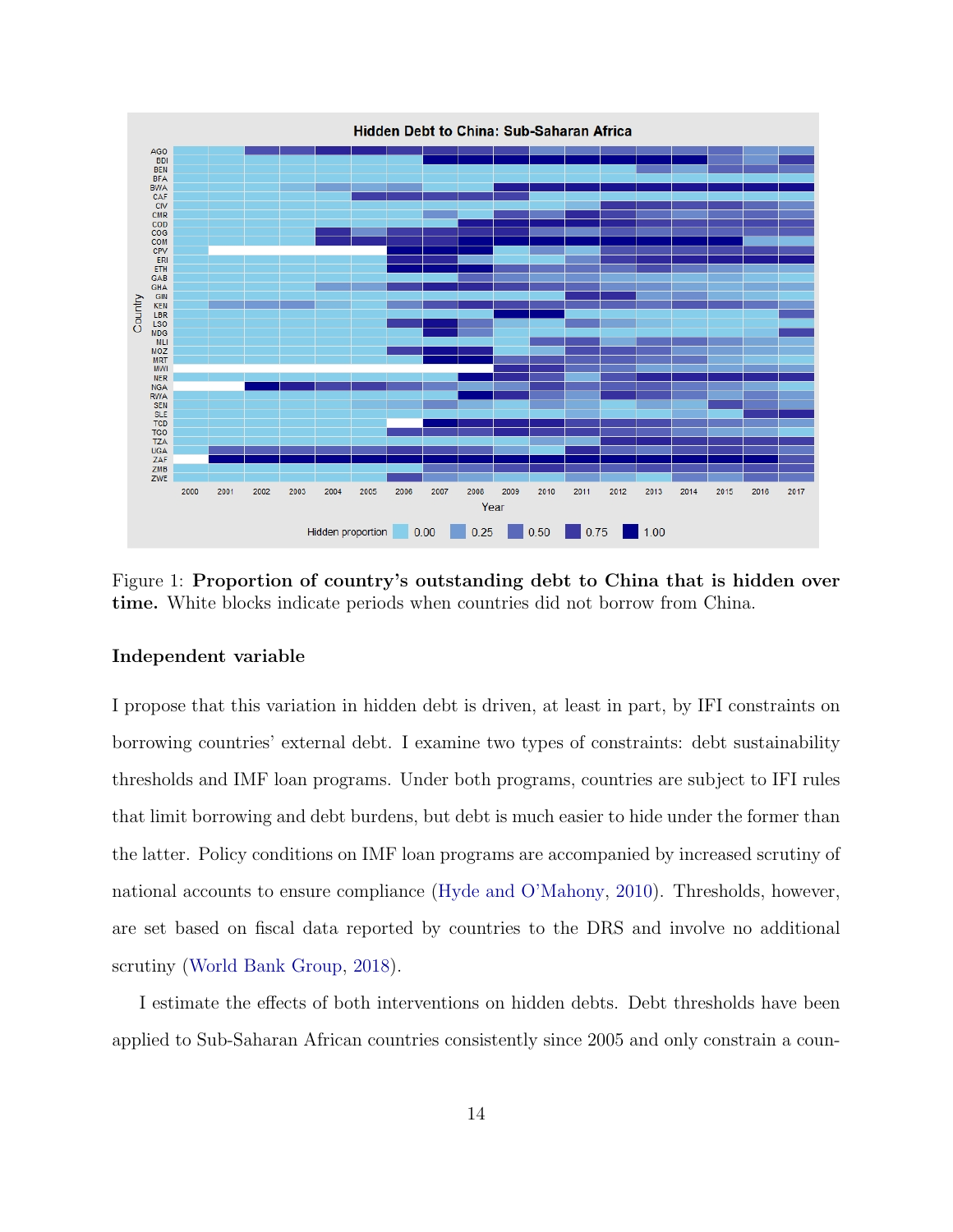try's fiscal policy when debt levels are close to the threshold. I collected threshold data from each country's biennial World Bank Debt Sustainability Assessment reports.<sup>6</sup> The external debt threshold is set to 30%, 40%, or 50% of a country's GDP.7 To capture the constraining effect of thresholds on debt burdens, I measure the absolute value of the distance between a country's reported external debt to GDP and its assigned debt sustainability threshold. I use the absolute value because I expect governments to use hidden debt when their burdens are just below *and* just above the threshold. When debt is far below the threshold, governments have ample room to borrow before triggering punishment, and so hiding debt offers little benefit. Similarly, hiding will be less useful far above the threshold, as it would be difficult (and risky) to hide very large amounts of debt. Hiding loans should be most useful for deceiving IFIs when external debt hovers just below or above the threshold.

Participation in an IMF loan program is measured using the IMF Monitoring of Fund Arrangements Database (MONA) to create an indicator for years when a country is subject to a loan program for at least five months. IMF loan programs were frequent during the study period, with program participation in 57% of the country-year observations.

#### Control variables

I include several confounding variables that could jointly affect IFI interventions and the hidden debt proportion. First, I consider that debt thresholds are not randomly assigned and include factors that determine countries' selection into threshold categories. Countries are assigned to thresholds at 30, 40, or 50% debt-to-GDP based on their debt carrying capacity

<sup>6</sup>DSA repository: https://www.imf.org/en/publications/dsa

<sup>7</sup>The World Bank and IMF have deviated from these categories on two occasions. Benin was assigned a 56% threshold in 2016 and 2017. According to the DSA reports in those years, this "customized" threshold reflected Benin's higher than expected economic growth and successful debt consolidation in 2015. Comoros was assigned a 27% threshold between 2014 and 2016 when economic growth was much lower and inflation and external borrowing much higher than World Bank-IMF projections. My reading of the DSA reports indicates that custom thresholds are used when IFIs greatly over or underestimate countries' economic fundamentals and debt risk, although future research should investigate when and why DSA conventions are bent. I estimate my regressions with and without these 5 country-year observations; the results are unchanged.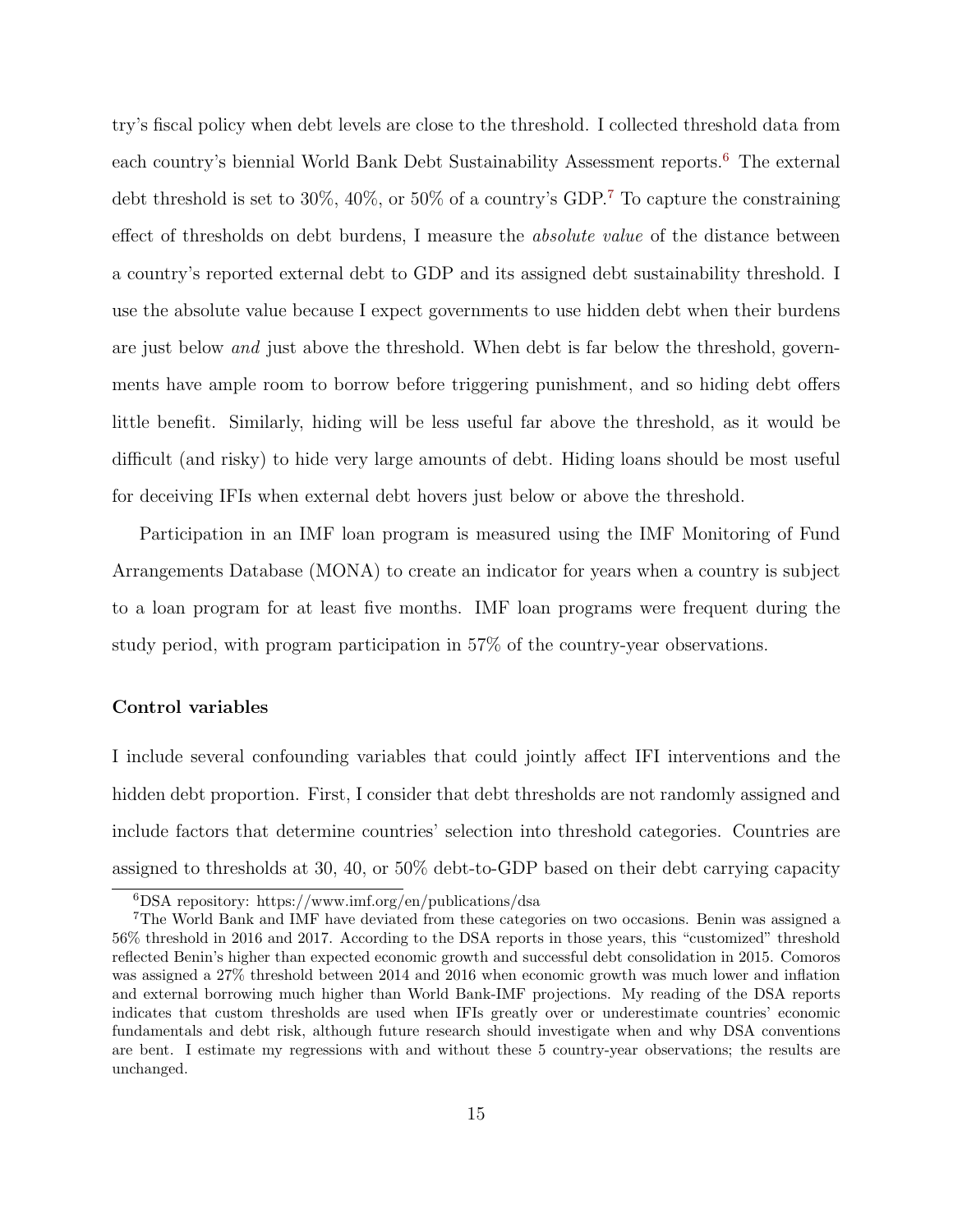as determined by the IMF and World Bank under the Debt Sustainability Framework. Based on the methodology described in World Bank Group (2018), I include some the economic indicators used to assess debt risk: total debt-to-GDP,<sup>8</sup> GDP growth, and GDP-per-capita.<sup>9</sup> Poorer countries with lower growth are usually assigned stricter debt thresholds and may have fewer fiscal resources to effectively manage debt. I also include an indicator for the level of threshold assigned in each country-year. This variable accounts for the possibility that crossing different debt thresholds may have different consequences. Countries subject to the 30% threshold are deemed to be higher-risk and may be less able to afford the consequences of violating IFI constraints than the lower-risk countries in the 50% threshold category.

Additionally, I control for factors that may tighten the constraints of debt thresholds for some countries more than others. I include a country's outstanding debt to the  $IMF^{10}$  as a share of total external debt, as countries more reliant on IMF funds may have more to lose by crossing the debt threshold and jeopardizing future IFI support. Similarly, I include a measure of debt to China as a share of total external debt. Countries with more Chinese credit have a greater opportunity to hide debt, and so can more easily avoid debt thresholds than countries that borrow small amounts from China.

While I argue that hidden debt is primarily an intentional strategy, I also consider that some debt may be unintentionally hidden. Countries' fiscal stability determines their debt threshold, but it may also determine their ability to maintain accurate fiscal records. If high-risk countries are most likely to misreport external debt because of low bureaucratic capacity, this could bias my estimates of the effect of IFI constraints on hidden debt. I account for this by including a score of budget reporting capacity from the World Bank Country Policy and Institutional Assessment (CPIA) index.11 Accurately reporting debt

<sup>8</sup>World Bank Debtor Reporting System (2021)

<sup>9</sup>World Development Indicators (2019)

<sup>10</sup>World Bank Debtor Reporting System (2021)

 $11$  World Bank Group (2018)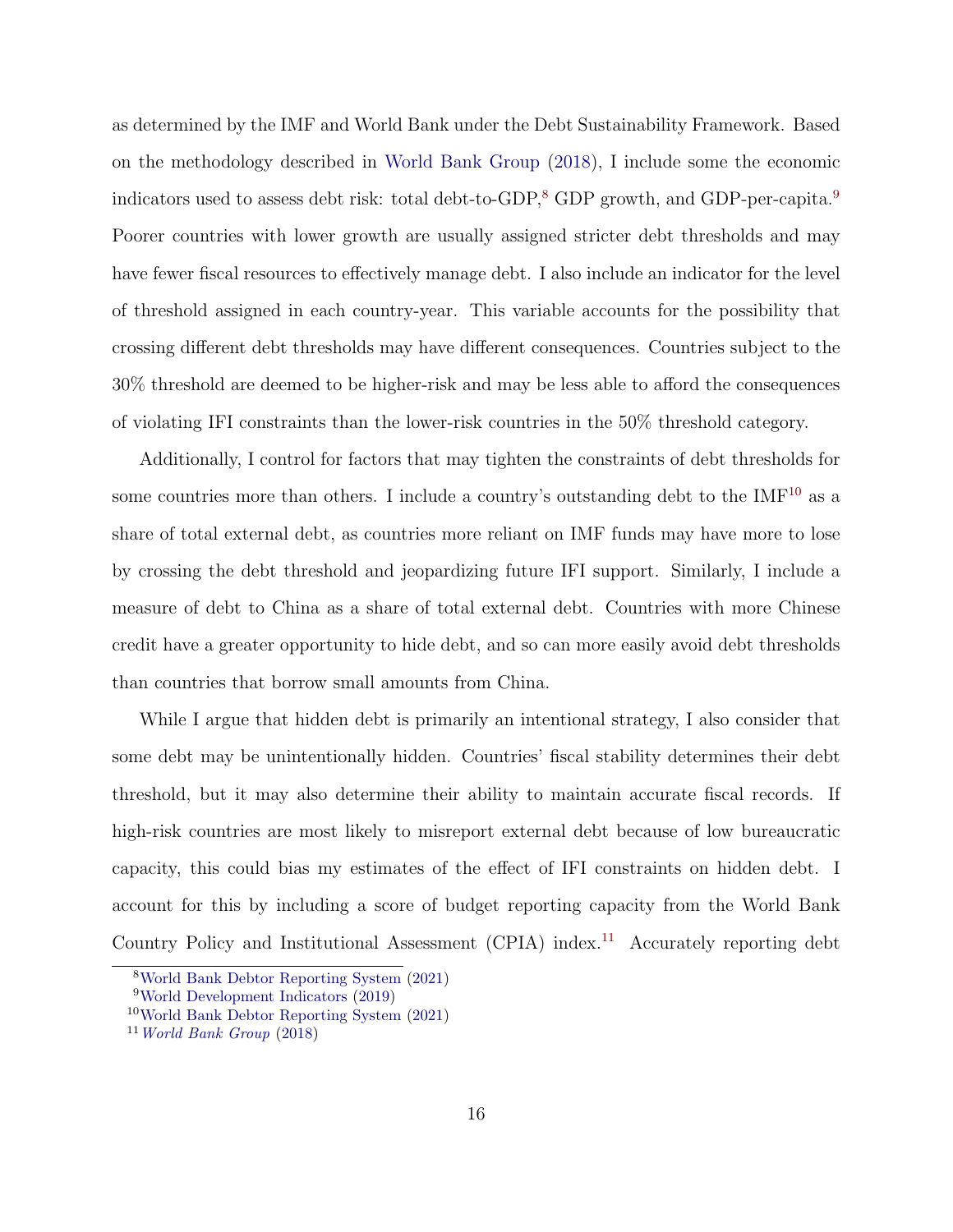may be more difficult for countries that allow sub-national entities to borrow externally and so I include an indicator for the ability of sub-national governments to levy taxes as a measure of fiscal federalism.12 A table of summary statistics is included in the Appendix.

### Estimation

First, I test the effect of debt sustainability thresholds on the hidden proportion of debt to China, H, using a linear ordinary least squares regression. My intervention of interest Threshold is the absolute value of the difference between reported debt-to-GDP and the threshold. As the absolute distance is heavily left-skewed,  $Threshold$  is log-transformed.<sup>13</sup> The absolute value of distance captures both the constraining effect when debt approaches the threshold, and a gradual drop-off in this effect as countries move beyond the threshold. A significant negative effect of  $Threshold$  on  $H$  would indicate that hidden debt increases as reported debt threatens to breach the threshold.

$$
H_{it} = log(|Threshold_{it}|)\beta_1 + Level_{it}\beta_2 + \mathbf{X}\beta_{it} + \gamma_t + \epsilon_{it}
$$

The sample period is limited to 2005-2017 as thresholds were only introduced in 2005. The regression includes a vector of controls X discussed above, namely indicators for the threshold level, reported debt-to-GDP, outstanding debt to the IMF, share of external debt owed to China, budget reporting score, and measure of fiscal federalism. I also use year fixed effects  $(\gamma)$ . As is clear from Figure 1, it is necessary to control for time trends as there is a steady increase in Chinese lending throughout the period. I choose not to include year and country fixed effects for two reasons. First, while two-way fixed effects are often used to model panel data, recent work has cautioned that the combined estimation of withincountry and across-time variation produces misleading results (Kropko and Kubinec, 2020). Second, I am specifically interested in the cross-country variation in hidden debt, not only

 $12$ Inclusion, Dispersion, and Constraint Database (Strøm et al., 2017)

 $131 + \ln(Threshold)$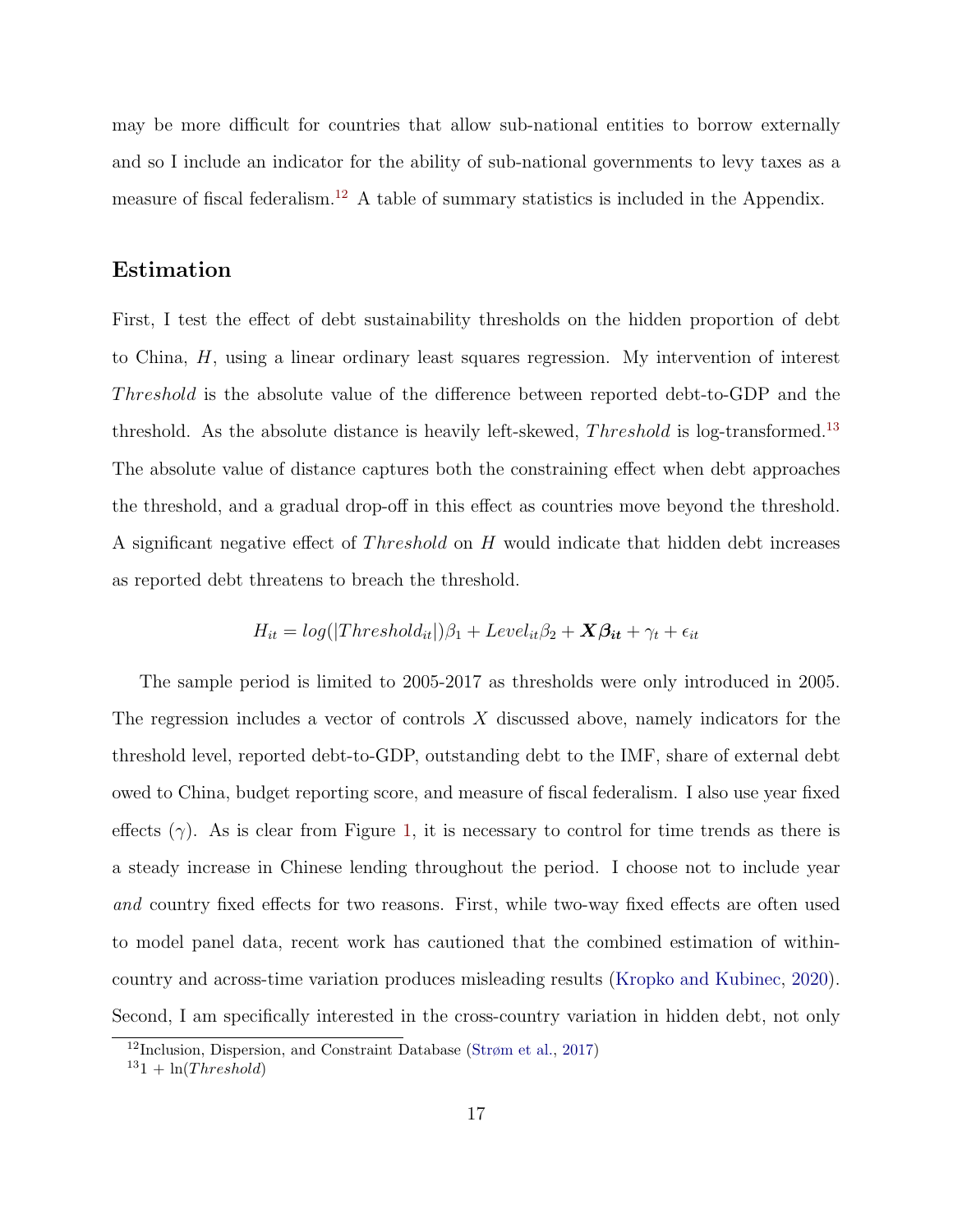the within-country variation isolated by country fixed effects. However, I demonstrate in the Appendix that my results are not an artifact of this choice.

Next, I estimate the effect of both debt sustainability thresholds and IMF loan conditionality on H by including an indicator for the presence of an IMF program with a mandate over external debt,  $Program.$  When a country is under an IMF program, greater scrutiny should reduce the incentive to hide debt, even as the debt threshold approaches. Threshold is interacted with *Program* to capture this effect. A significant positive effect of Threshold  $*Program on H$  would demonstrate that the effect of debt thresholds on hidden debt is strongest when countries are not subject to an IMF program.

$$
H_{it} = log(|Threshold_{it}|)\beta_1 + IMF program_{it}\beta_2 + (log(|Threshold_{it}|) * IMF program_{it})\beta_3 +
$$

$$
Level_{it}\beta_4 + X\beta_{it} + \gamma_t + \epsilon_{it}
$$

This model assumes that IMF intervention is exogenous, which is unlikely as IMF loan programs are triggered by a country's fiscal needs and by negotiations between the IMF and borrower. Factors that determine whether or not a country borrows from the IMF may be correlated with the assignment of debt thresholds and the country's willingness and ability to hide debt. If this is the case, then ordinary statistical estimates of the effect of debt thresholds on hidden debt will be biased.

Research on IMF program implementation has used a variety of strategies to address this selection problem, including the use of instrumental variables, matching approaches, and parametric selection bias corrections (often variants of Heckman (1979) selection estimators). There are advantages and drawbacks to each strategy, but matching on IMF program "treatment" and "control" could exclude the most extreme observations of hidden debt that are of particular interest to my research strategy (Atoyan and Conway, 2006). Furthermore, Dreher (2006) demonstrates that instrumental variables work best when the selection variable is continuous, rather than the dichotomous selection variable here. For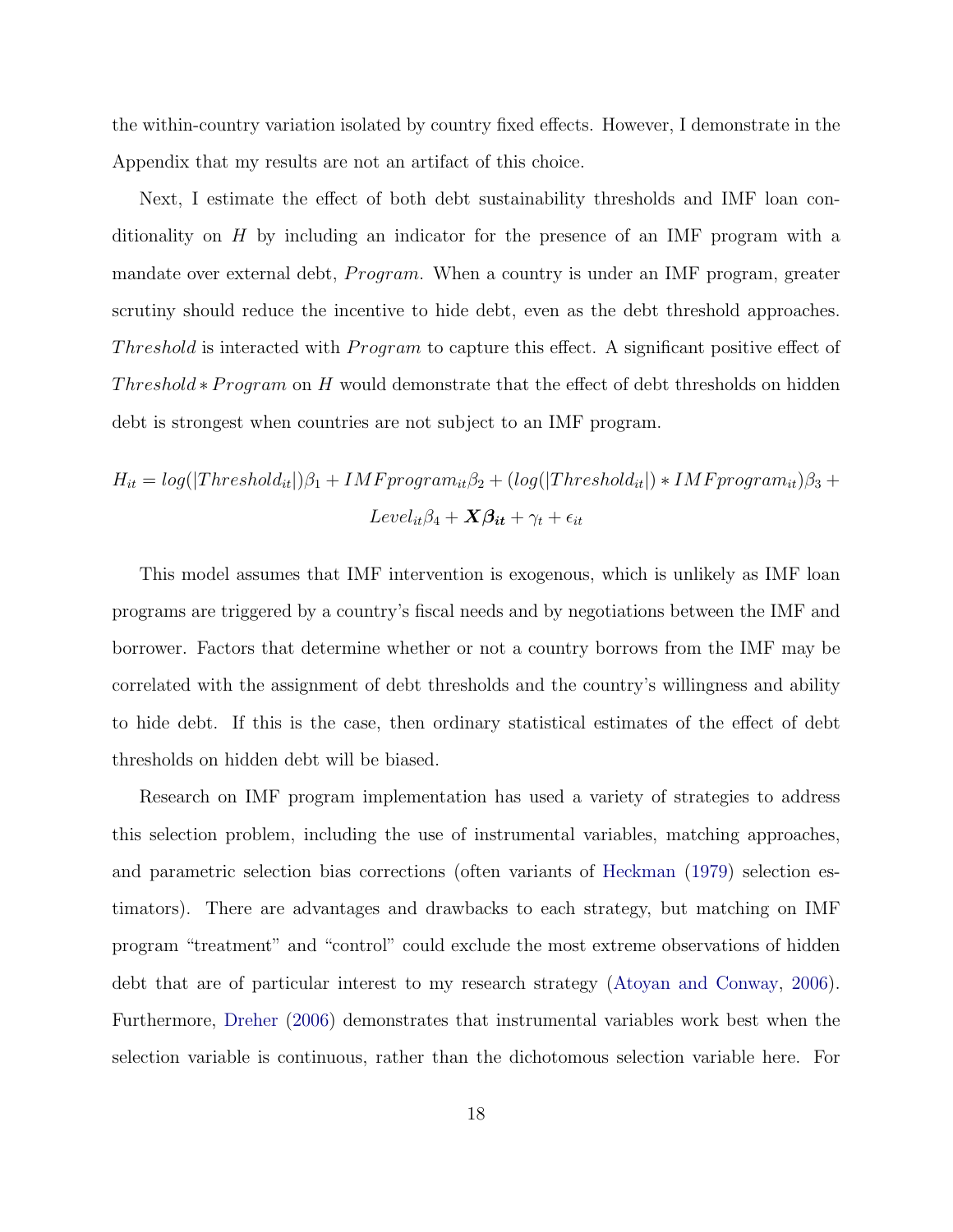these reasons, I choose to use a Heckman-style approach by including inverse probability weights (IPW) in my main models. I begin by predicting a country's IMF program "hazard rate" using the logit estimator proposed by Nooruddin and Simmons (2006) and used in Hyde and O'Mahony  $(2010).<sup>14</sup>$  IMF participation is predicted by the incidence of previous IMF loan programs, economic fundamentals, and the Polity IV Project regime score (Marshall et al., 2002). My country-year observations are then weighted by the inverse probability of IMF program participation, following the method used by Caselli and Wingender (2021). By implementing this weighting strategy, I attempt to build a counterfactual group assuming that receiving an IMF loan is an as-good-as random treatment conditional on covariates that predict the likelihood of loan assignment. As the inclusion of IPW restricts the sample size somewhat, I estimate my main model with and without IPW.

# Results

I first examine the effect of World Bank debt sustainability thresholds on hidden debt. Table 1 presents the results of regressing the hidden proportion on the log-distance from the threshold in columns 1 and 2. Distance from the threshold has a significant negative effect on the hidden proportion, meaning that a larger share of debt to China is hidden when countries are more constrained by the threshold. Thresholds are applied to all countries throughout the study period, but the distance from the threshold is not exogenous. In addition to controls for total external debt and debt to China and the IMF, weighting observations by the likelihood of IMF intervention (in column 2) accounts for the factors that determine the distance between debt and the threshold.

As the *Threshold* variable is log-transformed, the coefficient alone is not useful for interpreting the substantive effect. When the distance between the debt burden and the threshold

<sup>14</sup>See the Appendix for the full model specification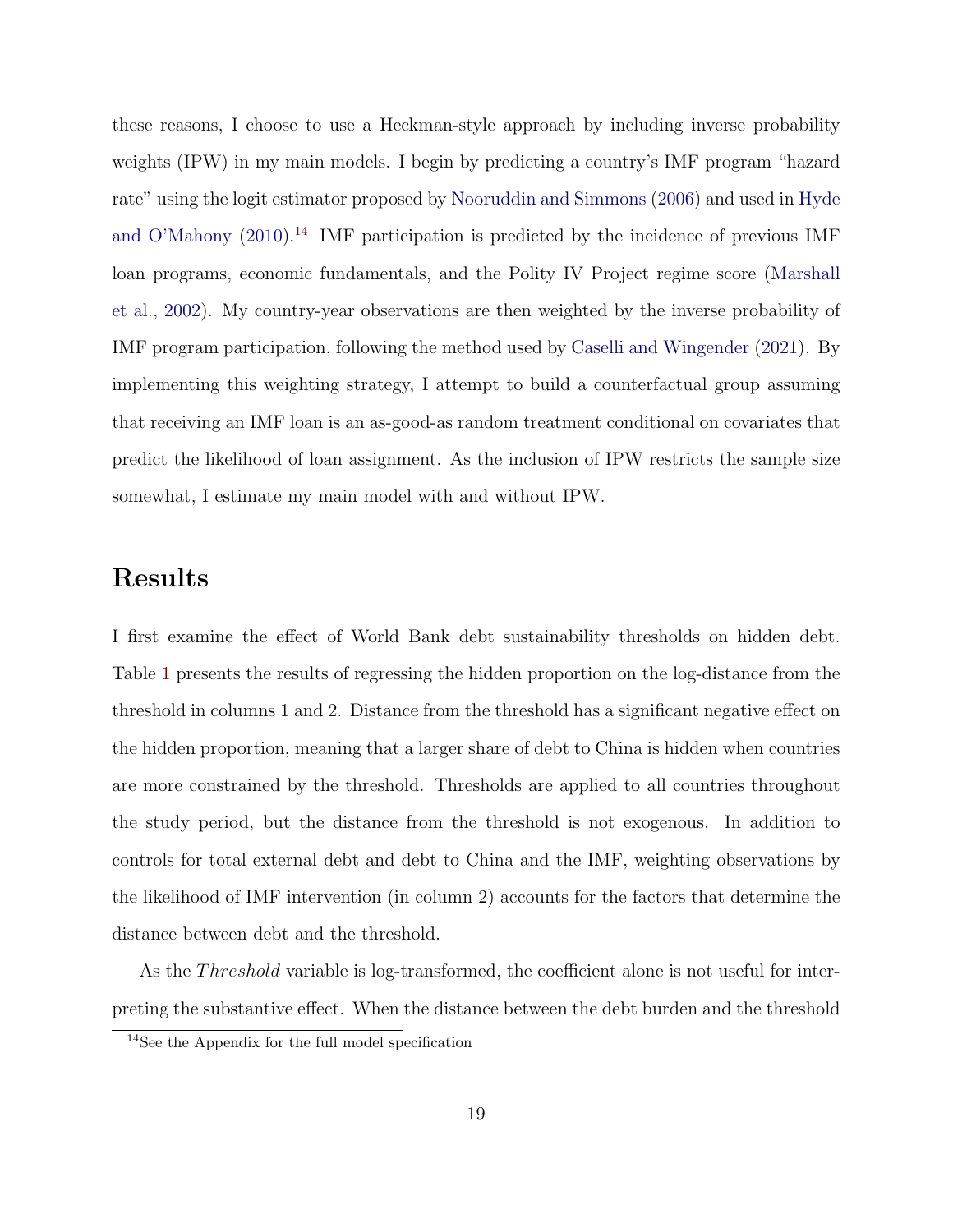shrinks by half, governments hide an additional 2.6% of their Chinese loans. To put this in concrete terms, I predict the values of  $H$  as debt approaches the threshold. When the debt burden is 10 percentage points away from the threshold (for example, a country assigned a 40% World Bank threshold with external debt at 30% of GDP), governments hide 30.6% of their debt to China, close to the average value for  $H$  across the entire sample. When the debt burden moves 5 percentage points closer to the threshold, the hidden proportion increases to 33.2%.

I argue that the mechanism responsible for this change in hidden debt is intentional financial statecraft. If this is the case, then government decision-makers should hide less when there is a higher risk of discovery. I examine this implication by interacting distance from the threshold with an indicator for the presence of an IMF program. The regression including this interaction term is shown in columns 3 and 4 of Table 1. Figure 2 shows the marginal effect of *Threshold* on H across the absence  $(=0)$  and presence  $(=1)$  of an IMF program. The left panel shows the effect estimated without IPW, and the right panel estimated with IPW.

These results demonstrate that the hidden effect is conditional on how IFIs observe debt levels. When a country is subject to an IMF program, proximity to the threshold has no significant effect on how much debt governments hide from the DRS. However, without an IMF program, governments hide 4.94% more of their debt to China as the debt burden moves  $50\%$  closer to the threshold. Again, I predict the values of H to examine how hidden debt is manipulated in the absence of IMF scrutiny. When the debt burden is 10 percentage points away from the threshold, governments hide 47.1% of Chinese loans. When the debt burden moves 5 percentage points closer to the threshold, the hidden share increases to 57.4%. This 10% increase is a substantial change, equivalent to half of a standard deviation in the share of Chinese loans that governments hide from the DRS.

This finding is consistent with my argument that hidden debt is driven, at least in part,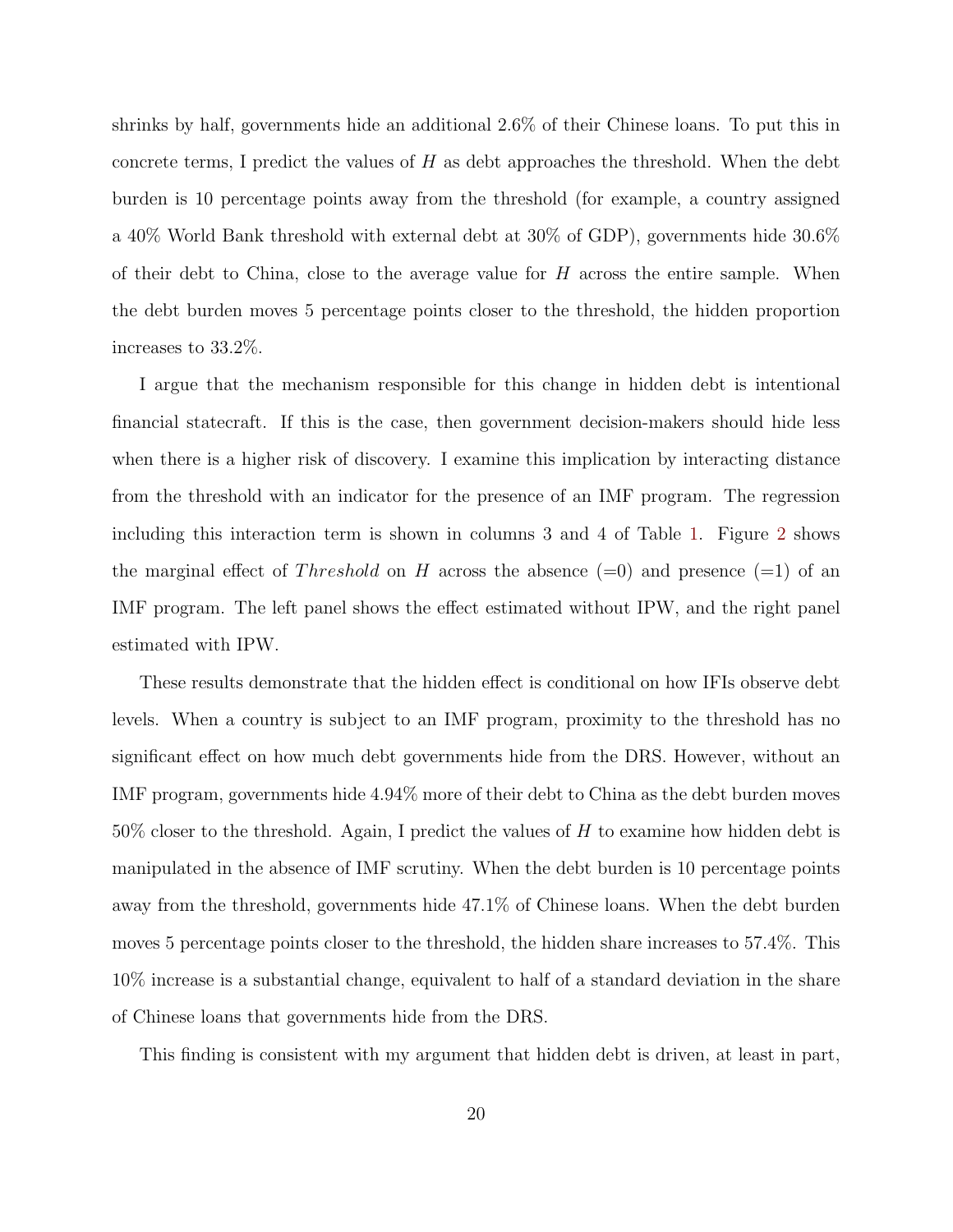|                                                                  |                                    | Dependent variable: |                       |                       |  |  |
|------------------------------------------------------------------|------------------------------------|---------------------|-----------------------|-----------------------|--|--|
|                                                                  | Hidden proportion of debt to China |                     |                       |                       |  |  |
|                                                                  | (1)                                | (2)                 | (3)                   | (4)                   |  |  |
| Distance from Threshold                                          | $-0.043**$                         | $-0.056***$         | $-0.150***$           | $-0.129***$           |  |  |
| (log, absolute value)                                            | (0.020)                            | (0.020)             | (0.049)               | (0.037)               |  |  |
| IMF program                                                      |                                    |                     | $-0.453**$<br>(0.190) | $-0.381**$<br>(0.156) |  |  |
| Distance from Threshold (log, absolute value)<br>$x$ IMF program |                                    |                     | $0.122**$<br>(0.053)  | $0.099**$<br>(0.044)  |  |  |
| GDP per capita (USD)                                             | 0.00004                            | $0.0001**$          | 0.00003               | 0.00004               |  |  |
|                                                                  | (0.00002)                          | (0.00003)           | (0.00003)             | (0.00003)             |  |  |
| GDP (billion USD)                                                | $-0.0002$                          | $-0.001*$           | $-0.0002$             | $-0.001$              |  |  |
|                                                                  | (0.0003)                           | (0.001)             | (0.0003)              | (0.001)               |  |  |
| Total debt to China (%GDP)                                       | $0.017***$                         | $0.015***$          | $0.017***$            | $0.015***$            |  |  |
|                                                                  | (0.003)                            | (0.004)             | (0.003)               | (0.004)               |  |  |
| External debt (%GDP)                                             | $-0.0004$                          | 0.0001              | $-0.0004$             | 0.0001                |  |  |
|                                                                  | (0.001)                            | (0.001)             | (0.001)               | (0.001)               |  |  |
| Debt to IMF (%GDP)                                               | 0.003                              | $-0.028***$         | $0.002\,$             | $-0.026***$           |  |  |
|                                                                  | (0.008)                            | (0.008)             | (0.008)               | (0.008)               |  |  |
| CPIA Budget Management score                                     | $-0.026$                           | $-0.030$            | $-0.026$              | $-0.024$              |  |  |
|                                                                  | (0.035)                            | (0.033)             | (0.036)               | (0.035)               |  |  |
| Sub-national taxation                                            | $0.235***$                         | $0.273***$          | $0.229***$            | $0.253***$            |  |  |
|                                                                  | (0.042)                            | (0.047)             | (0.043)               | (0.049)               |  |  |
| Threshold = $40\%$                                               | $-0.062$                           | $0.114**$           | $-0.075$              | $0.094*$              |  |  |
|                                                                  | (0.046)                            | (0.050)             | (0.046)               | (0.052)               |  |  |
| Threshold = $50\%$                                               | $0.107*$                           | $0.101*$            | $0.104*$              | 0.093                 |  |  |
|                                                                  | (0.061)                            | (0.058)             | (0.061)               | (0.060)               |  |  |
| Year fixed effects                                               | Yes                                | Yes                 | Yes                   | Yes                   |  |  |
| Inverse probability weights                                      | $\rm No$                           | $_{\rm Yes}$        | $\rm No$              | Yes                   |  |  |
| Observations                                                     | 381                                | 381                 | 381                   | 381                   |  |  |

Table 1: Effect of IMF interventions on Hidden Debt

Note: \*\*p<0.05; \*\*\*p<0.05; \*\*\*p<0.01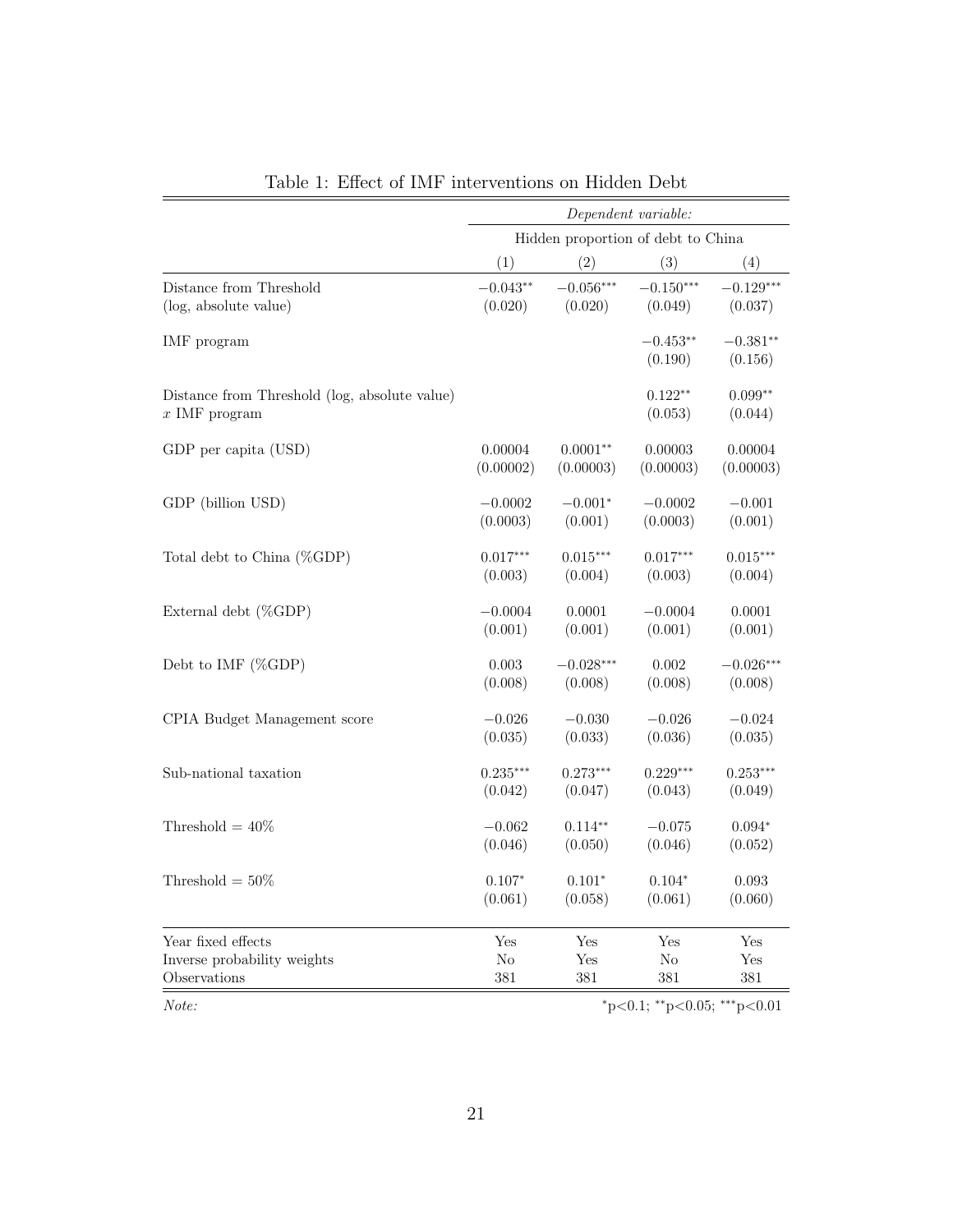

Figure 2: Marginal effect of Distance from Threshold (log) across IMF Program. Both panels show the marginal effect of distance from the debt threshold on the hidden debt share, while under an IMF program  $(= 1)$  and while not under an IMF program  $(= 0)$ . The left panel shows the marginal effect estimated without IPW to address selection into IMF programs, while the right panel shows the marginal effect estimated with IPW. Dots indicate point estimate of marginal effect, lines indicate 95% confidence intervals.

by intentional manipulation by borrowers. Put simply, countries hide substantially less debt when under IMF surveillance, even when debt levels threaten to breach their World Bank sustainability threshold. When the IMF is absent, however, governments hide significantly more of their Chinese loans to avoid the threshold.

### Alternative explanations

While the literature on hidden debt is limited, previous works have often focused on unintentional misreporting and the interests of creditors to explain why public records underestimate sovereign debt burdens. Importantly, I do not claim that these factors do not affect hidden debt. Indeed, it will be interesting for future research to investigate the roles of borrowers' bureaucracies and creditors' interests in sovereign debt reporting. Instead, I argue that these factors cannot entirely explain why debt is hidden and do not drive my results.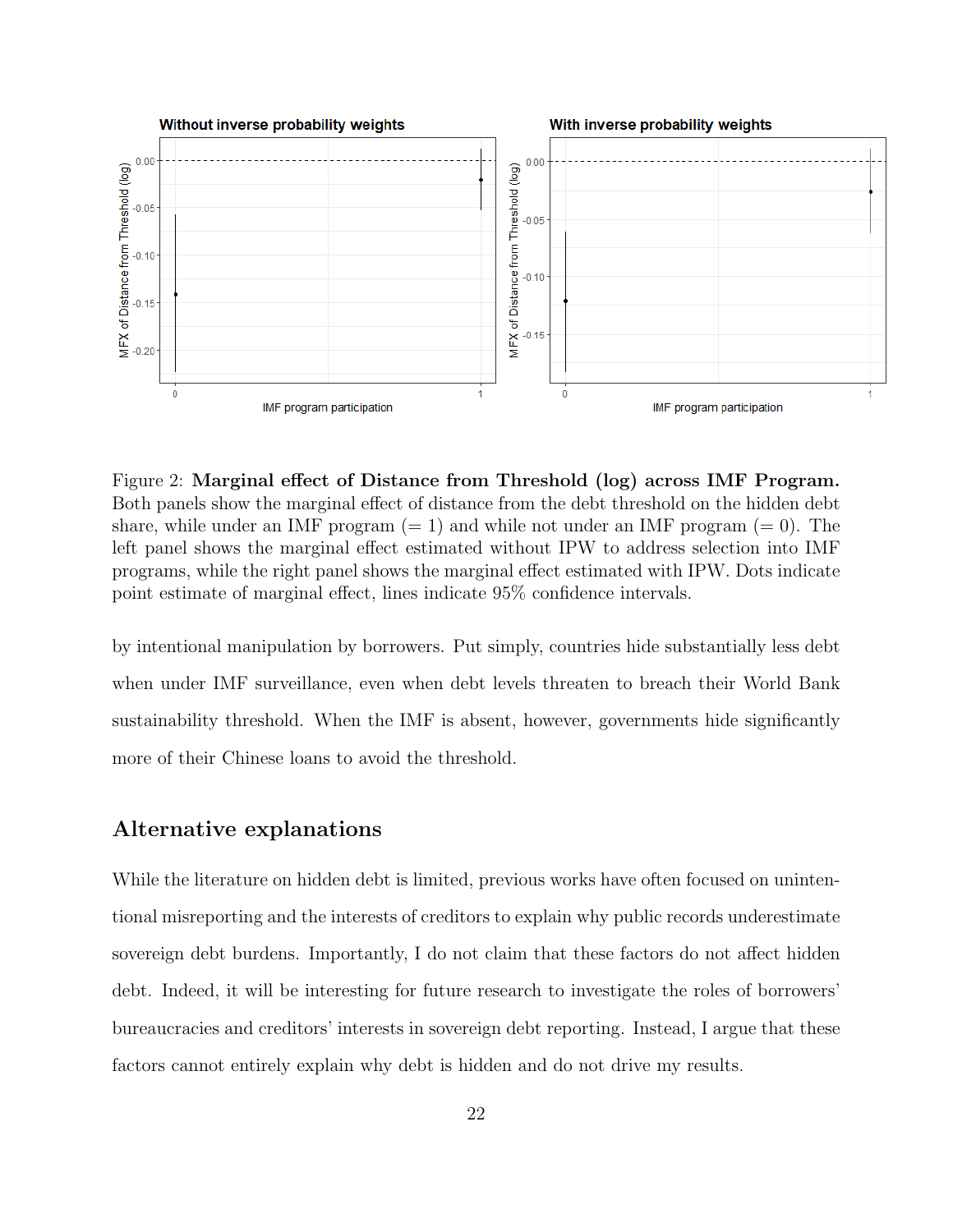First, I consider that a borrower's geostrategic relationships may affect both IFI interventions and the incentive to hide debt. IMF loan conditions may be less constraining for countries that are politically important to the United States (Dreher et al., 2006; Lang and Presbitero, 2018). It follows that these borrowers may be less concerned about World Bank thresholds or IMF scrutiny, as support from the United States shields them from sharp consequences if IFI constraints are violated (Hyde and O'Mahony, 2010). Additionally, if hidden debt is driven by China rather than by borrowing governments, countries with closer ties to China should have larger hidden proportions. I account for these geostrategic relationships with the United States and with China using latent variable measures of both countries' signaled support for proteges created by McManus and Nieman (2019). The effects of the debt threshold or the interaction with IMF programs are robust to the inclusion of support from China or the US.

Next, I consider the role of unintentional misreporting. Other work has suggested that HRT hidden debt measure is an artifact of bad reporting rather than financial statecraft (IMF, 2020; Sundquist, 2021), and countries with higher debt burdens may be more likely to have ineffective bureaucracies that are incapable of accurately reporting debt IFIs (Gelpern et al., 2021). I address this with the inclusion of a country's CPIA budget management score in the main models, but replicate the results with the Worldwide Governance Indicators measure of bureaucratic effectiveness (Kaufman and Kraay, 2016). Including these efficacy scores essentially estimates out any debt that is hidden unintentionally by ineffective bureaucracies. The *Threshold* coefficient should then capture debt that was hidden intentionally, holding bureaucratic efficacy constant.

In addition, Chinese bilateral loans may be uniquely difficult for borrowers to report to IFIs. Notably, China frequently uses state-owned enterprises (SOEs) as "middlemen" in bilateral credit transactions. China issues loans through overseas public enterprises, and African countries accept loans through their SOEs on behalf of the government. These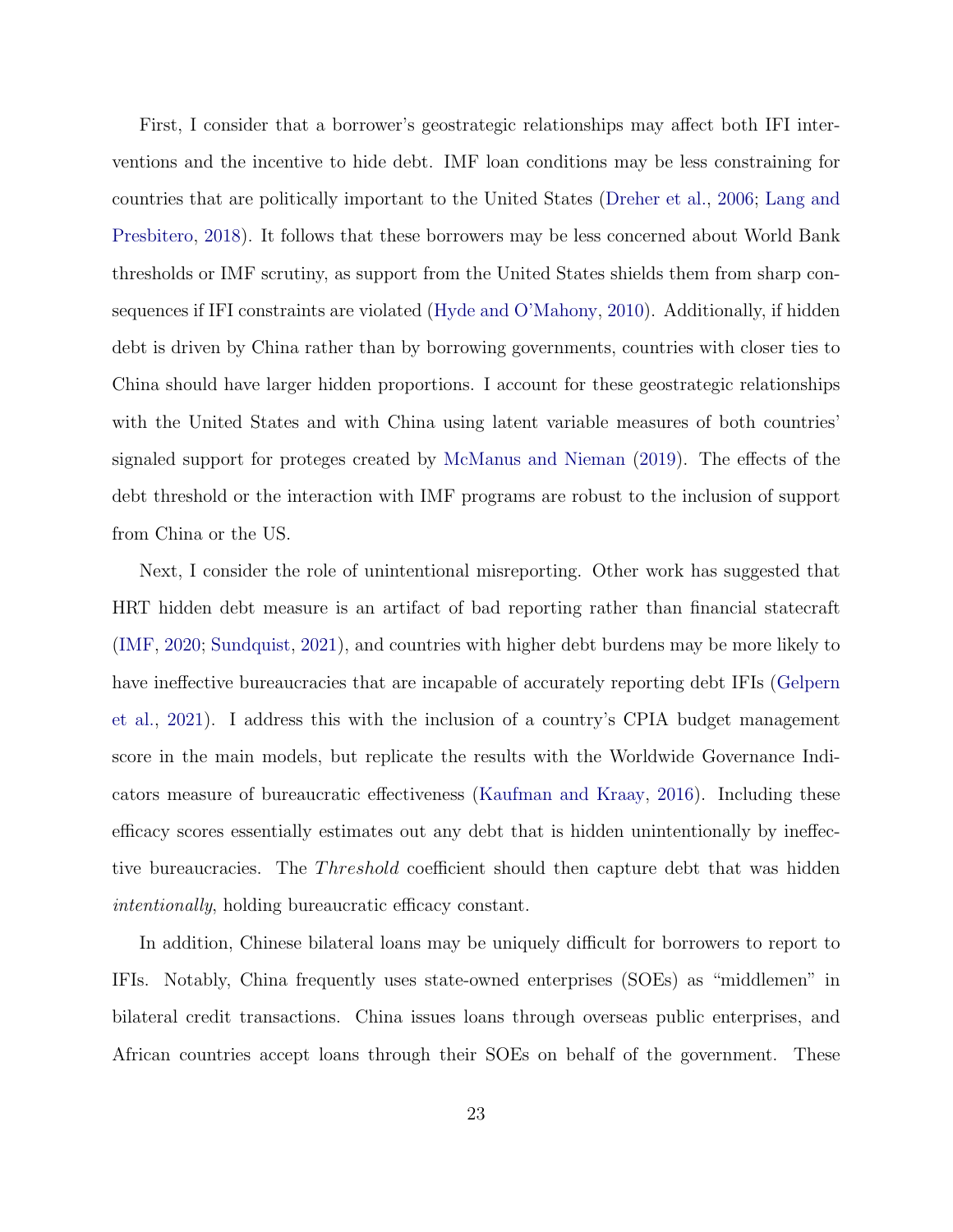transactions are defined as bilateral finance by the DRS (World Bank Group, 2013) and should be included in borrowers' estimates of sovereign debt, but the involvement of SOEs may make it more difficult for borrowing countries to correctly report loans (Melecky, 2021; Malik et al., 2021). When confronted with gaps in their sovereign debt estimates, the IMF and World Bank have suggested that this is because low-income countries cannot keep track of loans issued by, or to, SOEs (World Bank Group; International Monetary Fund, 2018).

To address this, I include a measure of SOE involvement in credit transactions with China each year. Neither the DRS nor HRT data identify which loans were issued by Chinese SOEs, so I create a measure of SOE involvement in Chinese external finance in each country-year using the AidData Global Chinese Official Finance loan-level database<sup>15</sup> (Bluhm et al., 2018). Even controlling for Chinese SOE involvement, the constraining effect of debt thresholds and the scrutiny effect of IMF programs are unchanged, offering further evidence that my results are driven by borrower financial statecraft.

#### Robustness checks

Finally, I confirm that my results are robust to alternate specifications, with results of robustness checks shown in the Appendix. While I choose to address IMF program endogeneity with inverse probability weighting, I re-estimate my results using an instrumental variables approach. I use a Bartik-style instrument that has become popular in recent IMF literature (Lang, 2021; Reinsberg et al., 2019; Moll and Smets, 2020), which exploits the interaction between country's history of IMF involvement (recidivism) and the IMF's liquidity. The logic here is that when IMF liquidity is high, borrowing countries are assigned programs quite liberally, but when constrained by low liquidity, the IMF uses a country's past lending record to determine whether or not it receives assistance. The two-stage least squares esti-

<sup>&</sup>lt;sup>15</sup>This data is a constituent part of the HRT data, and so is included in the main analysis. I measure the proportion of Chinese official finance that was disbursed, co-disbursed, or managed by an SOE, although this data is only available for a subset of 28 Sub-Saharan African countries between 2006 and 2014.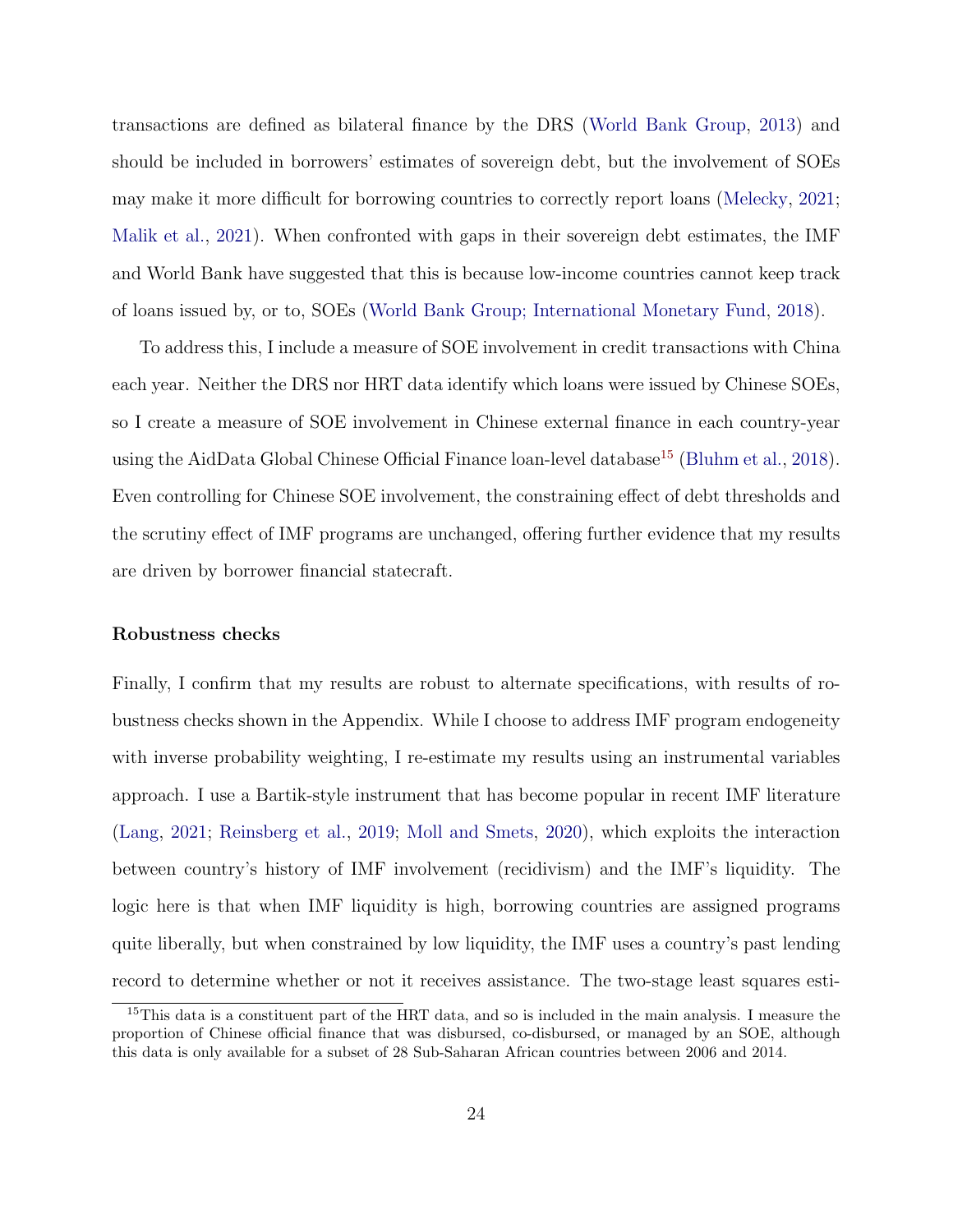mator produces similar results to my main specification using IPW (although the number of observations is limited).

Additionally, I am cautious of over-fitting my models, especially when including additional sets of controls to investigate alternative explanations (Vadlamannati and Brazys, 2022). To guard against this, I estimate the main models using only statistically significant control variables, and then estimate the model dropping control variables one by one. Results are shown in the Appendix, and confirm that the main effect is robust and unlikely to be a product of over-fitting.

# Conclusion

I provide evidence that borrowing countries intentionally hide debt from international financial institutions to circumvent the constraints placed on their external debt. While less-developed countries are often viewed as passive players on the global credit market, I argue that borrowing governments choose to hide and report sovereign debt strategically as a form of financial statecraft. To demonstrate this, I exploit newly released data on Chinese bilateral loans to Sub-Saharan Africa to measure how much debt governments hide from the World Bank and IMF. While the lack of transparency in Chinese external finance offers borrowers the opportunity to hide their Chinese loans from IFIs, governments do not always choose to do so.

Hidden debt increases when borrowing countries are subject to IFI interventions that limit the ability to borrow. As external debt approaches the World Bank-assigned debt sustainability threshold, borrowers conceal more of their Chinese loans from IFI records, allowing them to continue borrowing without punishment. Hidden debt decreases, however, when public budgets are heavily scrutinized as part of IMF loan programs, demonstrating that borrowers manipulate debt records to avoid detection. When governments are not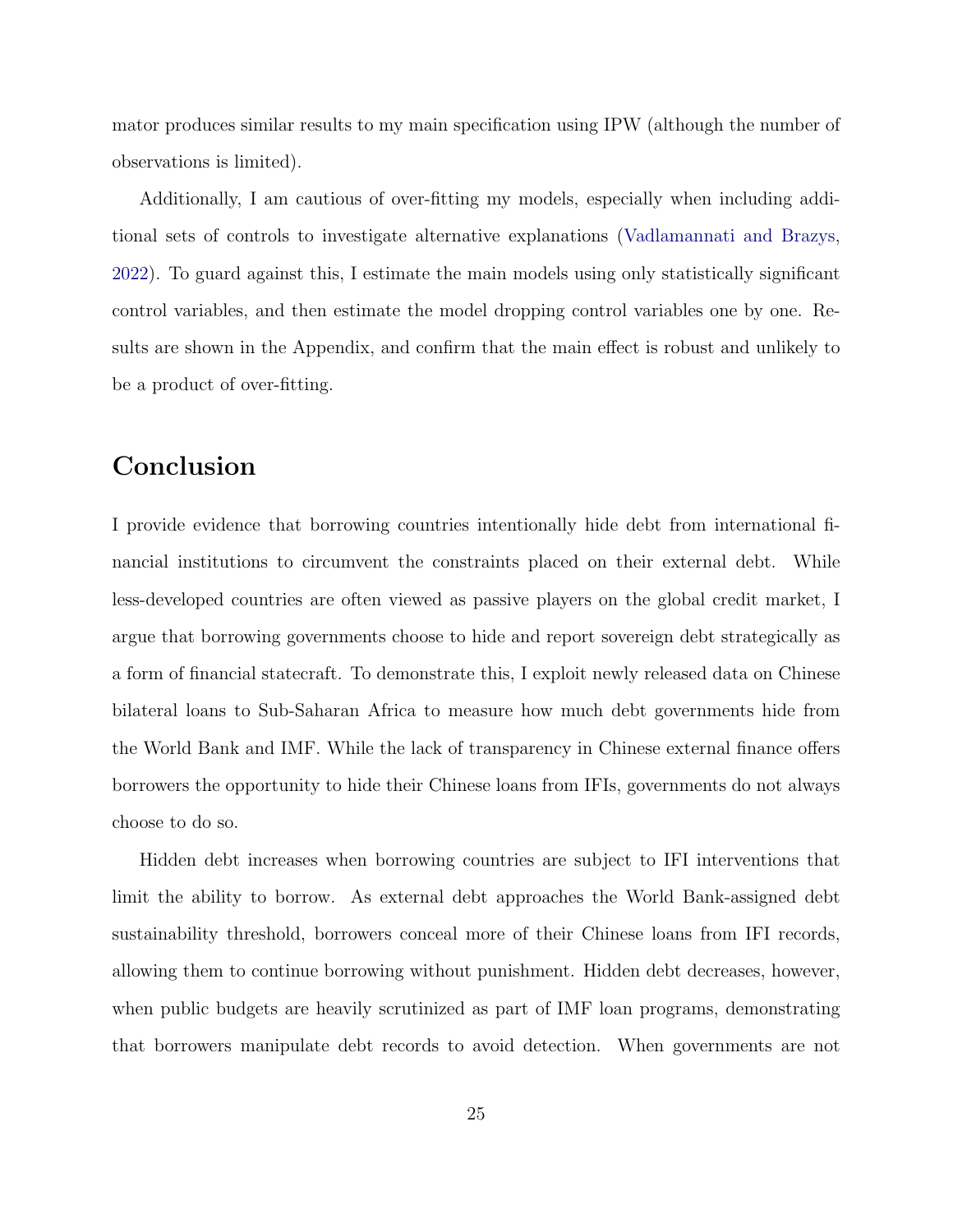subject to additional IMF scrutiny they hide over four times more of their Chinese loans to avoid violating World Bank debt sustainability thresholds. I show that these effects are not driven by several alternative explanations and are robust to a variety of conservative model specifications.

This new evidence of hidden debt exposes borrowers' incentives to hide and offers insight into how developing governments interact with international organizations. The increase and reduction in hidden debt are evidence that governments alter their behavior, and their image on the credit market, in response to IFI policy. These findings have important implications for borrowing governments, IFIs, and private creditors. Firstly, hidden debt highlights an inconsistency in the interests of borrowers. While governments may benefit from hiding debt in the short term, hiding could be disastrous in the long term as hidden burdens become unsustainable. Further, in intentionally hiding debt borrowing governments limit one of the key functions of the IMF and the World Bank to effectively monitor the global credit market. Through efforts to foster fiscal stability, these institutions help to incentivize asymmetric information and unpriced risk and may be caught unprepared when hidden debts trigger crises. Hidden debt also threatens to undermine the "seal of approval" function of IFIs, where IMF and World Bank policies help to catalyze private investment and build market confidence under the assumption that these institutions can accurately judge creditworthiness (Edwards, 2006). Where governments hide liabilities in response to the IMF and World Bank, this "seal of approval" may be misleading for private creditors that rely on IFI interventions as an important heuristic.

Many questions remain about the nature and impact of hidden debt on borrowers and the wider credit market. Future work should investigate the degree of unpriced risk posed by countries with extensive hidden debts. The context of Chinese loans in Africa was an opportunity to examine hidden debt at the intersection of multilateral and bilateral lending, but more research is needed to investigate how private creditors track sovereign debt burdens,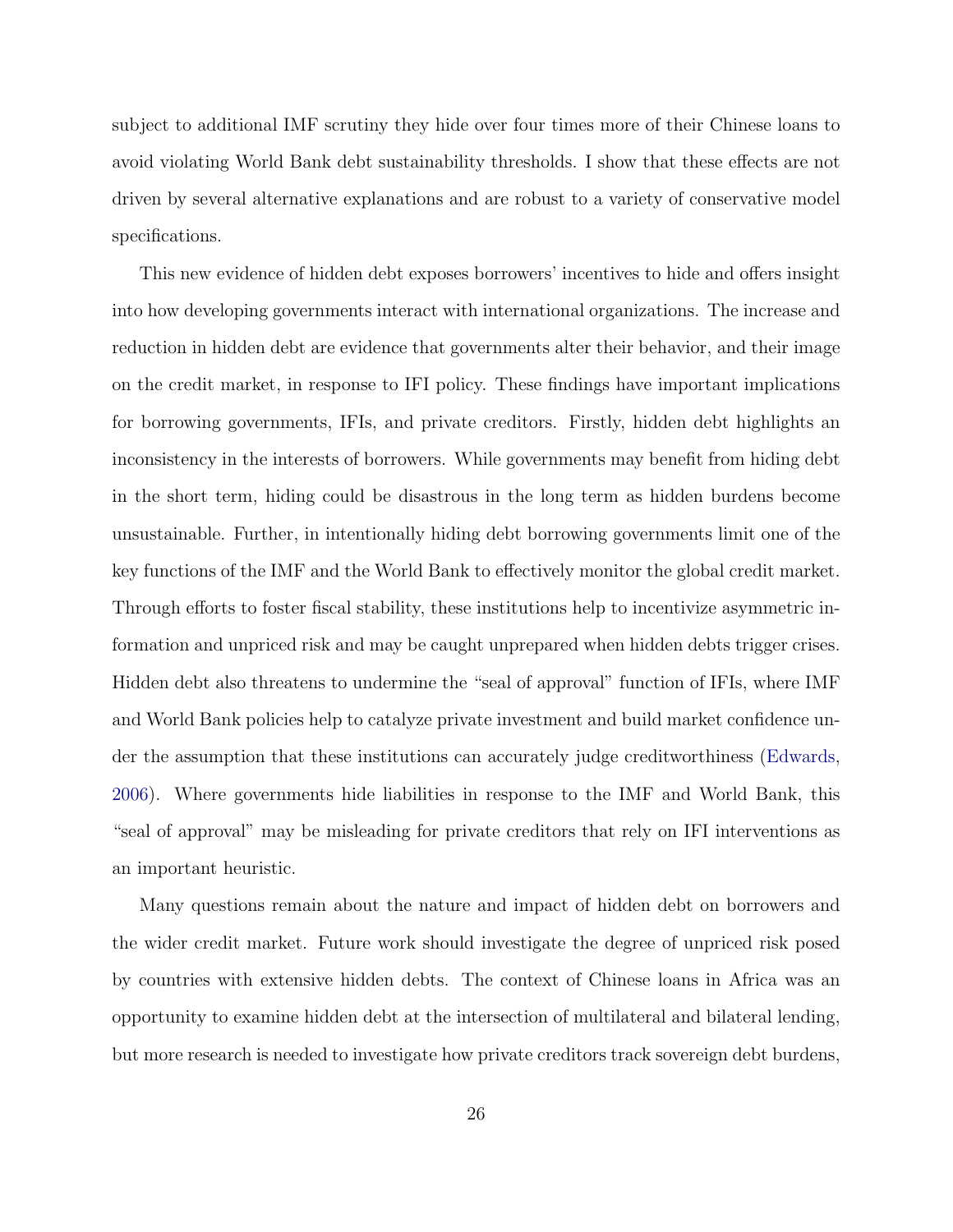and whether borrowers can strategically deceive them to secure lower credit costs. I argue that countries choose to borrow from China and hide loans to support their own strategic and financial interests. This does not mean that loans from China do not also serve Chinese interests, or that China does not benefit when loans are hidden from IFIs. Other research could examine the interests of creditors in hidden debt, and the potential geostrategic gains for countries that conceal their global financial reach.

Hidden debt is even more concerning as external debt mounts across Sub-Saharan Africa in the wake of the COVID-19 pandemic. Debt burdens are certainly larger than commonlyused estimates suggest, and if hidden debt undermines IFI debt sustainability efforts, they may be higher-risk as well. My analysis shows that global debt sustainability efforts do not happen in a vacuum, but are altered by government behavior. As countries grapple once more with a wave of rising debt, borrowers' incentives to hide debt will be essential for understanding fiscal challenges facing the Global South.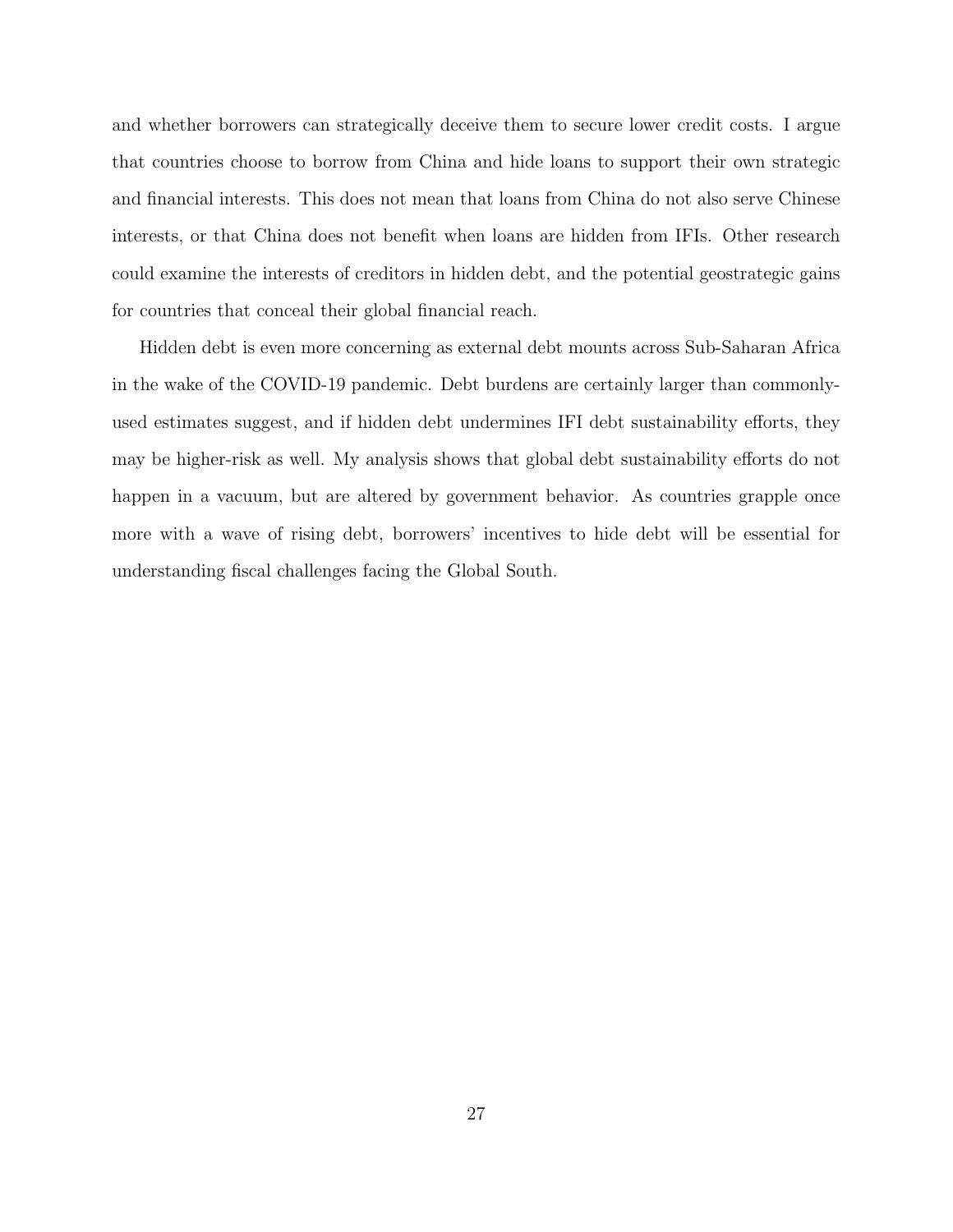# References

- Abbas, S. A. and M. K. Rogoff (2019). A *guide to sovereign debt data*. International Monetary Fund.
- Alesina, A., C. Favero, and F. Giavazzi (2019). Effects of austerity: expenditure-and taxbased approaches. Journal of Economic Perspectives 33 (2), 141–62.
- Alfaro, L. and F. Kanczuk (2019). Undisclosed debt sustainability. Technical report, National Bureau of Economic Research.
- Andone, I. and B. Scheubel (2017). Memorable encounters? own and neighbours' experience with imf conditionality and imf stigma.
- Aragao, R. and L. Linsi (2020). Many shades of wrong: what governments do when they manipulate statistics. Review of International Political Economy, 1–26.
- Arias, E., L. Mosley, and B. P. Rosendorff (2021). Government choices of debt instruments.
- Atoyan, R. and P. Conway (2006). Evaluating the impact of imf programs: A comparison of matching and instrumental-variable estimators. The Review of International Organiza*tions*  $1(2)$ , 99–124.
- Bandiera, L. and V. Tsiropoulos (2019). A framework to assess debt sustainability and fiscal risks under the Belt and Road Initiative. The World Bank.
- Bernoth, K. and G. B. Wolff (2008). Fool the markets? creative accounting, fiscal transparency and sovereign risk premia. Scottish Journal of Political Economy 55(4), 465–487.
- Blair, R. A., R. Marty, and P. Roessler (2021). Foreign aid and soft power: Great power competition in africa in the early twenty-first century. British Journal of Political Science, 1–22.
- Bluhm, R., A. Dreher, A. Fuchs, B. Parks, A. Strange, and M. J. Tierney (2018). Connective financing: Chinese infrastructure projects and the diffusion of economic activity in developing countries.
- Bon, G. and G. Cheng (2021). China's overseas sovereign debt relief actions: What insights do recent cases provide? International Economics 166, 23–41.
- Brautigam, D. (2020). A critical look at chinese 'debt-trap diplomacy': The rise of a meme. Area Development and Policy 5(1), 1–14.
- Bräutigam, D. and K. P. Gallagher (2014). Bartering globalization: China's commoditybacked finance in africa and latin america. Global Policy  $5(3)$ , 346–352.
- Bunte, J. B. (2019). Raise the debt: How developing countries choose their creditors. Oxford University Press.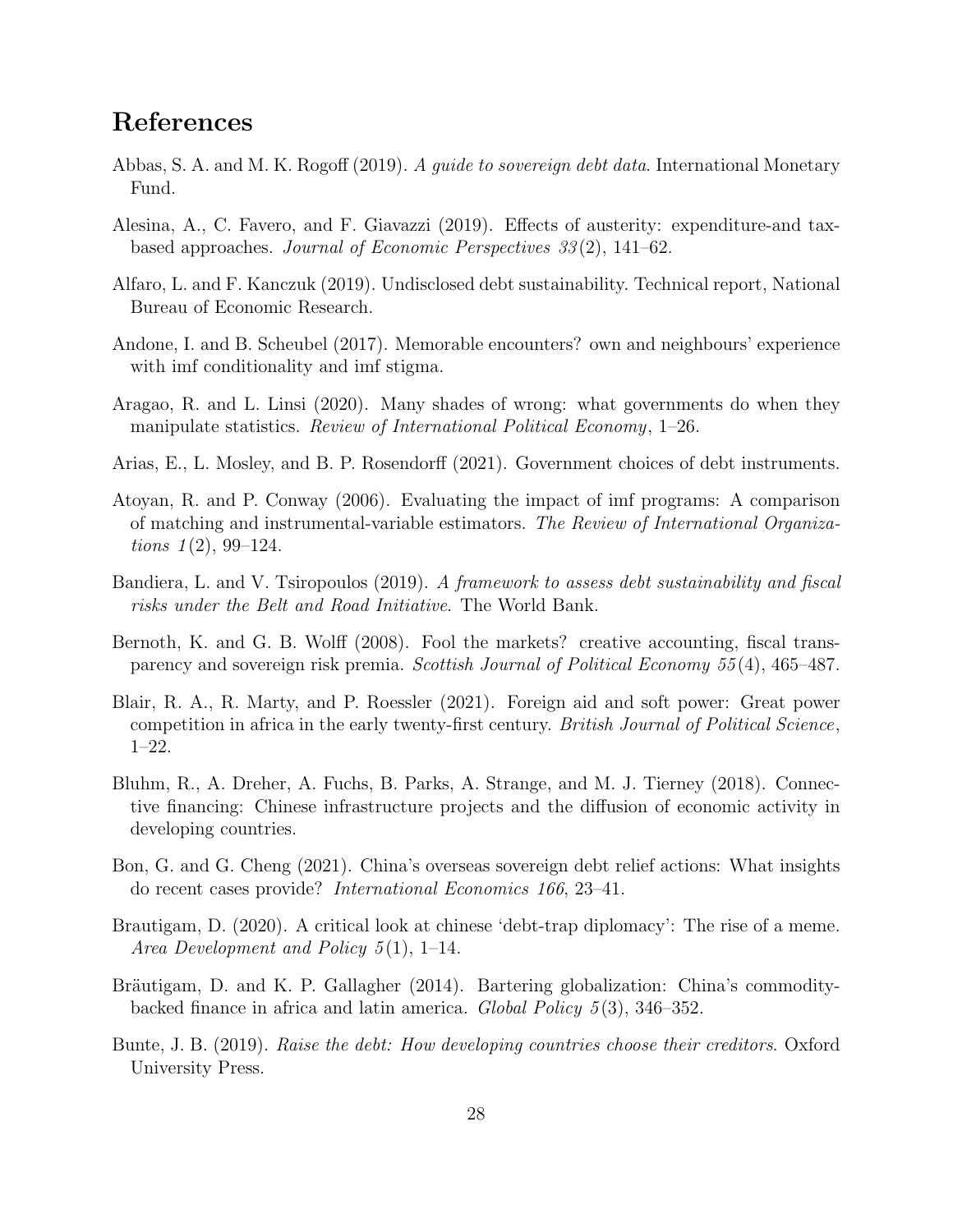- Caselli, F. and P. Wingender (2021). Heterogeneous effects of fiscal rules: The maastricht fiscal criterion and the counterfactual distribution of government deficits. European Economic Review 136, 103748.
- Connelly, S. (2021). The tuna bond scandal: The continued lack of transparency in bankto-state credit facilities agreements. Journal of International Economic Law.
- Cormier, B. (2022). Partisan external borrowing in middle income countries. British Journal of Political Science.
- Croitorov, O. (2016). Sovereign debt and asymmetric market information.
- Davidson, H. (2018). Warning sounded over china's 'debtbook diplomacy'. The Guardian.
- Dinmore, G. (2013). Italy faces restructured derivatives hit. Financial Times.
- Dreher, A. (2006). Imf and economic growth: The effects of programs, loans, and compliance with conditionality. *World Development*  $34(5)$ , 769–788.
- Dreher, A., A. Fuchs, B. Parks, A. M. Strange, and M. J. Tierney (2018). Apples and dragon fruits: The determinants of aid and other forms of state financing from china to africa. International Studies Quarterly 62(1), 182–194.
- Dreher, A., J.-E. Sturm, and J. R. Vreeland (2006). Does membership on the un security council influence imf decisions? evidence from panel data.
- Dreher, A., J.-E. Sturm, and J. R. Vreeland (2015). Politics and imf conditionality. *Journal* of Conflict Resolution 59(1), 120–148.
- Ebeke, M. C. and D. Olcer  $(2013)$ . *Fiscal policy over the election cycle in low-income* countries. International Monetary Fund.
- Edwards, M. S. (2006). Signalling credibility? the imf and catalytic finance. Journal of International Relations and Development  $9(1)$ , 27–52.
- Forster, T., A. E. Kentikelenis, B. Reinsberg, T. H. Stubbs, and L. P. King (2019). How structural adjustment programs affect inequality: A disaggregated analysis of imf conditionality, 1980–2014. Social science research 80, 83–113.
- Gelpern, A. (2018). About government debt... who knows? Capital Markets Law Journal.
- Gelpern, A., S. Horn, S. Morris, B. Park, and C. Trebesch (2021). How china lends: A rare look into 100 debt contracts with foreign governments. Technical report, Peterson Institute for International Economics, Kiel Institute for the World Economy, Center for Global Development, and AidData at William & Mary.
- Hatton, C. (2021). China: Big spender or loan shark? BBC World News.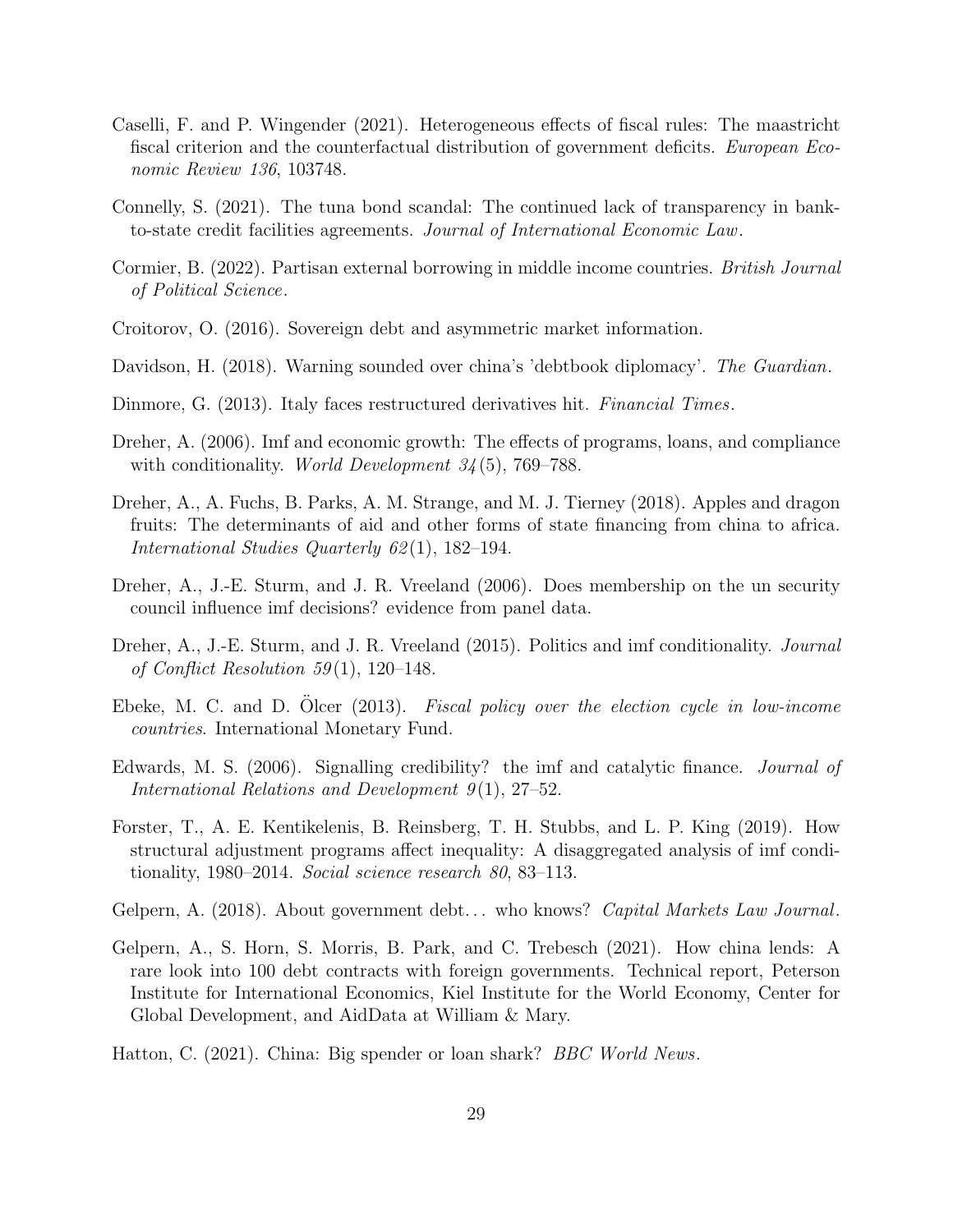- Heckman, J. J. (1979). Sample selection bias as a specification error. Econometrica: Journal of the econometric society, 153–161.
- Horn, S., C. M. Reinhart, and C. Trebesch (2021). China's overseas lending. Journal of International Economics, 103539.
- Horn, S., C. M. Reinhart, and C. Trebesch (2022). Hidden defaults.
- Hyde, S. D. and A. O'Mahony (2010). International scrutiny and pre-electoral fiscal manipulation in developing countries. The Journal of Politics  $72(3)$ , 690–704.
- IMF (2020). The evolution of debt vulnerabilities in low-income economies. Technical report.
- Jerven, M. (2013). 2. measuring african wealth and progress. In Poor Numbers, pp. 33–54. Cornell University Press.
- Kaplan, S. B. (2021). Globalizing Patient Capital: The Political Economy of Chinese Finance in the Americas. Cambridge University Press.
- Kaufman, D. and A. Kraay (2016). 'worlwide governance indicators'.
- Kentikelenis, A. E., T. H. Stubbs, and L. P. King (2016). Imf conditionality and development policy space, 1985–2014. Review of International Political Economy 23 (4), 543–582.
- Kletzer, K. M. (1984). Asymmetries of information and ldc borrowing with sovereign risk. The Economic Journal 94 (374), 287–307.
- Kropko, J. and R. Kubinec (2020). Interpretation and identification of within-unit and cross-sectional variation in panel data models. PloS one 15 (4), e0231349.
- Lang, V. (2021). The economics of the democratic deficit: The effect of imf programs on inequality. The Review of International Organizations  $16(3)$ , 599–623.
- Lang, V. F. and A. F. Presbitero (2018). Room for discretion? biased decision-making in international financial institutions. Journal of Development Economics 130, 1–16.
- Lin, J. Y. and Y. Wang (2017). Development beyond aid: Utilizing comparative advantage in the belt and road initiative to achieve win-win. Journal of Infrastructure, Policy and Development  $1(2)$ , 149–167.
- Lombardi, D. and N. Woods (2008). The politics of influence: An analysis of imf surveillance. Review of International Political Economy 15 (5), 711–739.
- Malik, A., B. Parks, B. Russell, J. Lin, K. Walsh, K. Solomon, S. Zhang, T.-B. Elston, and S. Goodman (2021). Banking on the belt and road: Insights from a new global dataset of 13,427 chinese development projects. Williamsburg, VA: AidData at William  $\mathcal{B}$  Mary.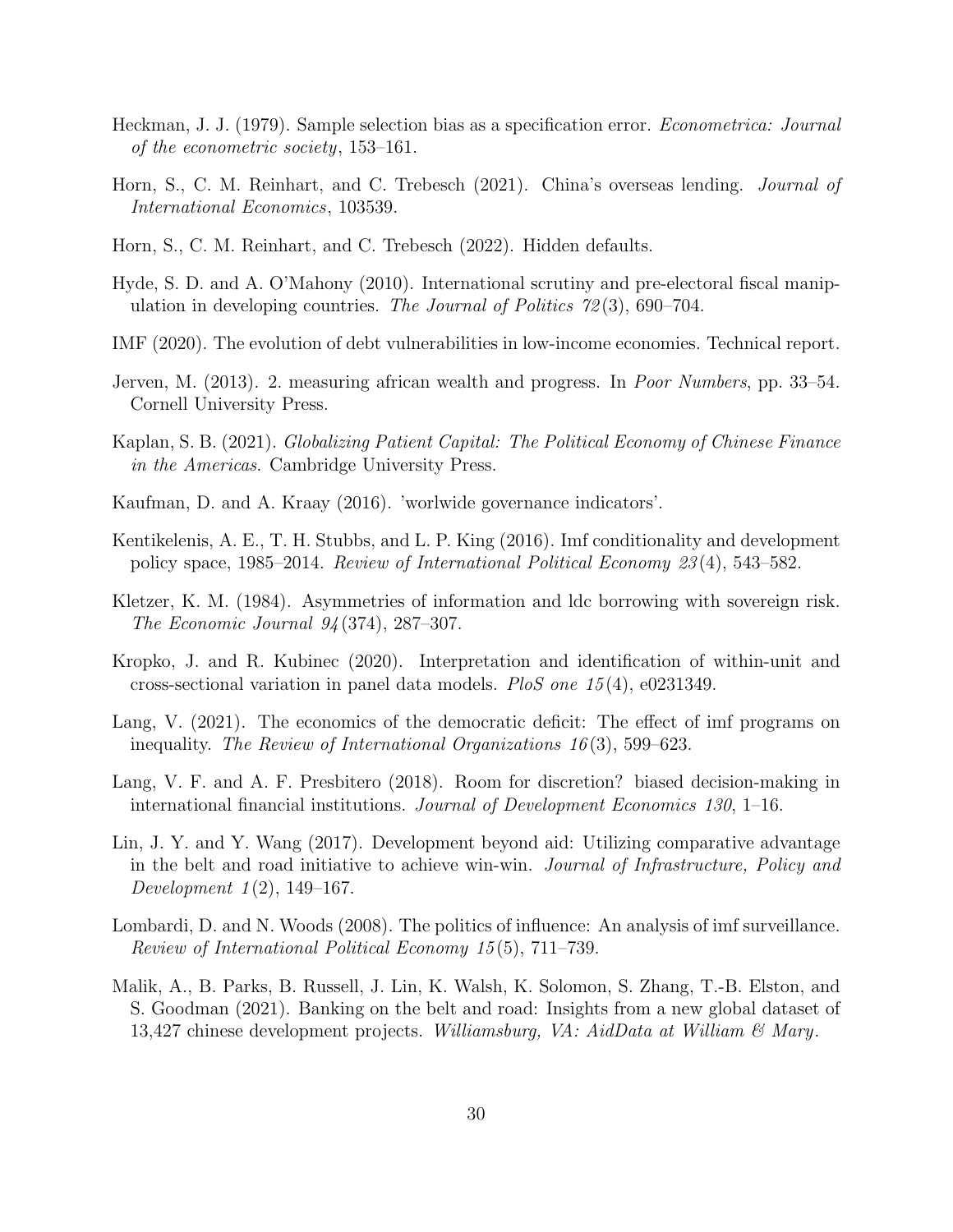- Marshall, M. G., T. R. Gurr, C. Davenport, and K. Jaggers (2002). Polity iv, 1800-1999: Comments on munck and verkuilen. *Comparative Political Studies 35* (1), 40–45.
- McManus, R. W. and M. D. Nieman (2019). Identifying the level of major power support signaled for protégés: A latent measure approach. *Journal of Peace Research* 56(3), 364– 378.
- Melecky, M. (2021). *Hidden Debt: Solutions to Avert the Next Financial Crisis in South* Asia. World Bank Publications.
- Milesi-Ferretti, G. M. (2004). Good, bad or ugly? on the effects of fiscal rules with creative accounting. Journal of Public Economics 88 (1-2), 377–394.
- Moll, P. and L. Smets (2020). Is it the journey that matters? a fresh look at the impact of world bank policy lending. *Journal of International Development 32(7)*, 1194–1228.
- Mouyelo-Katoula, M. (2006). Rethinking statistics for national development in africa. The African Statistical Journal, 2 140.
- Nooruddin, I. and J. W. Simmons (2006). The politics of hard choices: Imf programs and government spending. International Organization, 1001–1033.
- Olivares-Caminal, R. and S. Mustapha (2020). Improving transparency of lending to sovereign governments. ODI.
- Oltheten, E., T. Sougiannis, N. Travlos, and S. Zarkos (2013). Greece in the eurozone: Lessons from a decade of experience. The Quarterly Review of Economics and Finance 53(4), 317–335.
- Rajah, R., A. Dayant, and J. Pryke (2019). Ocean of debt? belt and road and debt diplomacy in the pacific.
- Reinhart, C. M. (2010). This time is different chartbook: country histories on debt, default, and financial crises. Technical report, National Bureau of Economic Research.
- Reinhart, C. M. and K. S. Rogoff (2011a). The forgotten history of domestic debt. The Economic Journal 121 (552), 319–350.
- Reinhart, C. M. and K. S. Rogoff (2011b). From financial crash to debt crisis. American Economic Review 101 (5), 1676–1706.
- Reinsberg, B., T. Stubbs, A. Kentikelenis, and L. King (2019). The political economy of labor market deregulation during imf interventions. *International Interactions* 45(3), 532–559.
- Spegele, B. and A. Isaac (2020). Hidden chinese lending puts emerging-market economies at risk. The Wall Street Journal.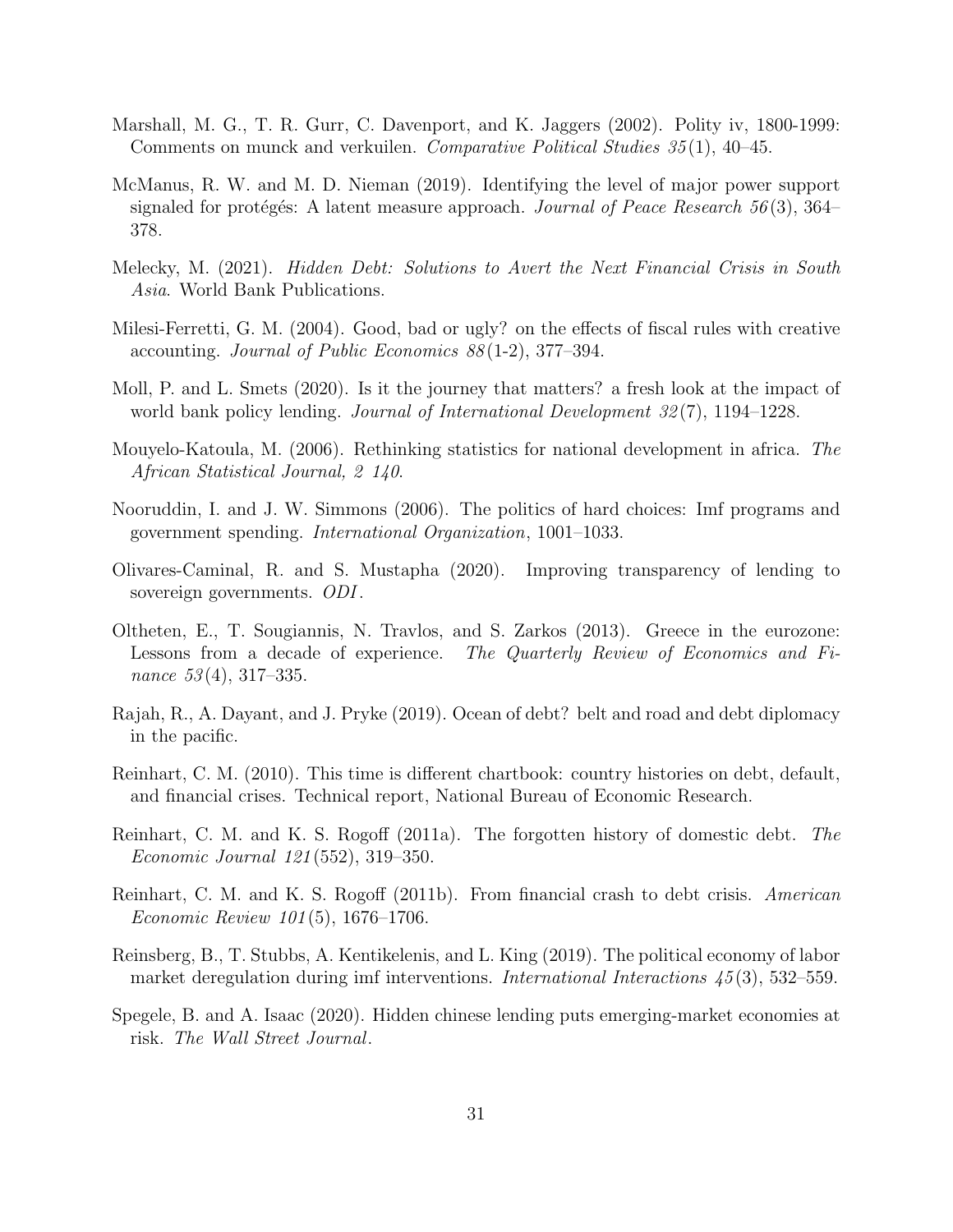- Strange, A. M., A. Dreher, A. Fuchs, B. Parks, and M. J. Tierney (2017). Tracking underreported financial flows: China's development finance and the aid–conflict nexus revisited. Journal of Conflict Resolution 61 (5), 935–963.
- Strøm, K., S. Gates, B. Graham, and H. Strand (2017). Inclusion, dispersion, and constraint: powersharing in the world's states, 1975-2010. British Journal of Political Science  $47(1)$ , 165–185.
- Sundquist, J. (2021). Bailouts from beijing: How china functions as an alternative to the imf.
- World Bank Group (2018). Country policy and institutional assessment. [https://datacatalog.worldbank.org/dataset/](https://datacatalog.worldbank.org/dataset/country-policy-and-institutional-assessment) [country-policy-and-institutional-assessment](https://datacatalog.worldbank.org/dataset/country-policy-and-institutional-assessment).
- Vadlamannati, K. C. and S. Brazys (2022). Does cultural diversity hinder the implementation of imf-supported programs? an empirical investigation. The Review of International Organizations, 1–30.
- Wallace, J. L. (2016). Juking the stats? authoritarian information problems in china. British Journal of Political Science  $46(1)$ , 11–29.
- World Bank Debtor Reporting System (2021). World bank debtor reporting system. [https://datahelpdesk.worldbank.org/knowledgebase/articles/](https://datahelpdesk.worldbank.org/knowledgebase/articles/381934-what-is-the-external-debt-reporting-system-drs) [381934-what-is-the-external-debt-reporting-system-drs](https://datahelpdesk.worldbank.org/knowledgebase/articles/381934-what-is-the-external-debt-reporting-system-drs).
- World Bank Group (2013). World bank debtor reporting system manual. [https://databank.worldbank.org/data/download/site-content/kb/debt/DRS\\_](https://databank.worldbank.org/data/download/site-content/kb/debt/DRS_Manual_English.pdf) [Manual\\_English.pdf](https://databank.worldbank.org/data/download/site-content/kb/debt/DRS_Manual_English.pdf).
- World Bank Group (2018). Debt vulnerabilities in ida countries. [https:](https://documents1.worldbank.org/curated/en/896041540087366658/pdf/debt-vulnerabilities-in-ida-countries-10042018-636756697620872725.pdf) [//documents1.worldbank.org/curated/en/896041540087366658/pdf/](https://documents1.worldbank.org/curated/en/896041540087366658/pdf/debt-vulnerabilities-in-ida-countries-10042018-636756697620872725.pdf) [debt-vulnerabilities-in-ida-countries-10042018-636756697620872725.pdf](https://documents1.worldbank.org/curated/en/896041540087366658/pdf/debt-vulnerabilities-in-ida-countries-10042018-636756697620872725.pdf).
- World Bank Group; International Monetary Fund (2018). "strengthening public debt transparency: the role of the imf and the world bank". [http://documents.worldbank.org/curated/en/991171532695036951/](http://documents.worldbank.org/curated/en/991171532695036951/Strengthening-public-debt-transparency-the-role-of-the-IMF-and-the-World-Bank-G20-note) Strengthening-public-debt-transparency-the-role-of-the-IMF-and-the-World-Bank-G20-not
- World Development Indicators (2019). *World development indicators 2019*. The World Bank.
- Zeitz, A. O. (2021). Global capital cycles and market discipline: Perceptions of developingcountry borrowers. British Journal of Political Science, 1–10.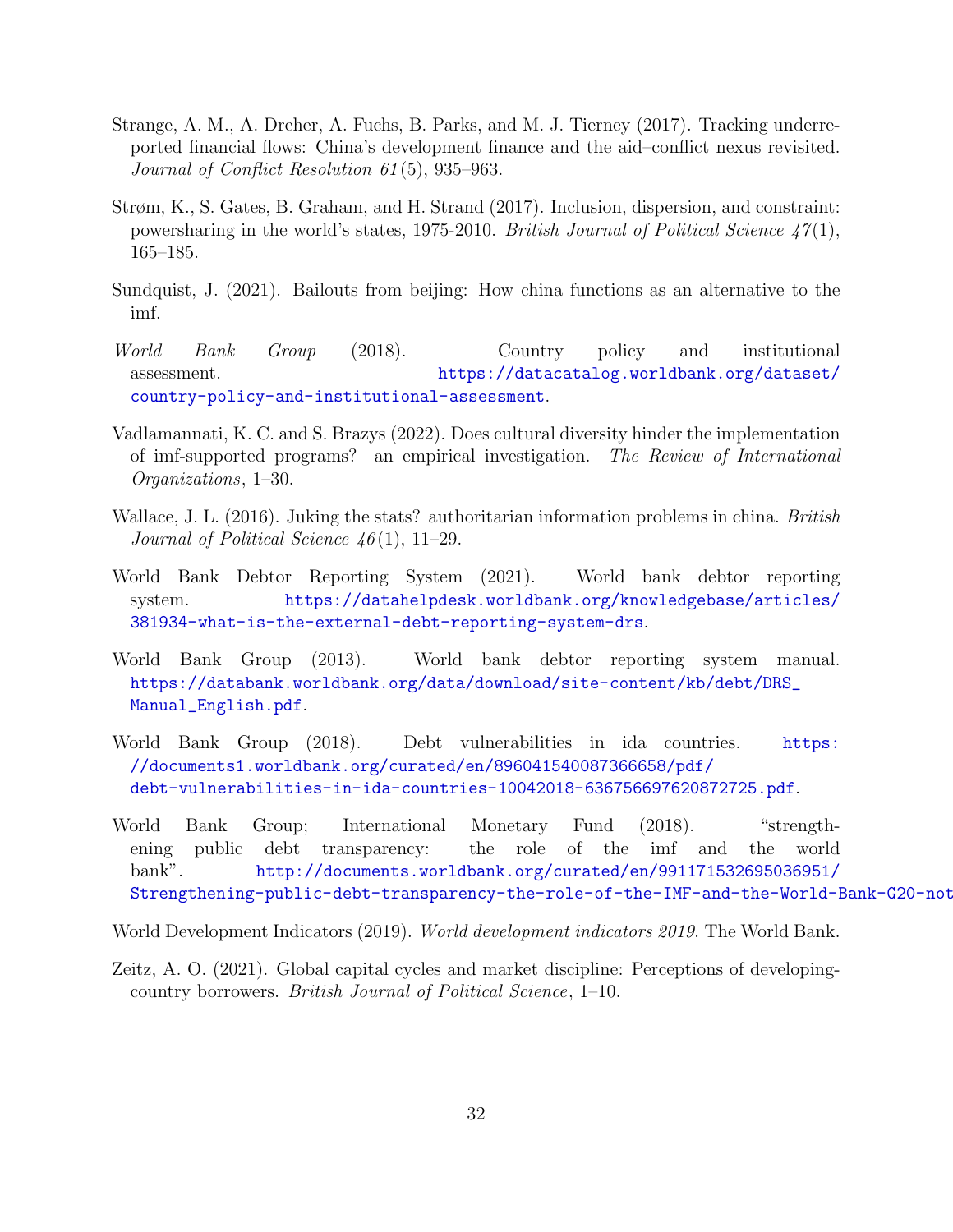# Supplementary Appendix: Why Hide? Africa's Unreported Debt to China

Kathleen Brown Leiden University<sup>∗</sup>

June 14, 2022

<sup>∗</sup>k.j.brown@fsw.leidenuniv.nl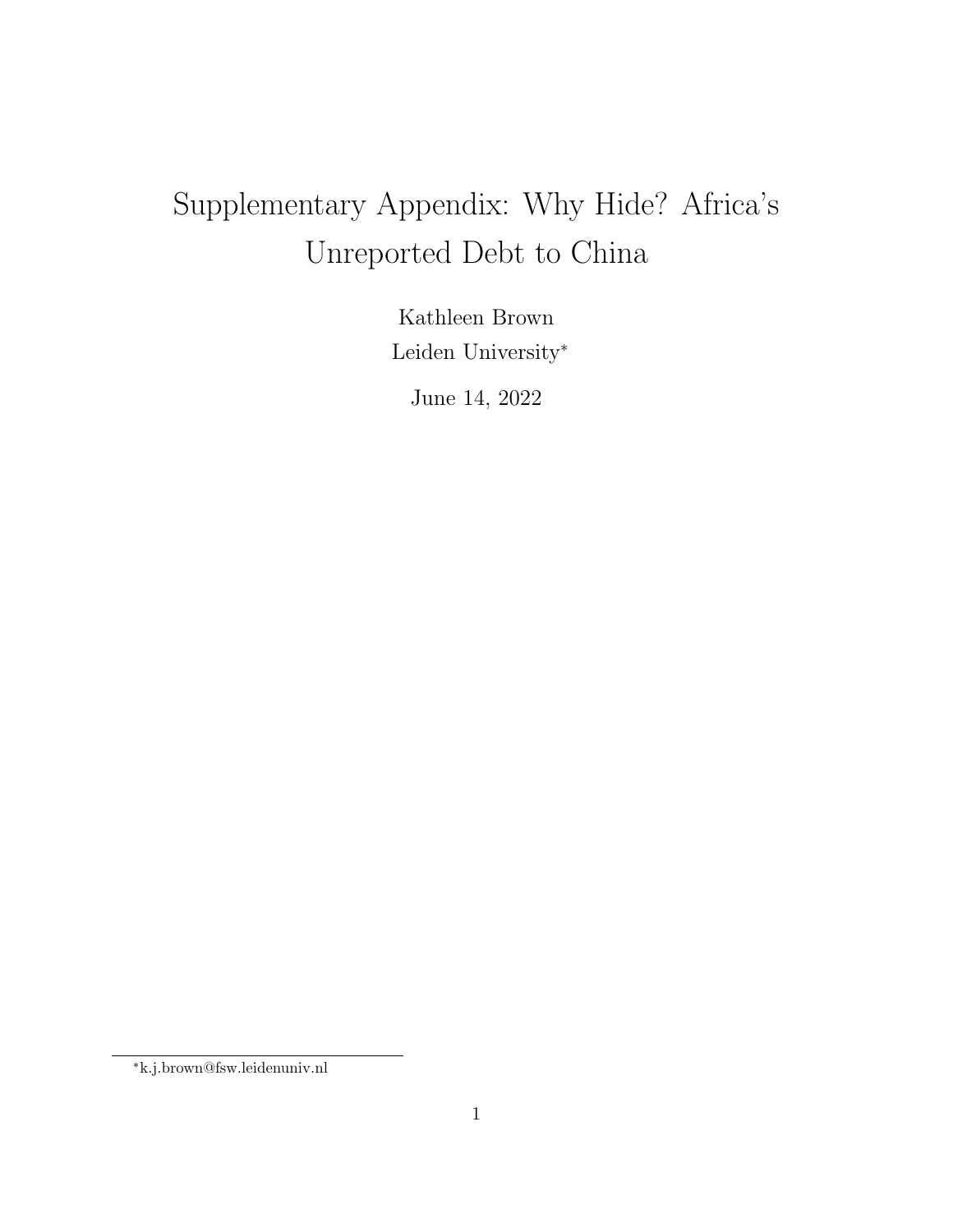# 1 Appendix

### 1.1 Hidden debt measure

Hidden debt is measured by comparing estimates of debt to China from the World Bank Debtor Reporting System (World Bank Debtor Reporting System, 2021) and the China's Overseas Lending Database constructed by Horn et al.  $(2021)$ . Hidden debt H is defined as the hidden share of a country's total debt to China. This is measured by the difference between HRT and World Bank DRS estimates of outstanding debt to China, divided by the HRT estimate.

$$
H = \frac{HRT \; debt \; to \; China \; - \; DRS \; debt \; to \; China}{HRT \; debt \; to \; China}
$$

How confident can we be that comparing HRT and DRS data will measure debt that is hidden from the IMF and World Bank? DRS loan-level data is confidential and cannot be included here at a granular level, and Horn et al. (2021) is only available at the country-year level. Thus, I evaluate comparability of these two data sources based on their stated scopes and data collection methodologies.

#### Debtor Reporting System

The DRS is unique among other sovereign debt data repositories in that it has a wide scope that aims to capture all of low-income countries' external public and private publiclyguaranteed debt. Understanding the scope of the DRS is crucial for my estimates of hidden debt. If the hidden portion estimated by HRT is in fact credit that does not fall under the scope of DRS reports, then it is not hidden from IFIs, but rather outside of their interest.

I look at the Debtor Reporting System Manual to determine exactly which types of credit borrowers are expected to report to IFIs. Figure 1 shows the reporting form that borrowing countries must submit quarterly, and includes all bilateral, multilateral, and private loans both from private banks and in the form of bond issues, as well as export credits (World Bank Group, 2013, p.7-10). For each loan, the borrowing country must specify the borrowing agency (e.g. central government, local government, private entity with explicit public guarantee) and the creditor government and agency (e.g. China/China Development Bank, China/state owned enterprise). If China disburses official credit through a Chinese SOE to a borrowing country, this should be included in reports the DRS. Likewise, if the China disburses official credit to a borrowing country's SOE, this must also be included in DRS reports.

#### Horn et al. (2021): China's Overseas Lending

I then look at the data collection methodology outlined in Horn et al. (2021) to determine whether the authors include loans in their estimates that fall outside of the DRS scope, and would be irrelevant to my hidden debt analysis. HRT argue that that their data is directly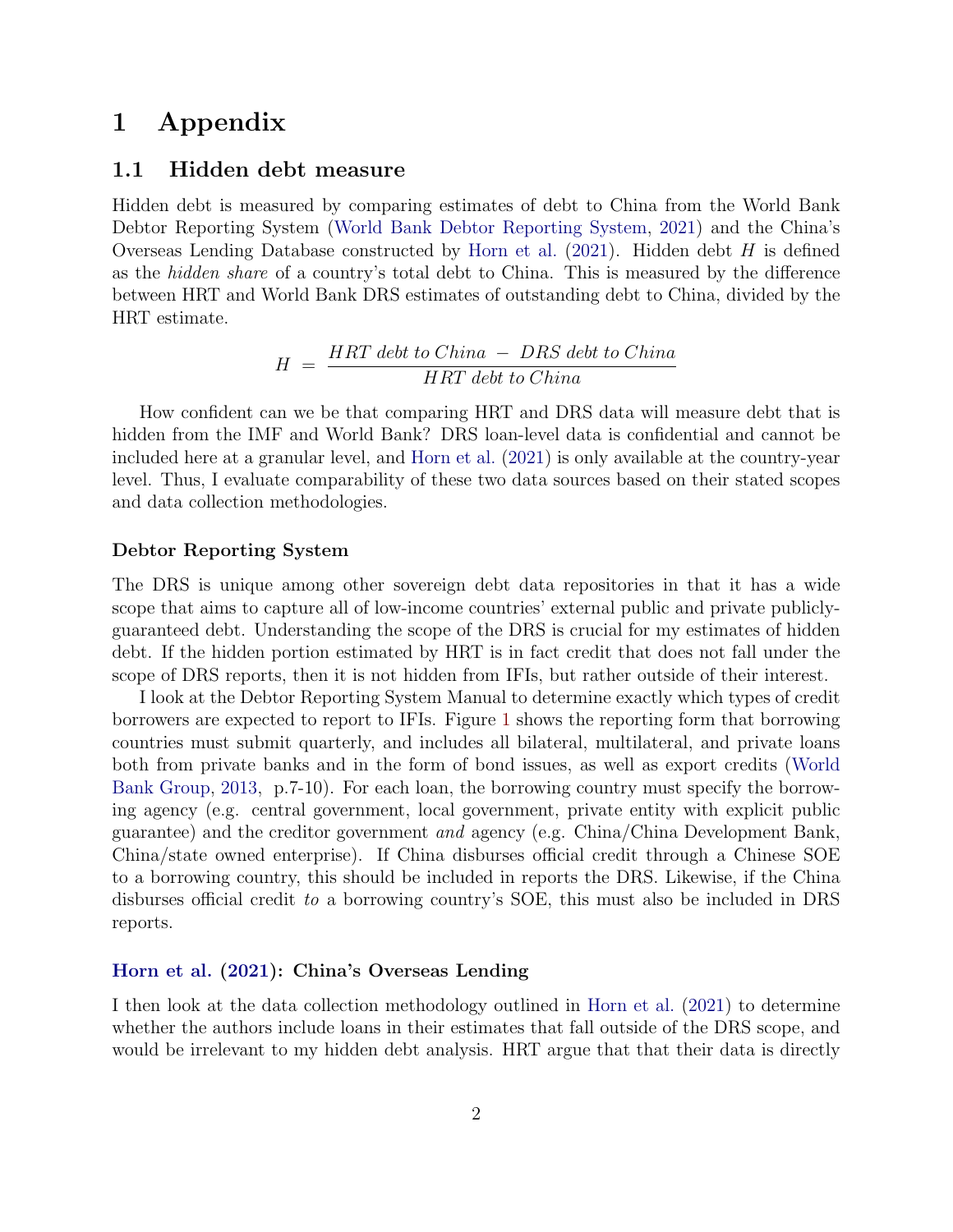comparable to the DRS, and measure hidden debt "by comparing our estimates to unpublished data from the World Banks's Debtor Reporting System, which is the key building block underlying the International Debt Statistics as well as related public databases at the IMF" (Horn et al., 2021, p.7). Correspondence with the authors confirmed that Chinese loan data was included in the dataset based on the same criteria used by the DRS; namely, all official credit originating from the Chinese government (including loans disbursed Chinese policy banks and state-owned enterprises) and issued to another sovereign government (including loans issued to state-owned enterprises and sub-national governments in the recipient state, and export credits).

Based on these methodologies, I am confident that both the DRS and HRT data attempt to capture the same concept of sovereign debt owed to China, and that direct comparison of the two sources yields estimates of debt that is hidden from the DRS.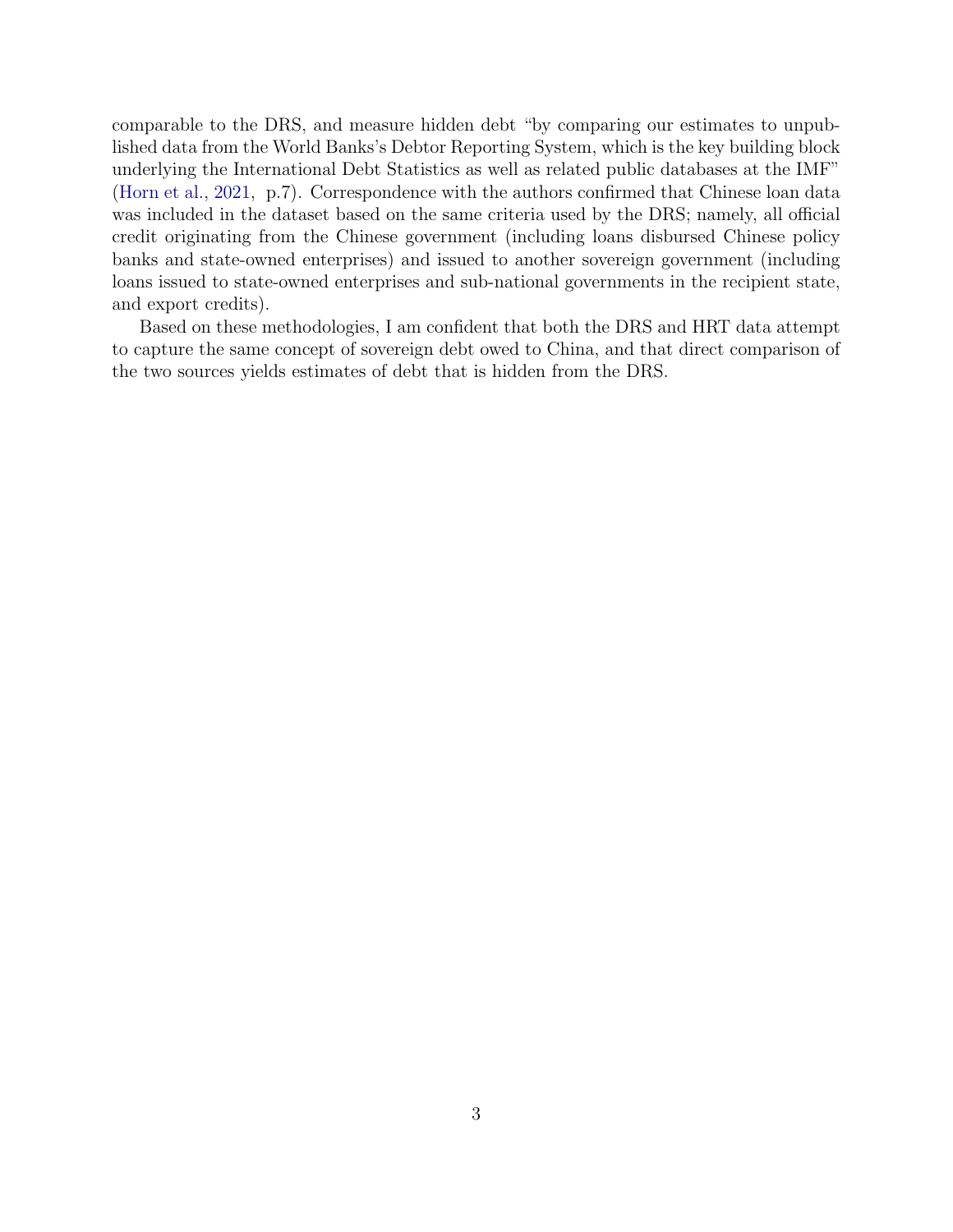#### WORLD BANK DEBT REPORTING SYSTEM FORM 1: DESCRIPTION OF INDIVIDUAL EXTERNAL PUBLIC DEBT AND PRIVATE DEBT PUBLICLY GUARANTEED

| 1. Reporting Country                                                                                                                        | 2. Debt No.             | 2a. Debt No. in Reporting Country (if different)                                                                                                                                                                                                                              |
|---------------------------------------------------------------------------------------------------------------------------------------------|-------------------------|-------------------------------------------------------------------------------------------------------------------------------------------------------------------------------------------------------------------------------------------------------------------------------|
|                                                                                                                                             |                         |                                                                                                                                                                                                                                                                               |
|                                                                                                                                             |                         |                                                                                                                                                                                                                                                                               |
| <b>3. Name of Borrower</b>                                                                                                                  |                         | 12. Name of Lender                                                                                                                                                                                                                                                            |
| 4. Type of Borrower (mark one)<br>$\Box$ 1. Central government                                                                              |                         | 12a. Creditor Guaranty Agency                                                                                                                                                                                                                                                 |
| $\Box$ 2. Central bank<br>4. Local government                                                                                               |                         | 13. Creditor Country                                                                                                                                                                                                                                                          |
| $\sqcup$ 6. Public Corporation<br>$\Box$ 7. Mixed enterprise<br>□ 8. Official development bank<br>$\Box$ 9. Private<br>5. Name of Guarantor |                         | 14. Type of Creditor (mark one)<br>$\Box$ 1. Exporter<br>$\Box$ 2. Private bank or other financial institution<br>$\Box$ 4. International organization<br>$\Box$ 5. Government or public agency<br>$\Box$ 6. Bond                                                             |
| 6. Budget Financed?                                                                                                                         | $\Box$ Yes<br>$\Box$ No | $\Box$ 8. Nationalization<br><b>15. Commitment Date</b>                                                                                                                                                                                                                       |
| 7. Economic Sector and Purpose                                                                                                              |                         | <b>16. Amount of Commitment</b><br><b><i>Contract Contract Contract Contract Contract Contract Contract Contract Contract Contract Contract Contract Contract Contract Contract Contract Contract Contract Contract Contract Contract Contract Contract Contract Cont</i></b> |
|                                                                                                                                             |                         | 1. ____________ rescheduled principal arrears<br>2. rescheduled interest arrears<br>3. rescheduled maturities<br>4. rescheduled interest                                                                                                                                      |
| 8. Type of Agreement (mark one)                                                                                                             |                         | 5. _____________ rescheduled short term                                                                                                                                                                                                                                       |
| $\Box$ 0. Normal loan                                                                                                                       |                         | 6. resch. private non-guaranteed debt.                                                                                                                                                                                                                                        |
| $\Box$ 1. Debt refinancing                                                                                                                  |                         | 17. Currency in Which                                                                                                                                                                                                                                                         |
| $\Box$ 2. Debt rescheduling                                                                                                                 |                         | 1. Amount is reported and a series of the series of the series of the series of the series of the series of the                                                                                                                                                               |
| 3. Other (describe in Notes)                                                                                                                |                         | 2. Debt is repayable                                                                                                                                                                                                                                                          |
| 9. Principal Payments                                                                                                                       |                         | 18. Type of Interest or Base                                                                                                                                                                                                                                                  |
| 1. Pattern of Repayments (mark one)                                                                                                         |                         | $\Box$ 1. Interest free                                                                                                                                                                                                                                                       |
| $\Box$ 1. Equal payments                                                                                                                    |                         | 2. Interest included in principal                                                                                                                                                                                                                                             |
| $\Box$ 2. Annuity                                                                                                                           |                         | 3. Fixed rate/rates                                                                                                                                                                                                                                                           |
| $\Box$ 3. One lump sum                                                                                                                      |                         | $\Box$ 4. Variable rate/rates                                                                                                                                                                                                                                                 |
| 4. Other (provide schedule on Form 1A)                                                                                                      |                         | 5. Other (Form 1A required)                                                                                                                                                                                                                                                   |
| 2. Repayment Based on (mark one)                                                                                                            |                         | If rates are variable give base                                                                                                                                                                                                                                               |
| $\Box$ Total commitment                                                                                                                     |                         | 6. 1st variable base                                                                                                                                                                                                                                                          |
| $\Box$ Each drawing                                                                                                                         |                         | 7. 2nd variable base                                                                                                                                                                                                                                                          |
| 3. If Repayment is Based on Drawings                                                                                                        |                         | 19. Interest Rates or Margins                                                                                                                                                                                                                                                 |
| a. No of months from drawing                                                                                                                |                         | 1. 1st fixed rate ______% 3. 2nd fixed rate _____%                                                                                                                                                                                                                            |
| to first principal repayment:                                                                                                               |                         | 2. 1st variable margin ____ % 4. 2nd variable margin ____ %                                                                                                                                                                                                                   |
| b. No. of principal payments on each                                                                                                        |                         | 20. Interest Payment Dates                                                                                                                                                                                                                                                    |
| drawing:                                                                                                                                    |                         |                                                                                                                                                                                                                                                                               |
| 10. Principal Repayment Dates                                                                                                               |                         | 3. No. of payments per year<br>4. For items 19.3 or 19.4 above, give dates on which                                                                                                                                                                                           |
| 3. No. of payments per year                                                                                                                 |                         | rates take effect:                                                                                                                                                                                                                                                            |
| 11. Consolidation Period                                                                                                                    |                         |                                                                                                                                                                                                                                                                               |
| From _______________To                                                                                                                      |                         | 21. Commitment Charge                                                                                                                                                                                                                                                         |
| (Fill in column 3 of Forms 1A with amounts rescheduled each year)                                                                           |                         | $(\text{rate } \% )$                                                                                                                                                                                                                                                          |
| 22. Notes                                                                                                                                   |                         |                                                                                                                                                                                                                                                                               |
|                                                                                                                                             |                         |                                                                                                                                                                                                                                                                               |
|                                                                                                                                             |                         |                                                                                                                                                                                                                                                                               |
|                                                                                                                                             |                         |                                                                                                                                                                                                                                                                               |

Figure 1: Debtor Reporting System loan disclosure form. Submitted quarterly by borrowing countries to the World Bank and IMF.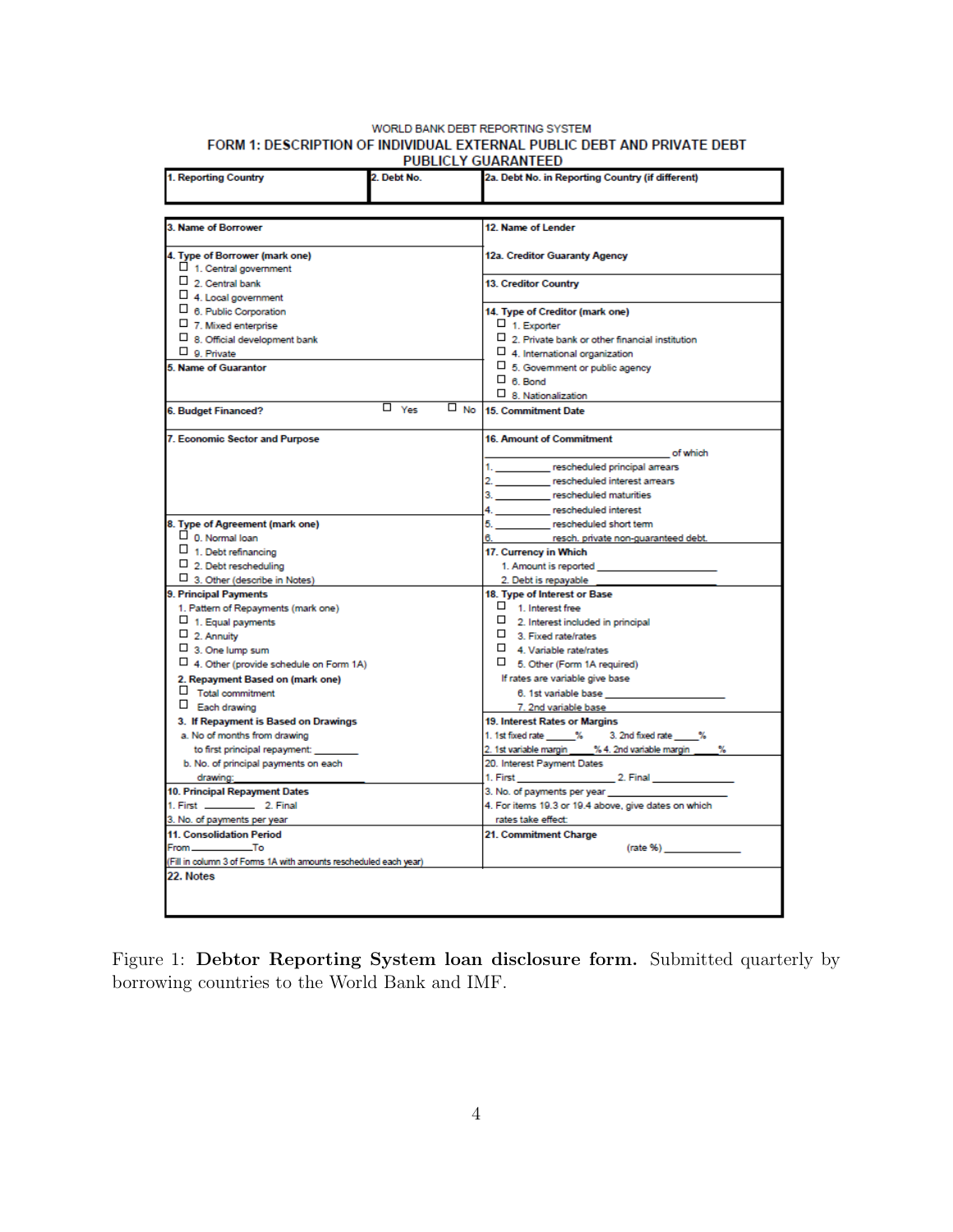| statistics |
|------------|
| Altunull   |
| ١          |

| i<br>j<br>Ò           |
|-----------------------|
| ۵<br>-<br>}<br>}<br>ζ |
| ۲                     |
| j<br>í                |

| Statistic                                                                                                                                                                                       | Z               | Mean                                                                                                                                                                                                                                                                                                  | it. Dev. | Min                                                                                                                                                                                                                                                                   | Pctl(25)                                                                                                                                                                                                                                                                  | Pct1(75) | Max                                                                                                                                                                                                                                                                                                                                   |
|-------------------------------------------------------------------------------------------------------------------------------------------------------------------------------------------------|-----------------|-------------------------------------------------------------------------------------------------------------------------------------------------------------------------------------------------------------------------------------------------------------------------------------------------------|----------|-----------------------------------------------------------------------------------------------------------------------------------------------------------------------------------------------------------------------------------------------------------------------|---------------------------------------------------------------------------------------------------------------------------------------------------------------------------------------------------------------------------------------------------------------------------|----------|---------------------------------------------------------------------------------------------------------------------------------------------------------------------------------------------------------------------------------------------------------------------------------------------------------------------------------------|
| Hidden proportion of Chinese loans                                                                                                                                                              | 384             |                                                                                                                                                                                                                                                                                                       |          | $\begin{array}{r} 0.000\\ 0.000\\ 0.000\\ 0.095\\ 0.095\\ 0.000\\ 0.000\\ 0.000\\ 0.000\\ 0.000\\ 0.000\\ 0.000\\ 0.000\\ 0.000\\ 0.000\\ 0.000\\ 0.000\\ 0.000\\ 0.000\\ 0.000\\ 0.000\\ 0.000\\ 0.000\\ 0.000\\ 0.000\\ 0.000\\ 0.000\\ 0.000\\ 0.000\\ 0.000\\ 0.$ |                                                                                                                                                                                                                                                                           |          | $\begin{array}{r} 1.000\\52\\24.432\\56\\5.037\\1\\1\\1\\1\\0\\0.80\\1\\0\\0.80\\1\\0\\0.80\\1\\0\\0\\0\\1\\0\\0\\0\\1\\0\\0\\0\\1\\0\\0\\1\\0\\0\\1\\0\\0\\1\\0\\0\\1\\0\\0\\1\\0\\0\\1\\0\\0\\1\\0\\0\\0\\1\\0\\0\\0\\1\\0\\0\\0\\1\\0\\0\\0\\0\\1\\0\\0\\0\\0\\1\\0\\0\\0\\1\\0\\0\\0\\1\\0\\0\\0\\0\\0\\0\\0\\0\\0\\0\\0\\0\\0\\$ |
| HRT Debt to China, %GDP                                                                                                                                                                         | 763             |                                                                                                                                                                                                                                                                                                       |          |                                                                                                                                                                                                                                                                       |                                                                                                                                                                                                                                                                           |          |                                                                                                                                                                                                                                                                                                                                       |
| ORS Debt to China, %GDP                                                                                                                                                                         | 684             |                                                                                                                                                                                                                                                                                                       |          |                                                                                                                                                                                                                                                                       |                                                                                                                                                                                                                                                                           |          |                                                                                                                                                                                                                                                                                                                                       |
| $\mathbf{M}\mathbf{F}$ program                                                                                                                                                                  | 763             |                                                                                                                                                                                                                                                                                                       |          |                                                                                                                                                                                                                                                                       |                                                                                                                                                                                                                                                                           |          |                                                                                                                                                                                                                                                                                                                                       |
| <b>Debt</b> threshold                                                                                                                                                                           |                 |                                                                                                                                                                                                                                                                                                       |          |                                                                                                                                                                                                                                                                       |                                                                                                                                                                                                                                                                           |          |                                                                                                                                                                                                                                                                                                                                       |
| )istance from threshold (in debt/GDP points)                                                                                                                                                    | $456$<br>$425$  | $\begin{array}{l} 336\\ 3514\\ 3.514\\ 2.57\\ 4.7\\ 6.44\\ -6.44\\ 2.875\\ -6.21\\ 2.875\\ -2.875\\ 2.21\\ -2.22\\ -2.23\\ -2.24\\ -2.25\\ -2.25\\ -2.25\\ -2.25\\ -2.25\\ -2.25\\ -2.25\\ -2.25\\ -2.25\\ -2.25\\ -2.25\\ -2.25\\ -2.25\\ -2.25\\ -2.25\\ -2.25\\ -2.25\\ -2.25\\ -2.25\\ -2.25\\ -$ |          |                                                                                                                                                                                                                                                                       | $\begin{array}{c} 0.000\\ 0.1\\ 0.454\\ -21.50(\\ 0.33\\ 2.33\\ 0.000\\ 0.039\\ 0.000\\ 0.000\\ 0.000\\ -1.225\\ -1.225\\ 0.000\\ -1.225\\ 0.000\\ 0.003\\ 0.000\\ 0.003\\ 0.000\\ 0.000\\ 0.000\\ 0.000\\ 0.000\\ 0.000\\ 0.000\\ 0.000\\ 0.000\\ 0.000\\ 0.000\\ 0.000$ |          |                                                                                                                                                                                                                                                                                                                                       |
|                                                                                                                                                                                                 |                 |                                                                                                                                                                                                                                                                                                       |          |                                                                                                                                                                                                                                                                       |                                                                                                                                                                                                                                                                           |          |                                                                                                                                                                                                                                                                                                                                       |
|                                                                                                                                                                                                 | 425             |                                                                                                                                                                                                                                                                                                       |          |                                                                                                                                                                                                                                                                       |                                                                                                                                                                                                                                                                           |          |                                                                                                                                                                                                                                                                                                                                       |
|                                                                                                                                                                                                 |                 |                                                                                                                                                                                                                                                                                                       |          |                                                                                                                                                                                                                                                                       |                                                                                                                                                                                                                                                                           |          |                                                                                                                                                                                                                                                                                                                                       |
| Distance from Threshold (log, absolute value)<br>Threshold level = 30% of GDP<br>Threshold level = 40% of GDP<br>Threshold level = 50% of GDP<br>Total debt to China, %GDP<br>Debt to IMF, %GDP |                 |                                                                                                                                                                                                                                                                                                       |          |                                                                                                                                                                                                                                                                       |                                                                                                                                                                                                                                                                           |          |                                                                                                                                                                                                                                                                                                                                       |
|                                                                                                                                                                                                 |                 |                                                                                                                                                                                                                                                                                                       |          |                                                                                                                                                                                                                                                                       |                                                                                                                                                                                                                                                                           |          |                                                                                                                                                                                                                                                                                                                                       |
|                                                                                                                                                                                                 |                 |                                                                                                                                                                                                                                                                                                       |          |                                                                                                                                                                                                                                                                       |                                                                                                                                                                                                                                                                           |          |                                                                                                                                                                                                                                                                                                                                       |
| Lotal external debt, %GDP                                                                                                                                                                       |                 |                                                                                                                                                                                                                                                                                                       |          |                                                                                                                                                                                                                                                                       |                                                                                                                                                                                                                                                                           |          |                                                                                                                                                                                                                                                                                                                                       |
| CPIA Budget Management score                                                                                                                                                                    |                 |                                                                                                                                                                                                                                                                                                       |          |                                                                                                                                                                                                                                                                       |                                                                                                                                                                                                                                                                           |          |                                                                                                                                                                                                                                                                                                                                       |
| Sub-national taxation                                                                                                                                                                           |                 |                                                                                                                                                                                                                                                                                                       |          |                                                                                                                                                                                                                                                                       |                                                                                                                                                                                                                                                                           |          |                                                                                                                                                                                                                                                                                                                                       |
| GDP, billion USD                                                                                                                                                                                |                 |                                                                                                                                                                                                                                                                                                       |          |                                                                                                                                                                                                                                                                       |                                                                                                                                                                                                                                                                           |          |                                                                                                                                                                                                                                                                                                                                       |
| ${\tt GDP}$ per-capita                                                                                                                                                                          |                 |                                                                                                                                                                                                                                                                                                       |          |                                                                                                                                                                                                                                                                       |                                                                                                                                                                                                                                                                           |          |                                                                                                                                                                                                                                                                                                                                       |
| Jnited States support                                                                                                                                                                           |                 |                                                                                                                                                                                                                                                                                                       |          |                                                                                                                                                                                                                                                                       |                                                                                                                                                                                                                                                                           |          |                                                                                                                                                                                                                                                                                                                                       |
| China support                                                                                                                                                                                   | 546             |                                                                                                                                                                                                                                                                                                       |          |                                                                                                                                                                                                                                                                       |                                                                                                                                                                                                                                                                           |          |                                                                                                                                                                                                                                                                                                                                       |
| WGI Effective governance                                                                                                                                                                        | $\overline{23}$ |                                                                                                                                                                                                                                                                                                       |          |                                                                                                                                                                                                                                                                       |                                                                                                                                                                                                                                                                           |          |                                                                                                                                                                                                                                                                                                                                       |
| SOE involvement                                                                                                                                                                                 |                 |                                                                                                                                                                                                                                                                                                       |          |                                                                                                                                                                                                                                                                       |                                                                                                                                                                                                                                                                           |          |                                                                                                                                                                                                                                                                                                                                       |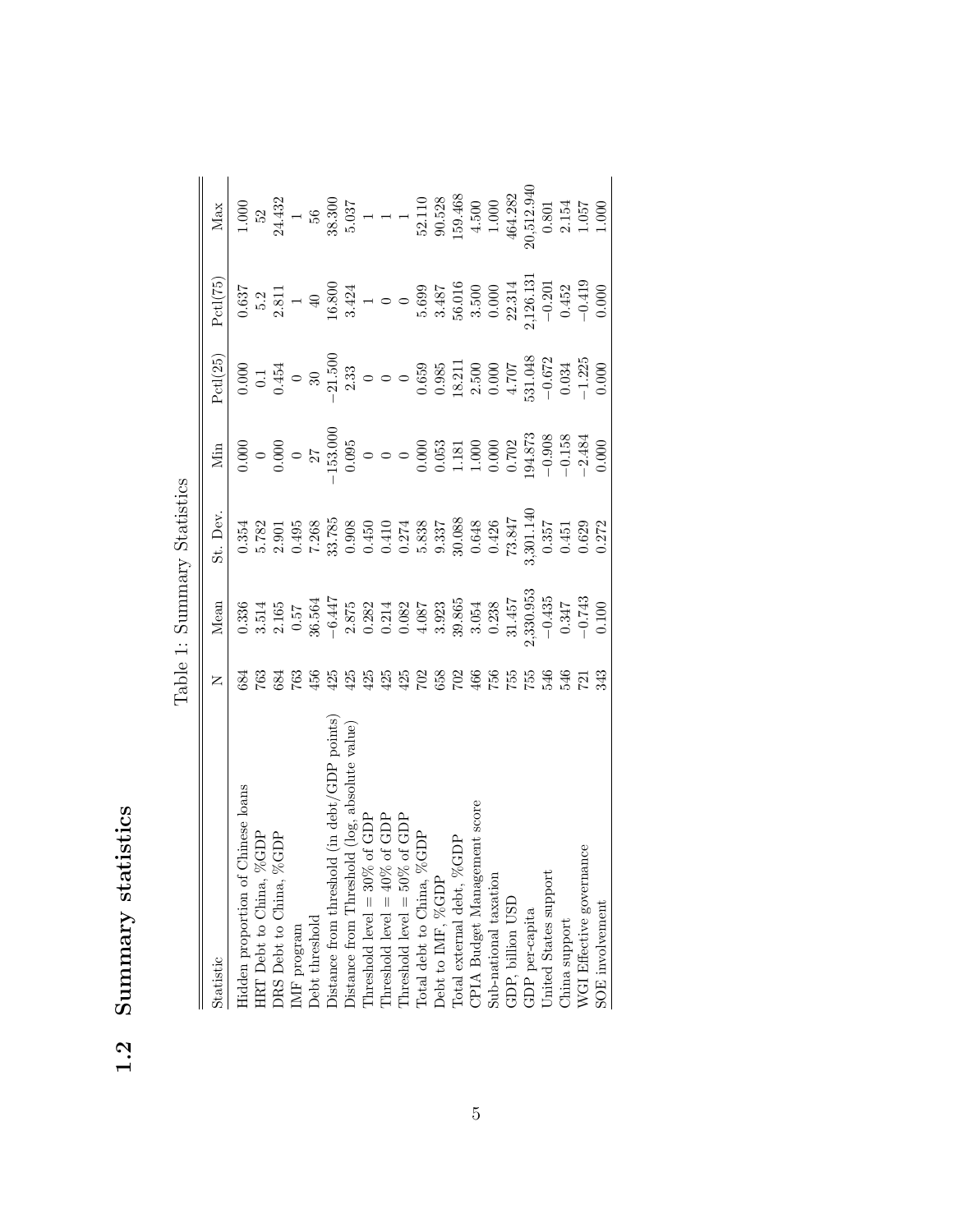# 1.3 Main Results

Table 2 shows the results from the main models including both country and year fixed effects. Columns 1 and 2 shows the effect of distance from the threshold. Column 3 shows the interaction between  $Threshold$  and  $IMF program$ , while Column 4 shows in the interaction effect estimated with IPW.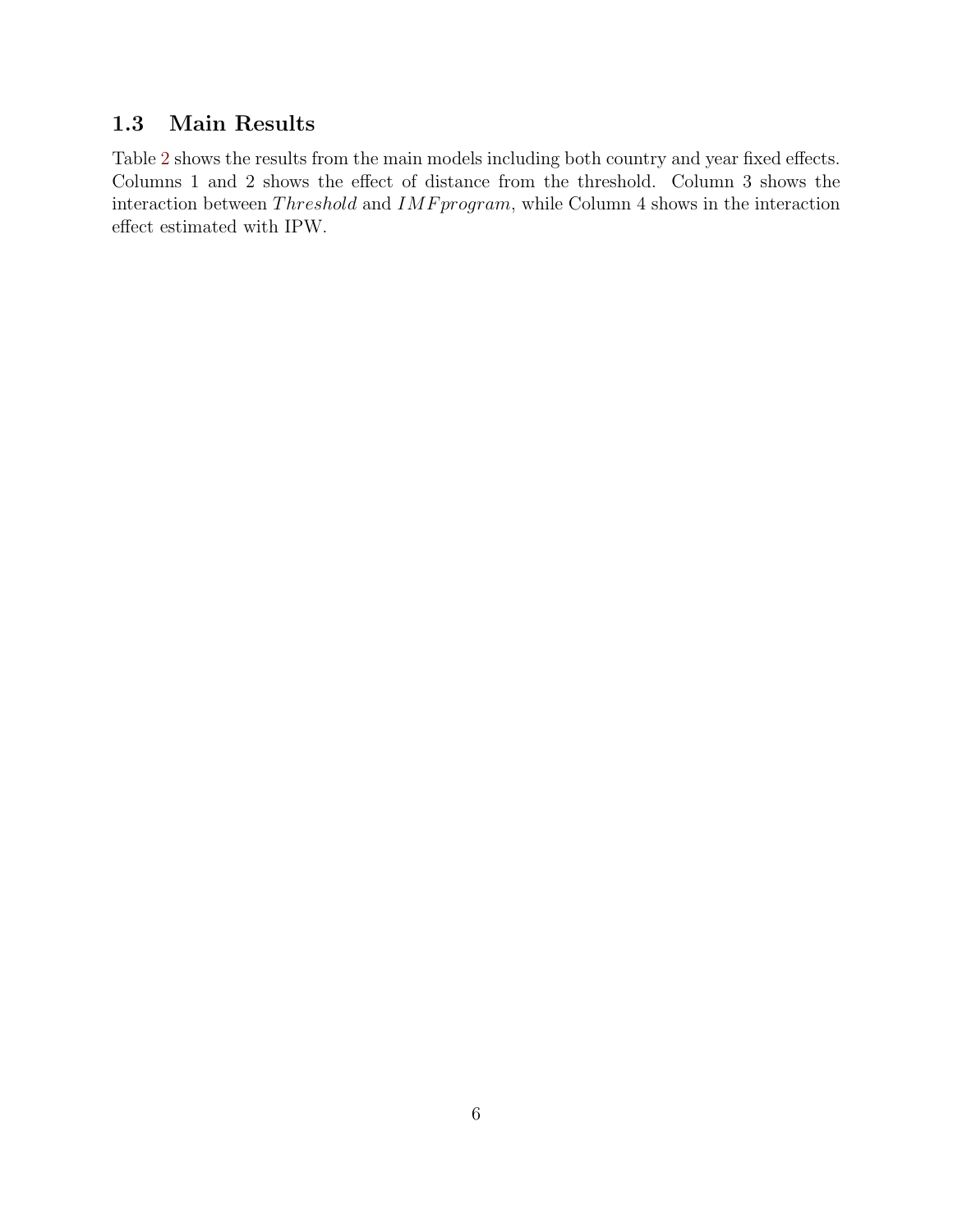|                                                                  | Dependent variable: |                                    |                                         |                       |
|------------------------------------------------------------------|---------------------|------------------------------------|-----------------------------------------|-----------------------|
|                                                                  |                     | Hidden proportion of debt to China |                                         |                       |
|                                                                  | (1)                 | (2)                                | (3)                                     | (4)                   |
| Distance from Threshold                                          | $-0.033$            | $-0.050*$                          | $-0.057$                                | $-0.049$              |
| (log, absolute value)                                            | (0.024)             | (0.028)                            | (0.064)                                 | (0.057)               |
| IMF program                                                      |                     |                                    | $-0.371*$<br>(0.206)                    | $-0.438**$<br>(0.212) |
| Distance from Threshold (log, absolute value)<br>$x$ IMF program |                     |                                    | 0.018<br>(0.063)                        | $-0.002$<br>(0.057)   |
| GDP per capita                                                   | $-0.0003$           | $-0.0003$                          | $-0.0002$                               | $-0.0003$             |
|                                                                  | (0.0002)            | (0.0002)                           | (0.0002)                                | (0.0002)              |
| GDP (billion USD)                                                | 0.0003              | 0.001                              | $-0.0001$                               | 0.001                 |
|                                                                  | (0.001)             | (0.002)                            | (0.001)                                 | (0.002)               |
| Total debt to China $(\%$ GDP)                                   | $0.019***$          | $0.023***$                         | $0.018***$                              | $0.023***$            |
|                                                                  | (0.004)             | (0.006)                            | (0.004)                                 | (0.006)               |
| External debt (% GDP)                                            | $-0.001$            | 0.001                              | $-0.001$                                | 0.001                 |
|                                                                  | (0.001)             | (0.002)                            | (0.001)                                 | (0.002)               |
| CPIA Budget Management score                                     | 0.021               | 0.037                              | 0.033                                   | 0.037                 |
|                                                                  | (0.047)             | (0.049)                            | (0.046)                                 | (0.050)               |
| Sub-national taxation                                            | $-0.438$            | $-0.776**$                         | $-0.442$                                | $-0.780**$            |
|                                                                  | (0.348)             | (0.355)                            | (0.372)                                 | (0.372)               |
| Debt to IMF $(\%$ GDP)                                           | $-0.007$            | $-0.0001$                          | $0.002\,$                               | $-0.0001$             |
|                                                                  | (0.014)             | (0.013)                            | (0.013)                                 | (0.013)               |
| Threshold $= 40\%$ GDP                                           | 0.023               | 0.085                              | 0.029                                   | 0.085                 |
|                                                                  | (0.077)             | (0.085)                            | (0.075)                                 | (0.085)               |
| Threshold $= 50\%$ GDP                                           | 0.093               | 0.024                              | 0.098                                   | 0.024                 |
|                                                                  | (0.106)             | (0.106)                            | (0.104)                                 | (0.106)               |
| Year fixed effects                                               | Yes                 | Yes                                | Yes                                     | Yes                   |
| Country fixed effects                                            | Yes                 | Yes                                | Yes                                     | Yes                   |
| <b>IPW</b>                                                       | $\rm No$            | Yes                                | N <sub>o</sub>                          | Yes                   |
| Observations                                                     | 381                 | 381                                | 381                                     | 381                   |
| Note:                                                            |                     |                                    | $*_{p<0.1;}$ $*_{p<0.05;}$ $*_{p<0.01}$ |                       |

Table 2: Main results: country and year fixed effects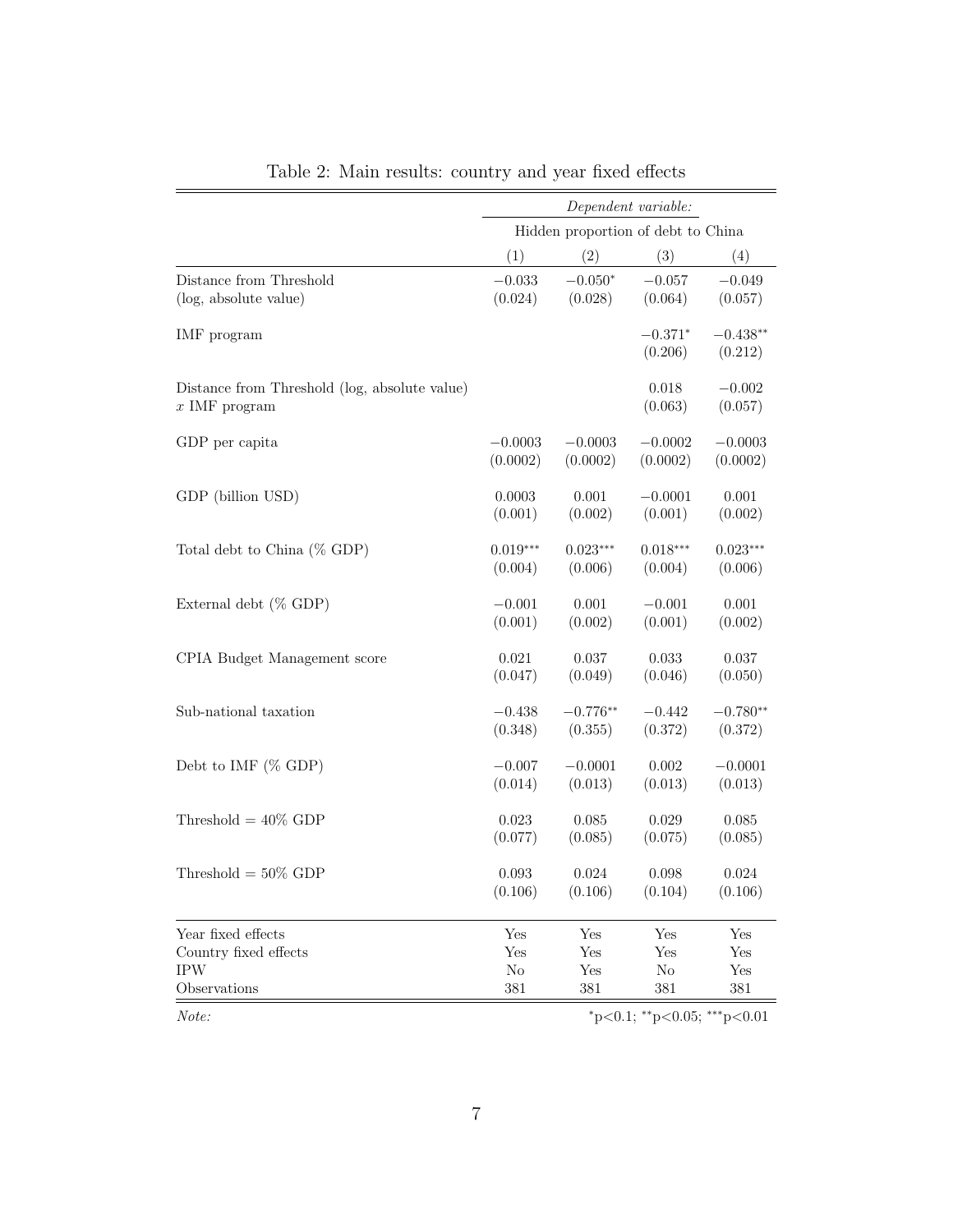### 1.4 IMF "hazard rate"

I estimate the probability that a country is under an IMF program, or the "hazard" rate, based on the model of IMF program participation proposed by Nooruddin and Simmons (2006). I follow the model construction used by Hyde and O'Mahony (2010). The dependent variable *Program* takes a value of 1 if a country is under an IMF program that carries fiscal conditions, and 0 otherwise. The independent variables are one-period lags of  $Program$ , GDP per capita, the GDP growth rate, the current account balance as  $\%$  of GDP,<sup>1</sup> and Polity IV score.2 The inclusion of a lagged dummy for IMF program participation accounts for recidivism which is a key determinant of participation in the present period and is frequently used to estimate IMF program selection (Nooruddin and Simmons, 2006; Stone, 2008). The hazard rate is predicted using a logit estimator:

$$
Program_{it} = Program_{it-1}\beta_1 + GDP\ growth_{it-1}\beta_2 + GDP\ per\ capital_{it-1}\beta_3 + Current\ Account_{it-1}\beta_4 + Polity\ IV_{it-1}\beta_5 + \epsilon_{it}
$$

The results of the hazard model are shown in Table 3. All independent variables are lagged by one period.

This hazard model is used to produce inverse probability weights (IPW) following the method used by Caselli and Wingender (2021). These are used to weight country-year observations in the main results.

<sup>1</sup>World Development Indicators (2019)

<sup>&</sup>lt;sup>2</sup>Marshall et al.  $(2002)$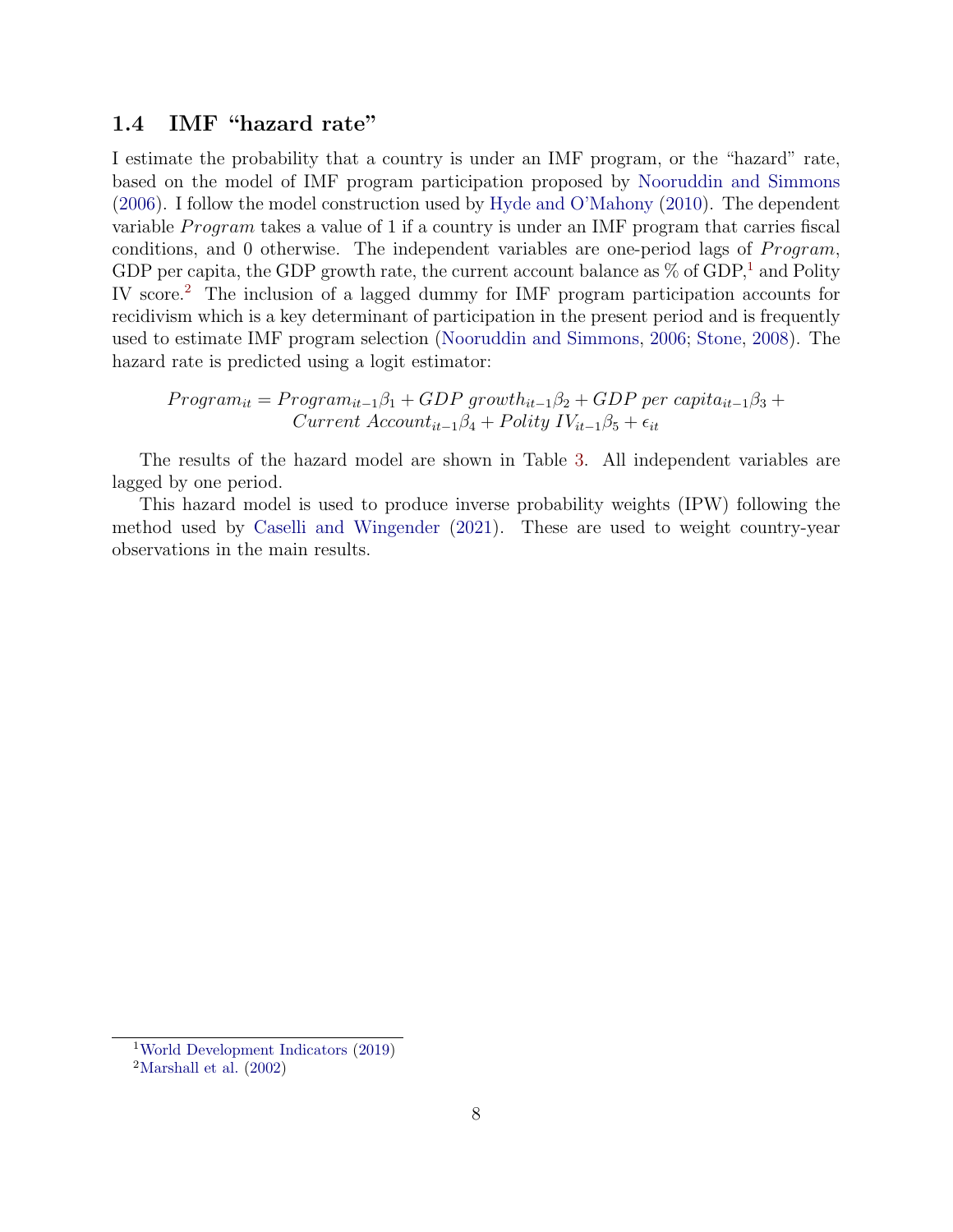|                                                     | Dependent variable:         |
|-----------------------------------------------------|-----------------------------|
|                                                     | IMF program                 |
| IMF program $(\text{lag})$                          | 23.842<br>(1,504.704)       |
| GDP (billion USD, lag)                              | $-0.003$<br>(0.007)         |
| GDP per capita (lag)                                | $-0.0004**$<br>(0.0001)     |
| GDP growth $(\text{lag})$                           | 0.004<br>(0.052)            |
| Current account balance, $\%$ GDP (lag)             | 0.015<br>(0.031)            |
| Polity IV (lag)                                     | 0.062<br>(0.050)            |
| Observations<br>Log Likelihood<br>Akaike Inf. Crit. | 576<br>$-71.174$<br>156.348 |
| Note:                                               | *p<0.1; **p<0.05; ***p<0.01 |

Table 3: IMF "hazard rate" prediction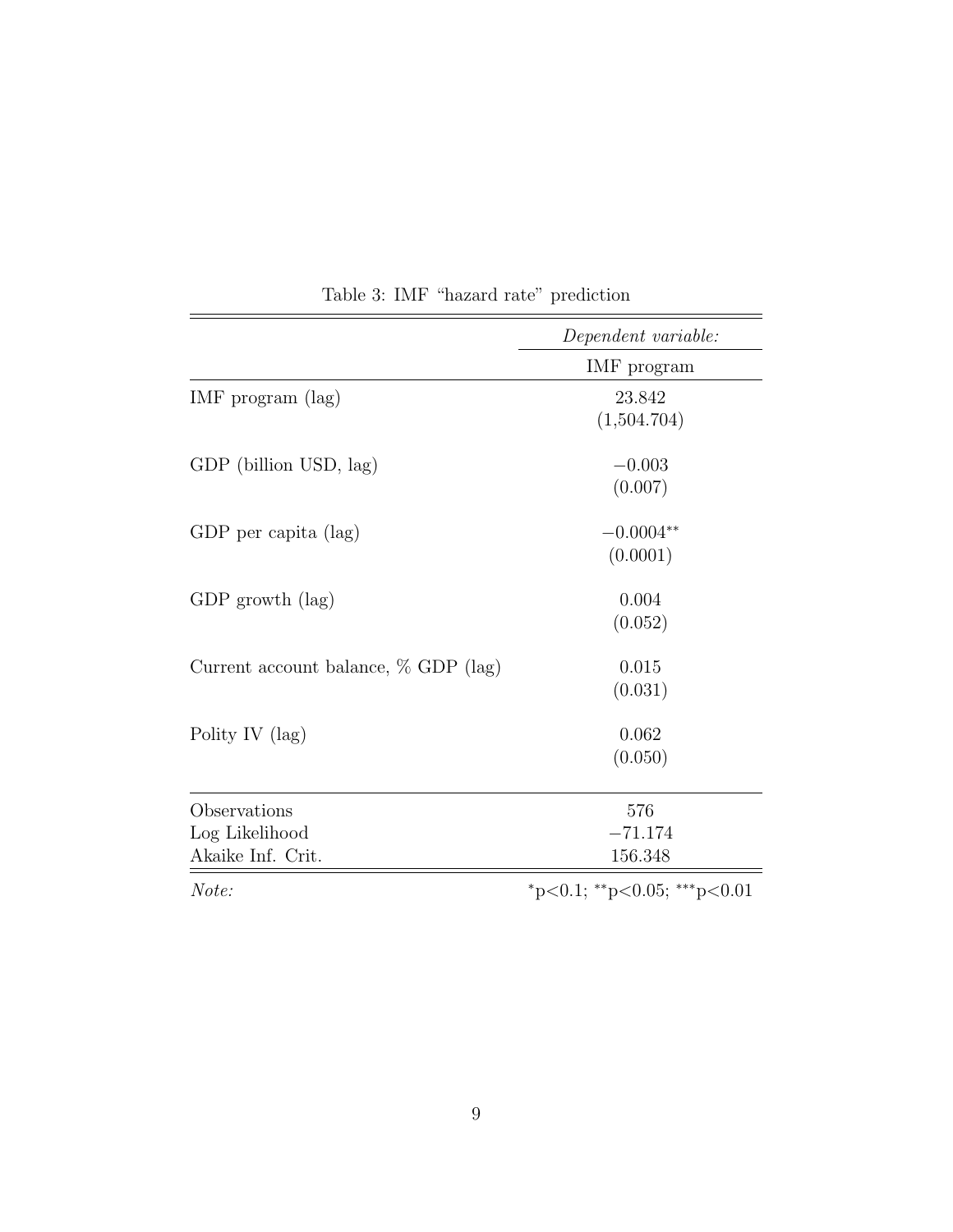### 1.5 Additional controls

I run the main models with the addition of controls for alternate definitions of budget reporting capacity, United States signaled support, China signaled support, and SOE involvement shown in Table 4 and table 5. Column 1 substitutes the CPIA Budget Management score for the World Bank Worldwide Governance Indicators (WGI)<sup>3</sup> measure of government effectiveness, which combines survey responses from enterprise, civilians, and local experts on the quality of bureaucracy, competence of civil service, and independence of civil service from political pressures. As countries with weaker transparency norms may be more willing to withhold information from DRS reports, I also use the Corruption Perceptions Index (CPI) from Transparency International<sup>4</sup> to measure perceptions of corruption in the public sector. The CPI is an aggregate of other public sector corruption measures, including the World Bank CPIA, and is included in column 2. Column 3 controls for the United States' signaled support for each country with the latent measure from McManus and Nieman (2019). Column 4 controls for China's signaled support for each country with the latent measure from McManus and Nieman (2019). Columns 5 include a measure for Chinese SOE involvement in the lending process, where SOEs directly and exclusively disbursed loan funds. This SOE-involvement measure is constructed using the AidData Global Chinese Official Finance loan-level database (Bluhm et al., 2018). I take the total value of credit (in current USD) issued by China to a borrowing country each year, and measure the proportion of that credit which is issued through Chinese SOEs (as opposed to Chinese state banks or development corporations). This captures the degree of SOE involvement in China's lending process each year.

<sup>3</sup>Kaufman and Kraay (2016)

<sup>4</sup>Transparency International (2020)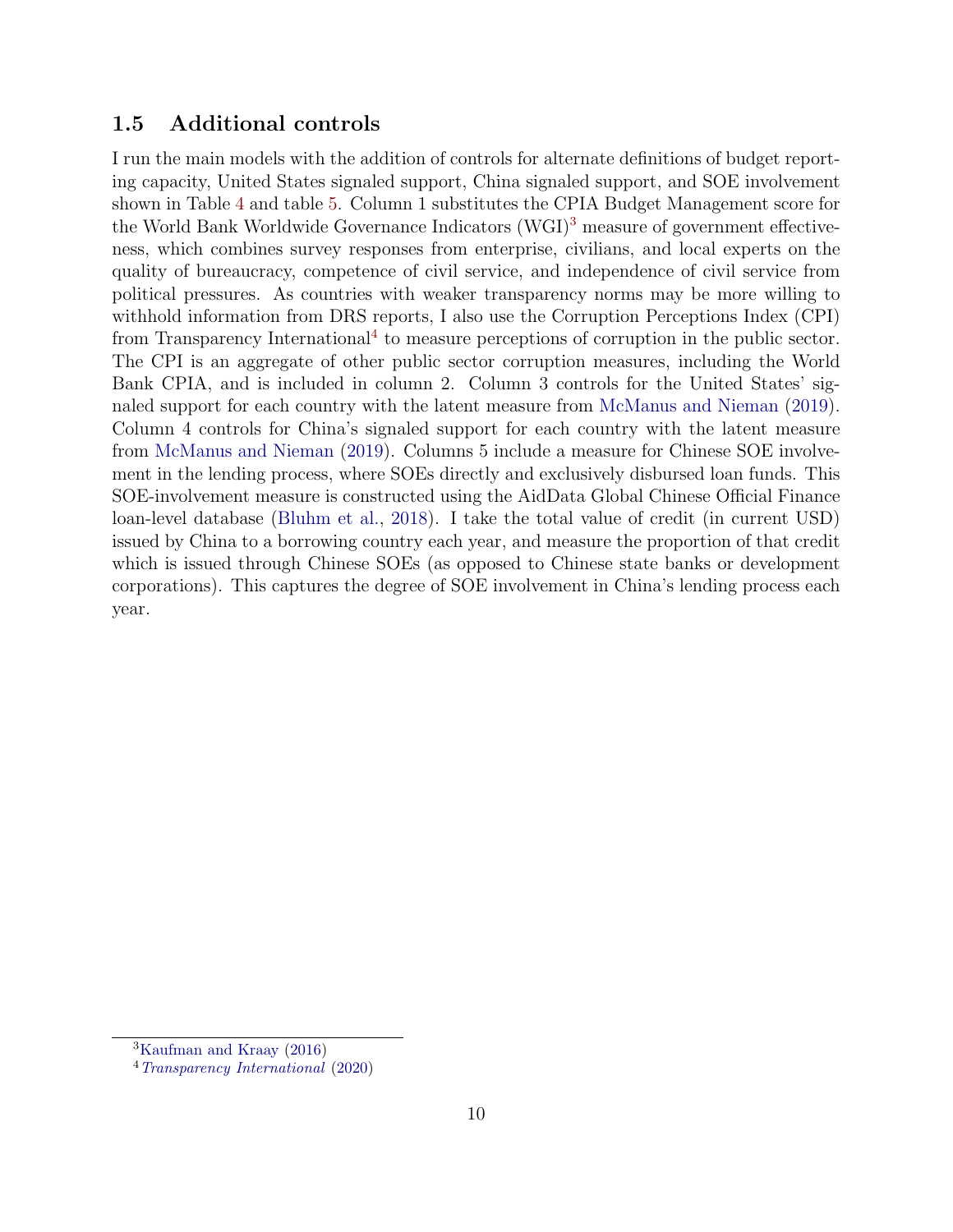|                              | Dependent variable:                     |                                    |                      |                      |  |  |
|------------------------------|-----------------------------------------|------------------------------------|----------------------|----------------------|--|--|
|                              |                                         | Hidden proportion of debt to China |                      |                      |  |  |
|                              | (1)                                     | (2)                                | (3)                  | (4)                  |  |  |
| Distance from Threshold      | $-0.066**$                              | $-0.050*$                          | $-0.051**$           | $-0.100***$          |  |  |
|                              | (0.026)                                 | (0.026)                            | (0.020)              | (0.027)              |  |  |
| GDP per capita               | $0.0001**$                              | $0.0001**$                         | $0.0001*$            | $0.0001*$            |  |  |
|                              | (0.00004)                               | (0.00004)                          | (0.00003)            | (0.00004)            |  |  |
| GDP (billion USD)            | $-0.001*$                               | $-0.001$                           | $-0.001$             | $-0.001$             |  |  |
|                              | (0.001)                                 | (0.001)                            | (0.001)              | (0.001)              |  |  |
| Total debt to China (% GDP)  | $0.020**$                               | $0.022***$                         | $0.017***$           | $0.015***$           |  |  |
|                              | (0.008)                                 | (0.008)                            | (0.004)              | (0.005)              |  |  |
| External debt $(\%$ GDP)     | 0.002                                   | 0.0001                             | 0.001                | $-0.002$             |  |  |
|                              | (0.002)                                 | (0.002)                            | (0.001)              | (0.002)              |  |  |
| CPIA Budget Management score | $-0.002$<br>(0.043)                     | $-0.021$<br>(0.043)                |                      | $-0.018$<br>(0.043)  |  |  |
| Sub-national taxation        | $0.253***$                              | $0.330***$                         | $0.294***$           | $0.142**$            |  |  |
|                              | (0.061)                                 | (0.070)                            | (0.045)              | (0.060)              |  |  |
| Debt to IMF $(\%$ GDP)       | $-0.042***$                             | $-0.037***$                        | $-0.021**$           | $-0.037***$          |  |  |
|                              | (0.013)                                 | (0.013)                            | (0.008)              | (0.011)              |  |  |
| Threshold $= 40\%$ GDP       | 0.085                                   | 0.098                              | 0.010                | $0.105*$             |  |  |
|                              | (0.078)                                 | (0.078)                            | (0.056)              | (0.063)              |  |  |
| Threshold = $50\%$ GDP       | $-0.063$                                | $-0.015$                           | $-0.014$             | 0.046                |  |  |
|                              | (0.088)                                 | (0.087)                            | (0.067)              | (0.069)              |  |  |
| US protegé support           | $0.196**$<br>(0.078)                    |                                    |                      |                      |  |  |
| China protegé support        |                                         | $-0.096*$<br>(0.049)               |                      |                      |  |  |
| WGI Effective governance     |                                         |                                    | $0.116**$<br>(0.053) |                      |  |  |
| SOE involvement              |                                         |                                    |                      | $0.170**$<br>(0.065) |  |  |
| Year fixed effects           | Yes                                     | Yes                                | Yes                  | Yes                  |  |  |
| Country fixed effects        | $\rm No$                                | No                                 | No                   | No                   |  |  |
| <b>IPW</b>                   | Yes                                     | Yes                                | Yes                  | Yes                  |  |  |
| Observations                 | 252                                     | 252                                | 382                  | 207                  |  |  |
| Note:                        | $*_{p<0.1;}$ $*_{p<0.05;}$ $*_{p<0.01}$ |                                    |                      |                      |  |  |

Table 4: Additional controls: Effect of distance from threshold on hidden proportion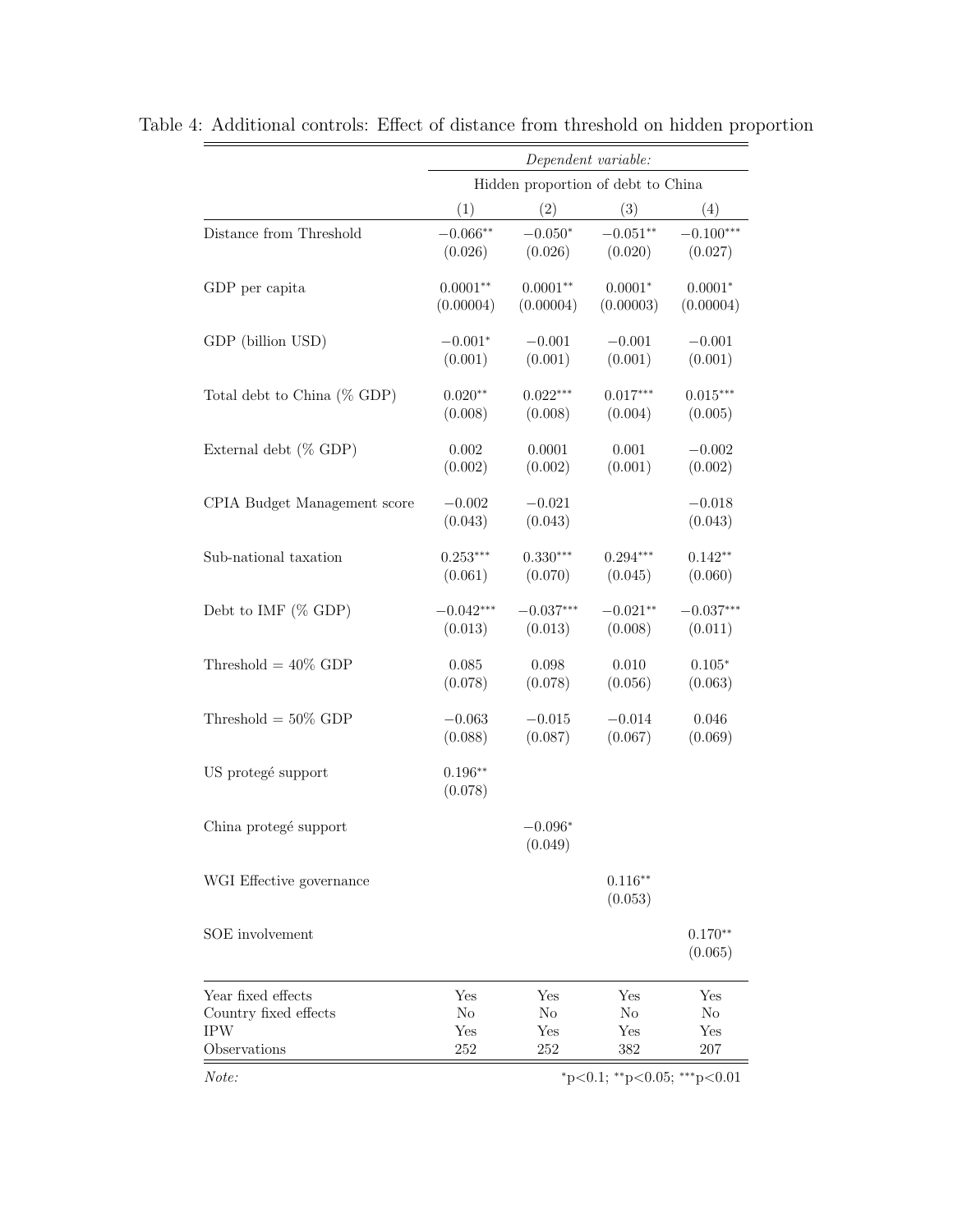| Hidden proportion of debt to China<br>(2)<br>(4)<br>(1)<br>(3)<br>$-0.135***$<br>$-0.149***$<br>$-0.115***$<br>$-0.101**$<br>Distance from Threshold<br>(0.044)<br>(0.043)<br>(0.037)<br>(0.049)<br>$-0.465**$<br>$-0.345**$<br>IMF program<br>$-0.439**$<br>$-0.011$<br>(0.188)<br>(0.190)<br>(0.156)<br>(0.222)<br>0.0001<br>0.0001<br>0.00003<br>0.0001<br>GDP per capita<br>(0.00004)<br>(0.00004)<br>(0.00003)<br>(0.00004)<br>$-0.001$<br>$-0.0005$<br>GDP (billion USD)<br>$-0.002**$<br>$-0.0004$<br>(0.001)<br>(0.001)<br>(0.001)<br>(0.001)<br>$0.020***$<br>$0.016***$<br>$0.014***$<br>$0.022***$<br>Total debt to China (% GDP)<br>(0.008)<br>(0.008)<br>(0.004)<br>(0.005)<br>$-0.0003$<br>0.001<br>External debt $(\%$ GDP)<br>0.002<br>$-0.001$<br>(0.002)<br>(0.002)<br>(0.001)<br>(0.002) |  |
|-------------------------------------------------------------------------------------------------------------------------------------------------------------------------------------------------------------------------------------------------------------------------------------------------------------------------------------------------------------------------------------------------------------------------------------------------------------------------------------------------------------------------------------------------------------------------------------------------------------------------------------------------------------------------------------------------------------------------------------------------------------------------------------------------------------|--|
|                                                                                                                                                                                                                                                                                                                                                                                                                                                                                                                                                                                                                                                                                                                                                                                                             |  |
|                                                                                                                                                                                                                                                                                                                                                                                                                                                                                                                                                                                                                                                                                                                                                                                                             |  |
|                                                                                                                                                                                                                                                                                                                                                                                                                                                                                                                                                                                                                                                                                                                                                                                                             |  |
|                                                                                                                                                                                                                                                                                                                                                                                                                                                                                                                                                                                                                                                                                                                                                                                                             |  |
|                                                                                                                                                                                                                                                                                                                                                                                                                                                                                                                                                                                                                                                                                                                                                                                                             |  |
|                                                                                                                                                                                                                                                                                                                                                                                                                                                                                                                                                                                                                                                                                                                                                                                                             |  |
|                                                                                                                                                                                                                                                                                                                                                                                                                                                                                                                                                                                                                                                                                                                                                                                                             |  |
|                                                                                                                                                                                                                                                                                                                                                                                                                                                                                                                                                                                                                                                                                                                                                                                                             |  |
|                                                                                                                                                                                                                                                                                                                                                                                                                                                                                                                                                                                                                                                                                                                                                                                                             |  |
|                                                                                                                                                                                                                                                                                                                                                                                                                                                                                                                                                                                                                                                                                                                                                                                                             |  |
|                                                                                                                                                                                                                                                                                                                                                                                                                                                                                                                                                                                                                                                                                                                                                                                                             |  |
|                                                                                                                                                                                                                                                                                                                                                                                                                                                                                                                                                                                                                                                                                                                                                                                                             |  |
|                                                                                                                                                                                                                                                                                                                                                                                                                                                                                                                                                                                                                                                                                                                                                                                                             |  |
|                                                                                                                                                                                                                                                                                                                                                                                                                                                                                                                                                                                                                                                                                                                                                                                                             |  |
| $-0.001$<br>CPIA Budget Management score<br>0.007<br>$-0.011$                                                                                                                                                                                                                                                                                                                                                                                                                                                                                                                                                                                                                                                                                                                                               |  |
| (0.049)<br>(0.049)<br>(0.044)                                                                                                                                                                                                                                                                                                                                                                                                                                                                                                                                                                                                                                                                                                                                                                               |  |
| $0.227***$<br>$0.312***$<br>$0.261***$<br>$0.119*$<br>Sub-national taxation                                                                                                                                                                                                                                                                                                                                                                                                                                                                                                                                                                                                                                                                                                                                 |  |
| (0.064)<br>(0.071)<br>(0.063)<br>(0.048)                                                                                                                                                                                                                                                                                                                                                                                                                                                                                                                                                                                                                                                                                                                                                                    |  |
| $-0.041***$<br>$-0.036***$<br>$-0.020**$<br>$-0.038***$<br>Debt to IMF $(\%$ GDP)                                                                                                                                                                                                                                                                                                                                                                                                                                                                                                                                                                                                                                                                                                                           |  |
| (0.009)<br>(0.013)<br>(0.013)<br>(0.012)                                                                                                                                                                                                                                                                                                                                                                                                                                                                                                                                                                                                                                                                                                                                                                    |  |
| Threshold = $40\%$ GDP<br>0.032<br>0.043<br>0.017<br>$0.136**$                                                                                                                                                                                                                                                                                                                                                                                                                                                                                                                                                                                                                                                                                                                                              |  |
| (0.081)<br>(0.081)<br>(0.058)<br>(0.067)                                                                                                                                                                                                                                                                                                                                                                                                                                                                                                                                                                                                                                                                                                                                                                    |  |
| Threshold $= 50\%$ GDP<br>$-0.087$<br>$-0.034$<br>0.005<br>0.079                                                                                                                                                                                                                                                                                                                                                                                                                                                                                                                                                                                                                                                                                                                                            |  |
| (0.087)<br>(0.069)<br>(0.074)<br>(0.088)                                                                                                                                                                                                                                                                                                                                                                                                                                                                                                                                                                                                                                                                                                                                                                    |  |
| US protegé support<br>$0.207***$                                                                                                                                                                                                                                                                                                                                                                                                                                                                                                                                                                                                                                                                                                                                                                            |  |
| (0.078)                                                                                                                                                                                                                                                                                                                                                                                                                                                                                                                                                                                                                                                                                                                                                                                                     |  |
| $-0.111**$<br>China protegé support                                                                                                                                                                                                                                                                                                                                                                                                                                                                                                                                                                                                                                                                                                                                                                         |  |
| (0.049)                                                                                                                                                                                                                                                                                                                                                                                                                                                                                                                                                                                                                                                                                                                                                                                                     |  |
| $0.112**$<br>WGI Effective governance                                                                                                                                                                                                                                                                                                                                                                                                                                                                                                                                                                                                                                                                                                                                                                       |  |
| (0.055)                                                                                                                                                                                                                                                                                                                                                                                                                                                                                                                                                                                                                                                                                                                                                                                                     |  |
| SOE involvement<br>$0.161**$                                                                                                                                                                                                                                                                                                                                                                                                                                                                                                                                                                                                                                                                                                                                                                                |  |
| (0.067)                                                                                                                                                                                                                                                                                                                                                                                                                                                                                                                                                                                                                                                                                                                                                                                                     |  |
| Distance from Threshold $x$ IMF program<br>$0.121**$<br>$0.126**$<br>$0.079*$<br>$-0.023$                                                                                                                                                                                                                                                                                                                                                                                                                                                                                                                                                                                                                                                                                                                   |  |
| (0.060)<br>(0.053)<br>(0.053)<br>(0.045)                                                                                                                                                                                                                                                                                                                                                                                                                                                                                                                                                                                                                                                                                                                                                                    |  |
| Year fixed effects<br>Yes<br>Yes<br>Yes<br>Yes                                                                                                                                                                                                                                                                                                                                                                                                                                                                                                                                                                                                                                                                                                                                                              |  |
| Country fixed effects<br>No<br>No<br>$\rm No$<br>$\rm No$                                                                                                                                                                                                                                                                                                                                                                                                                                                                                                                                                                                                                                                                                                                                                   |  |
| <b>IPW</b><br>Yes<br>Yes<br>Yes<br>Yes<br>Observations<br>252<br>252<br>382<br>207                                                                                                                                                                                                                                                                                                                                                                                                                                                                                                                                                                                                                                                                                                                          |  |

Table 5: Additional controls: Interaction of distance from threshold and IMF program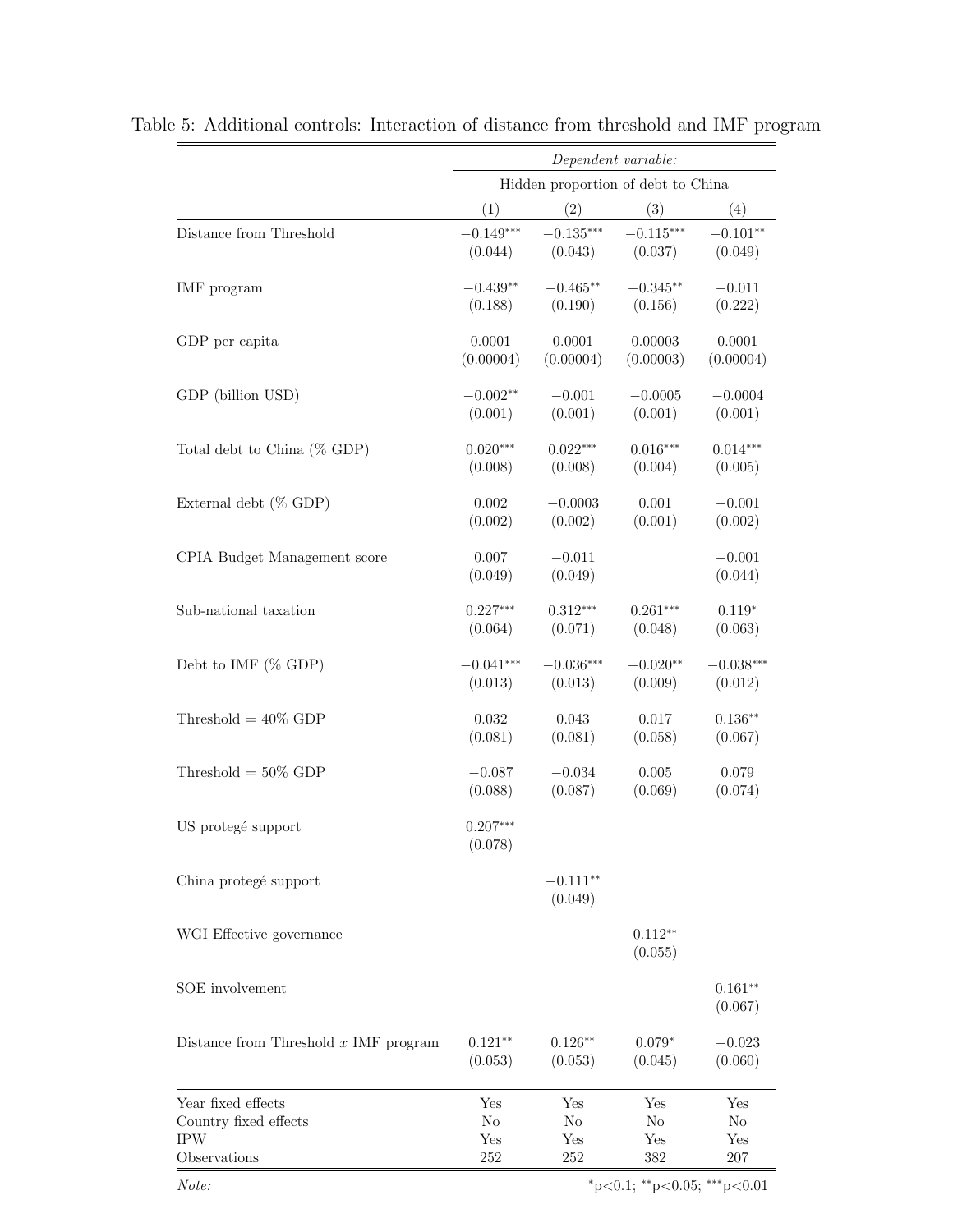### 1.6 Instrumental variables approach

### Bartik-style instrument

I follow the 2SLS set-up used by Lang (2021). The first stage equation predicts the likelihood of receiving an IMF program using the interaction between a country's recidivism, IMF probability, and the IMF's global liquidity, IMF liquidity. IMF probability is defined as the proportion of years in the observation period (2000-2017) that each country was subject to an IMF program for at least 5 months.

### First stage:

$$
IMF program_{i,t} = \alpha_1 (IMF probability_{i,t} * IMF liquidity_t) + \alpha_2 IMF probability_{i,t} + \alpha_3 IMF liquidity_t + \mathbf{X'}_{i,t}\alpha_3 + \delta_i + \tau_t + \upsilon_{i,t}
$$

Second stage:

$$
H_{it} = log(|Threshold_{it}|)\beta_1 + IMF\hat{program}_{it}\beta_2 + (log(|Threshold_{it}|) * IMF\hat{program}_{it})\beta_3 +
$$
  
Level<sub>it</sub> $\beta_4 + X\beta_{it} + \gamma_t + \epsilon_{it}$ 

The first- and second-stage results are shown below. The interaction term between Threshold and IMF program remains significant and positive.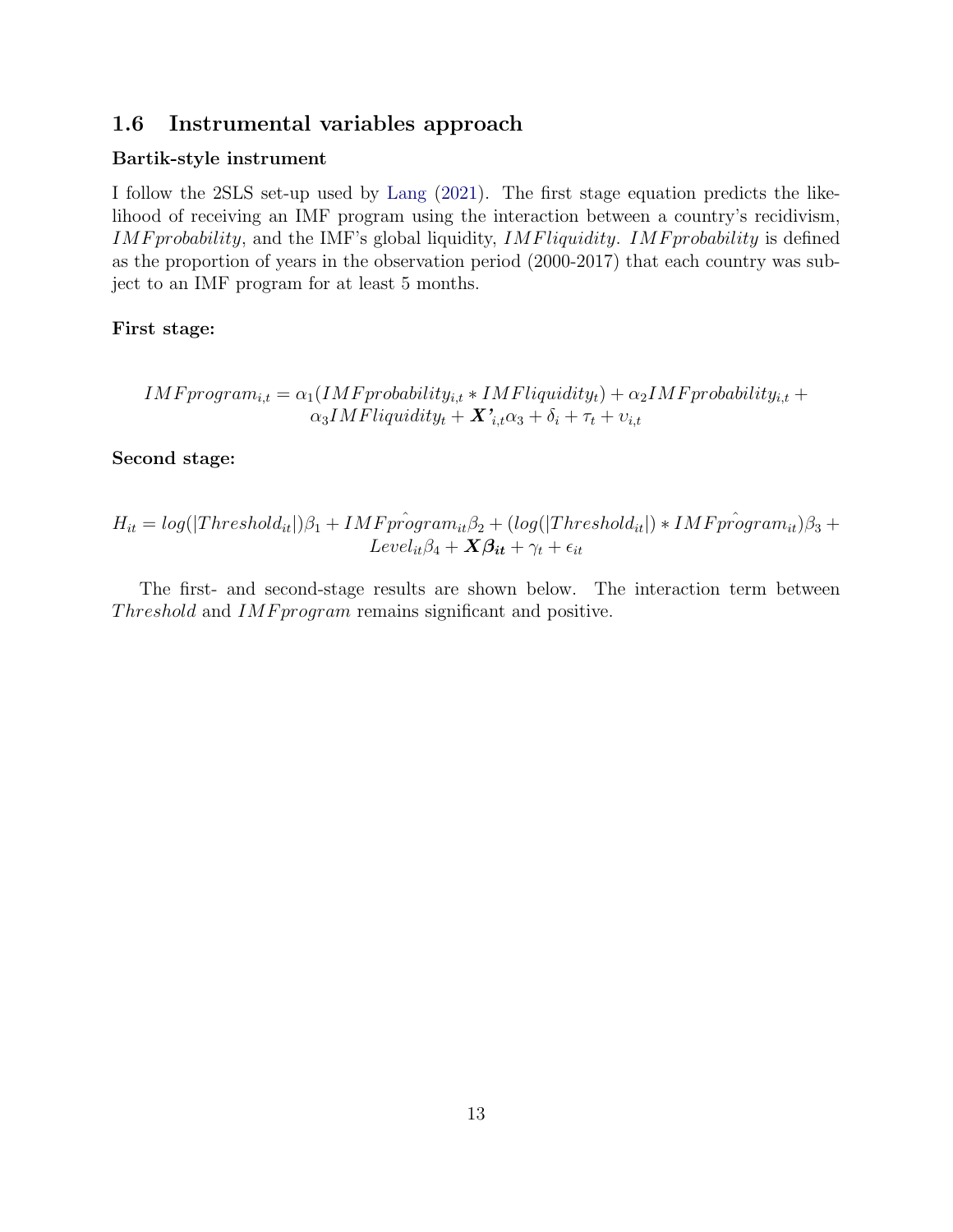|                                               | Dependent variable:                     |
|-----------------------------------------------|-----------------------------------------|
|                                               | IMF program                             |
| <b>IMF</b> liquidity                          | $0.001*$                                |
|                                               | (0.0005)                                |
| IMF probability                               | $1.050***$                              |
|                                               | (0.134)                                 |
| IMF liquidity $x$ IMF probability             | 0.0003                                  |
|                                               | (0.0002)                                |
| Distance from Threshold (log, absolute value) | $-0.003$                                |
|                                               | (0.015)                                 |
| GDP per capita                                | $-0.00001$                              |
|                                               | (0.00002)                               |
| GDP (billion USD)                             | 0.0002                                  |
|                                               | (0.0003)                                |
| Total debt to China (% GDP)                   | 0.005                                   |
|                                               | (0.003)                                 |
| External debt (% GDP)                         | $-0.001$                                |
|                                               | (0.001)                                 |
| CPIA Budget Management score                  | $-0.011$                                |
|                                               | (0.032)                                 |
| Sub-national taxation                         | 0.015                                   |
|                                               | (0.040)                                 |
| Debt to IMF (% GDP)                           | 0.012                                   |
|                                               | (0.008)                                 |
| Threshold = $40\%$ GDP                        | 0.030                                   |
|                                               | (0.043)                                 |
| Threshold = $50\%$ GDP                        | $-0.061$                                |
|                                               | (0.058)                                 |
| Weak instruments                              | 15.733 ***                              |
|                                               | $(3.52e-07)$                            |
| Wu-Hausman                                    | $4.064$ **                              |
|                                               | 0.0448                                  |
| Year fixed effects                            | Yes                                     |
| Country fixed effects<br>Observations         | No<br>291                               |
| Note:                                         | $*_{p<0.1;}$ $*_{p<0.05;}$ $*_{p<0.01}$ |

Table 6: First stage: Bartik IV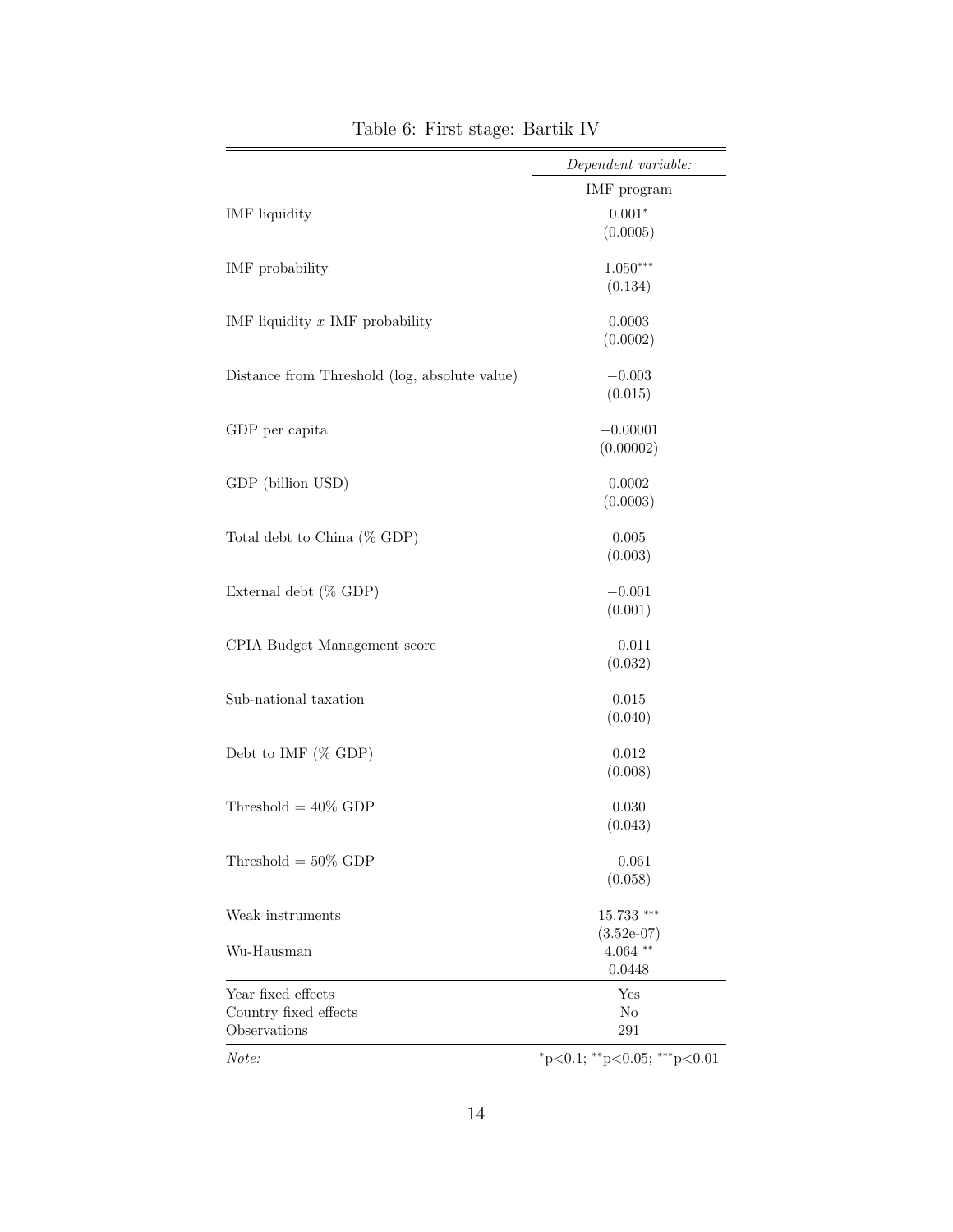|                                               | Dependent variable:                |  |  |
|-----------------------------------------------|------------------------------------|--|--|
|                                               | Hidden proportion of debt to China |  |  |
| Distance from Threshold (log, absolute value) | $-0.423***$                        |  |  |
|                                               | (0.161)                            |  |  |
| IMF program                                   | $-1.462**$                         |  |  |
|                                               | (0.618)                            |  |  |
| Distance from Threshold $x$ IMF program       | $0.445**$                          |  |  |
| (log, absolute value)                         | (0.186)                            |  |  |
| GDP per capita                                | $-0.00002$                         |  |  |
|                                               | (0.00004)                          |  |  |
| GDP (billion USD)                             | $-0.0002$                          |  |  |
|                                               | (0.0005)                           |  |  |
| Total debt to China $(\%$ GDP)                | $0.025***$                         |  |  |
|                                               | (0.005)                            |  |  |
| External debt $(\%$ GDP)                      | $-0.001$                           |  |  |
|                                               | (0.001)                            |  |  |
| CPIA Budget Management score                  | $-0.058$                           |  |  |
|                                               | (0.047)                            |  |  |
| Sub-national taxation                         | $0.233***$                         |  |  |
|                                               | (0.056)                            |  |  |
| Debt to IMF $(\%$ GDP)                        | 0.003                              |  |  |
|                                               | (0.012)                            |  |  |
| Threshold = $40\%$ GDP                        | $-0.138**$                         |  |  |
|                                               | (0.070)                            |  |  |
| Threshold = $50\%$ GDP                        | 0.086                              |  |  |
|                                               | (0.085)                            |  |  |
| Year fixed effects                            | Yes                                |  |  |
| Country fixed effects                         | N <sub>o</sub>                     |  |  |
| Observations                                  | 285                                |  |  |
| Note:                                         | $*_{p<0.1; *_{p<0.05; *_{p<0.01}}$ |  |  |

Table 7: Second stage: Bartik IV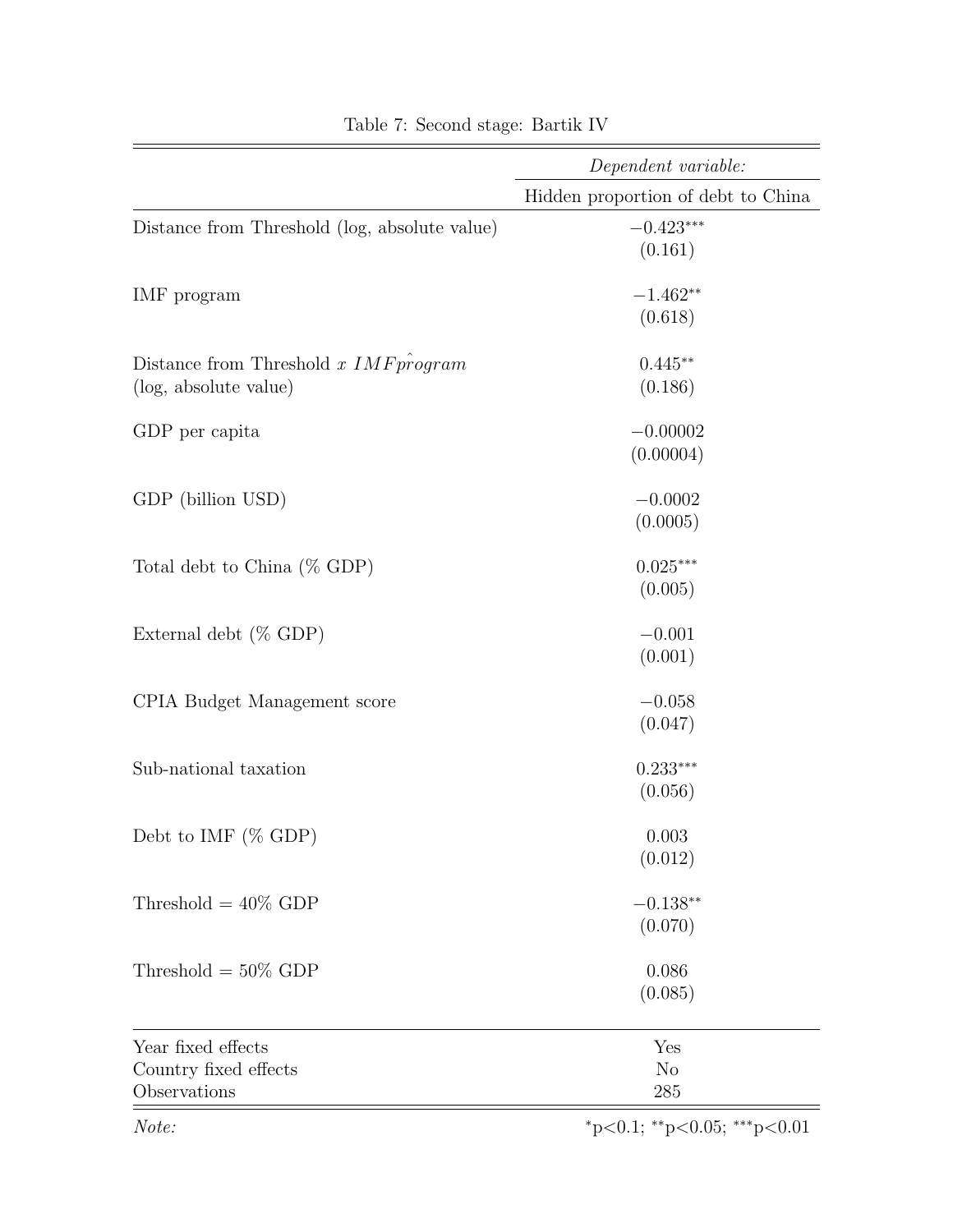# 1.7 Over-fitting checks

|                                                                  |                       |                       | Dependent variable:   |                        |
|------------------------------------------------------------------|-----------------------|-----------------------|-----------------------|------------------------|
|                                                                  |                       |                       | hidden_prop_china_n   |                        |
|                                                                  | (1)                   | (2)                   | (3)                   | (4)                    |
| Distance from Threshold                                          | $-0.037**$            | $-0.038**$            | $-0.128***$           | $-0.150***$            |
| (log, absolute value)                                            | (0.016)               | (0.016)               | (0.047)               | (0.033)                |
| IMF program                                                      |                       |                       | $-0.412**$<br>(0.185) | $-0.459***$<br>(0.150) |
| Distance from Threshold (log, absolute value)<br>$x$ IMF program |                       |                       | $0.097*$<br>(0.051)   | $0.123***$<br>(0.042)  |
| Total debt to China (%GDP)                                       | $0.016***$<br>(0.002) | $0.016***$<br>(0.003) | $0.016***$<br>(0.002) | $0.015***$<br>(0.004)  |
| Sub-national taxation                                            | $0.222***$<br>(0.034) | $0.212***$<br>(0.035) | $0.208***$<br>(0.036) | $0.209***$<br>(0.042)  |
| Debt to IMF $(\%GDP)$                                            |                       |                       |                       | $-0.031***$<br>(0.006) |
| Year fixed effects                                               | Yes                   | Yes                   | Yes                   | Yes                    |
| Country fixed effects                                            | $\rm No$              | $\rm No$              | N <sub>o</sub>        | N <sub>o</sub>         |
| <b>IPW</b>                                                       | N <sub>o</sub>        | Yes                   | N <sub>o</sub>        | Yes                    |
| Observations                                                     | 414                   | 414                   | 414                   | 382                    |

Table 8: Impact of Distance-from-threshold on Hidden debt, dropping insignificant controls

 $Note:$   $*_{p<0.1; *_{p<0.05; * * *_{p<0.01}}$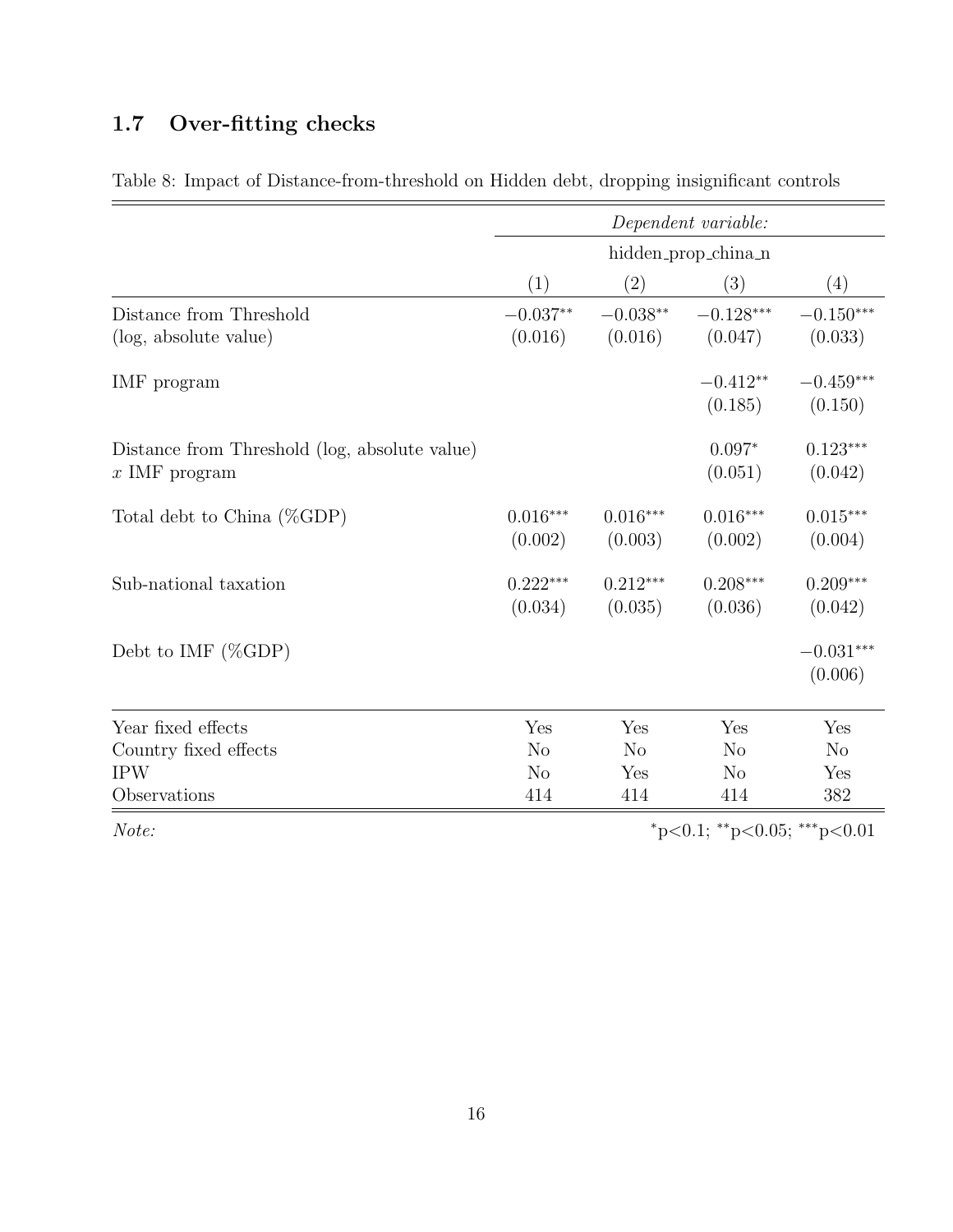|                                                          |                                         |                                                 |                                                                                    |                                                 | Dependent variable:                                         |                                                 |                                   |                                             |                                  |                                                                                                                                                         |
|----------------------------------------------------------|-----------------------------------------|-------------------------------------------------|------------------------------------------------------------------------------------|-------------------------------------------------|-------------------------------------------------------------|-------------------------------------------------|-----------------------------------|---------------------------------------------|----------------------------------|---------------------------------------------------------------------------------------------------------------------------------------------------------|
|                                                          |                                         |                                                 |                                                                                    |                                                 | Hidden proportion of debt to China                          |                                                 |                                   |                                             |                                  |                                                                                                                                                         |
|                                                          | $\left(1\right)$                        | $\odot$                                         | $\qquad \qquad \textcircled{\scriptsize{1}}$                                       | $\left( \pm \right)$                            | $\widetilde{5}$                                             | $\odot$                                         | $(\overline{z})$                  | $\circled{s}$                               | $\circledcirc$                   | (10)                                                                                                                                                    |
| Distance from Threshold                                  | $-0.048**$<br>(0.021)                   | $-0.044**$<br>(0.021)                           | $-0.046**$<br>(0.019)                                                              | $-0.052$ **<br>(0.021)                          | $-0.049**$<br>(0.020)                                       | $-0.049***$<br>(0.018)                          | $-0.042$ <sup>*</sup><br>(0.022)  | $-0.049**$<br>(0.020)                       | $-0.052***$<br>(0.020)           | $-0.043**$<br>(0.020)                                                                                                                                   |
| $IMF$ program                                            | $-0.030$<br>(0.052)                     | $-0.036$<br>(0.052)                             | $-0.042$<br>(0.050)                                                                | $-0.110**$<br>(0.052)                           | $-0.049$<br>(0.051)                                         | $-0.043$<br>(0.052)                             | $-0.039$<br>(0.055)               | $-0.044$<br>(0.051)                         | $-0.051$<br>(0.052)              |                                                                                                                                                         |
| GDP per capita                                           | (0.00002)<br>0.00004                    | (0.00002)<br>0.00004                            | (0.00002)<br>0.00003                                                               | $-0.00000$<br>(0.00003)                         | (0.00002)<br>0.00003                                        | (0.00002)<br>0.00003                            | (0.00003)<br>$0.0001***$          | (0.00002)<br>0.00003                        |                                  | (0.00002)<br>0.00003                                                                                                                                    |
| GDP (billion USD)                                        | $-0.0002$<br>(0.0003)                   | $-0.0002$<br>(0.0003)                           | $-0.0002$<br>(0.0003)                                                              | $0.001**$<br>(0.0003)                           | $-0.0001$<br>(0.0003)                                       | $-0.0001$<br>(0.0003)                           | (0.0003)<br>$-0.001$              |                                             | $(0.0001$<br>$(0.0003)$          | $-0.0001$<br>(0.0003)                                                                                                                                   |
| Total debt to China (% GDP)                              | $0.016***$<br>(0.003)                   | $0.017***$<br>(0.003)                           | $0.016***$<br>(0.002)                                                              | $0.017***$<br>(0.003)                           | $0.017***$<br>(0.003)                                       | $0.017***$<br>(0.003)                           |                                   | $0.017***$<br>(0.003)                       | $0.018***$<br>(0.003)            | $0.017***$<br>(0.003)                                                                                                                                   |
| External debt (% GDP)                                    | $-0.0002$<br>$\left( 0.001\right)$      | $-0.0004$<br>$\left( 0.001\right)$              | $-0.0002$<br>$\left(0.001\right)$                                                  | 0.0003<br>(0.001)                               | $-0.00004$<br>$(0.001)$                                     |                                                 | $-0.00000$<br>(0.001)             | $-0.00003$<br>(0.001)                       | (0.001)<br>0.0002                | $-0.0003$<br>(0.001)                                                                                                                                    |
| CPIA Budget Management score                             | (0.031)<br>0.014                        | $-0.046$<br>(0.030)                             | $-0.018$<br>(0.034)                                                                | $-0.042$<br>(0.037)                             |                                                             | $-0.019$<br>(0.036)                             | $-0.020$<br>(0.038)               | $-0.019$<br>(0.036)                         | $-0.022$<br>(0.036)              | $-0.027$<br>(0.035)                                                                                                                                     |
| Sub-national taxation                                    | $0.222***$<br>(0.043)                   | $0.232***$<br>(0.043)                           | $0.233***$<br>(0.041)                                                              |                                                 | $0.222***$<br>(0.044)                                       | $0.219***$<br>(0.044)                           | $0.220***$<br>(0.046)             | $0.215***$<br>(0.040)                       | $0.206***$<br>(0.043)            | $0.228***$<br>(0.042)                                                                                                                                   |
| Debt to IMF (% GDP)                                      | $-0.002$<br>(0.007)                     | (0.008)<br>$0.006$                              |                                                                                    | (0.008)<br>$0.005\,$                            | (0.008)<br>$0.003$                                          | (0.008)<br>$0.003$                              | $-0.007$<br>(0.008)               | (0.004)                                     | 0.0005<br>(0.008)                | (0.008)<br>0.003                                                                                                                                        |
| Threshold = $40\%$ GDP                                   | $-0.111***$<br>(0.036)                  |                                                 | $-0.061$<br>(0.041)                                                                | $-0.384**$<br>(0.160)                           | $-0.256$<br>(0.155)                                         | $-0.243$<br>$(0.157)$                           | $-0.174$<br>(0.166)               | $-0.248$<br>(0.155)                         | $-0.270*$<br>(0.156)             | $-0.228$<br>(0.157)                                                                                                                                     |
| Threshold = $50\%$ GDP                                   |                                         | $0.159***$<br>(0.048)                           | $0.109**$<br>(0.055)                                                               | $-0.220$<br>(0.164)                             | $-0.088$<br>(0.158)                                         | $-0.072$<br>(0.160)                             | $-0.072$<br>(0.170)               | $-0.075$<br>(0.160)                         | $-0.086$<br>(0.161)              | $-0.058$<br>(0.161)                                                                                                                                     |
| Country fixed effects<br>Year fixed effects<br>$\rm IPW$ | $Y$ es<br>$\rm _{No}$<br>$\overline{N}$ | Yes<br>$\rm _{N}^{\circ}$<br>$\rm _{N}^{\circ}$ | Yes<br>$\stackrel{\circ}{\phantom{}_{\sim}}$ $\stackrel{\circ}{\phantom{}_{\sim}}$ | Yes<br>$\rm _{N}^{\circ}$<br>$\rm _{N}^{\circ}$ | Yes<br>$\rm \stackrel{\circ}{\simeq}$<br>$\rm _{X}^{\circ}$ | Yes<br>$\rm _{No}$<br>$\rm \stackrel{\circ}{X}$ | Yes<br>$\rm _{No}$<br>$\rm _{No}$ | Yes<br>$_{\rm N_o}$<br>$_{\rm N_o}^{\circ}$ | Yes<br>$\rm{N}_O$<br>$\rm _{No}$ | Yes<br>$\rm \stackrel{\circ}{\rm \stackrel{\circ}{\rm \scriptscriptstyle M}}$<br>$\rm \stackrel{\circ}{\rm \stackrel{\circ}{\rm \scriptscriptstyle M}}$ |
| Observations                                             | 381                                     | 381                                             | 413                                                                                | 381                                             | 382                                                         | 381                                             | 381                               | 381                                         | 381                              | 381                                                                                                                                                     |
| Note:                                                    |                                         |                                                 |                                                                                    |                                                 |                                                             |                                                 |                                   |                                             | *p<0.1; **p<0.05; ***p<0.01      |                                                                                                                                                         |

Table 9: Impact of Distance-from-threshold on Hidden debt, dropping control variables one-by-one Table 9: Impact of Distance-from-threshold on Hidden debt, dropping control variables one-by-one